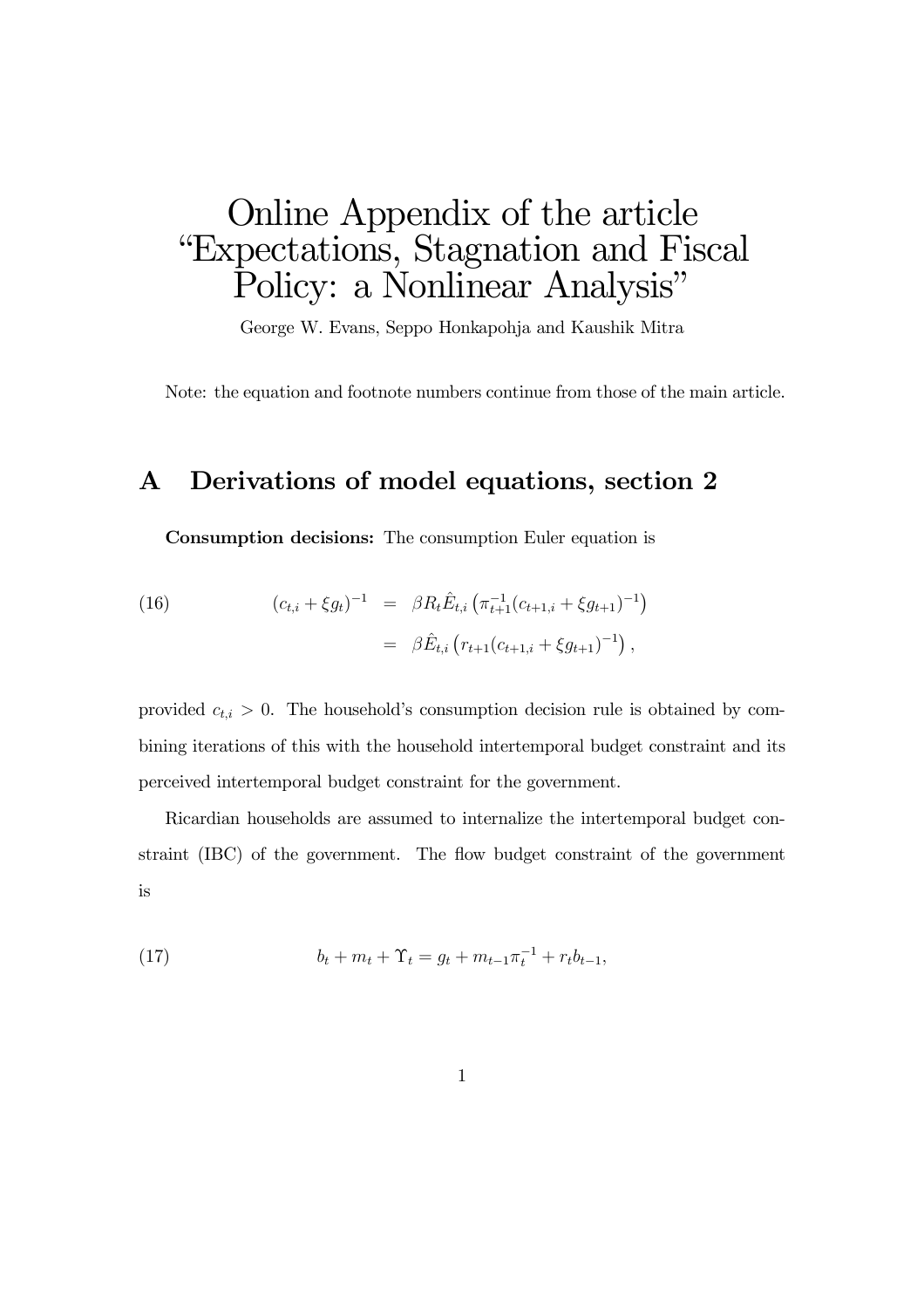where we now write  $r_t = R_{t-1} \pi_t^{-1}$ . Setting  $\Delta_t = g_t - \Upsilon_t - m_t + m_{t-1} \pi_t^{-1}$  we have

$$
b_t = \Delta_t + r_t b_{t-1.}
$$

Note that  $\Upsilon_t + m_t - m_{t-1} \pi_t^{-1}$  is total tax revenue, equal to the sum of lump-sum taxes and seigniorage.

Substituting in recursively we obtain

$$
0 = r_t b_{t-1} + \sum_{j=1}^s D_{t,t+j}^{-1} \Delta_{t+j} + \Delta_t - D_{t,t+s}^{-1} b_{t+s} \text{ where } D_{t,t+j} = \prod_{i=1}^j r_{t+i}.
$$

Imposing  $\lim_{s\to\infty} D_{t,t+s}^{-1} b_{t+s} = 0$  gives the IBC of the government,

$$
0 = r_t b_{t-1} + \sum_{j=0}^{\infty} D_{t,t+j}^{-1} \Delta_{t+j},
$$

where for convenience we set  $D_{t,t} = 1$ .

For households the flow budget constraint

$$
c_{t,i} + m_{t,i} + b_{t,i} + \Upsilon_{t,i} = m_{t-1,i} \pi_t^{-1} + R_{t-1} \pi_t^{-1} b_{t-1,i} + (P_{t,i}/P_t) y_{t,i}
$$

can be written as

$$
b_{t,i} = \Lambda_{t,i} + r_t b_{t-1,i}
$$
, where  $\Lambda_{t,i} = \frac{P_{t,i}}{P_t} y_{t,i} - \Upsilon_{t,i} - c_{t,i} - m_{t,i} + m_{t-1,i} \pi_t^{-1}$ .

Hence  $0 = r_t b_{t-1,i} + \sum_{j=0}^s D_{t,t+j}^{-1} \Lambda_{t+j,i} - D_{t,t+s}^{-1} b_{t+s,i}$  and imposing  $\lim_{s \to \infty} D_{t,t+s}^{-1} b_{t+s,i} =$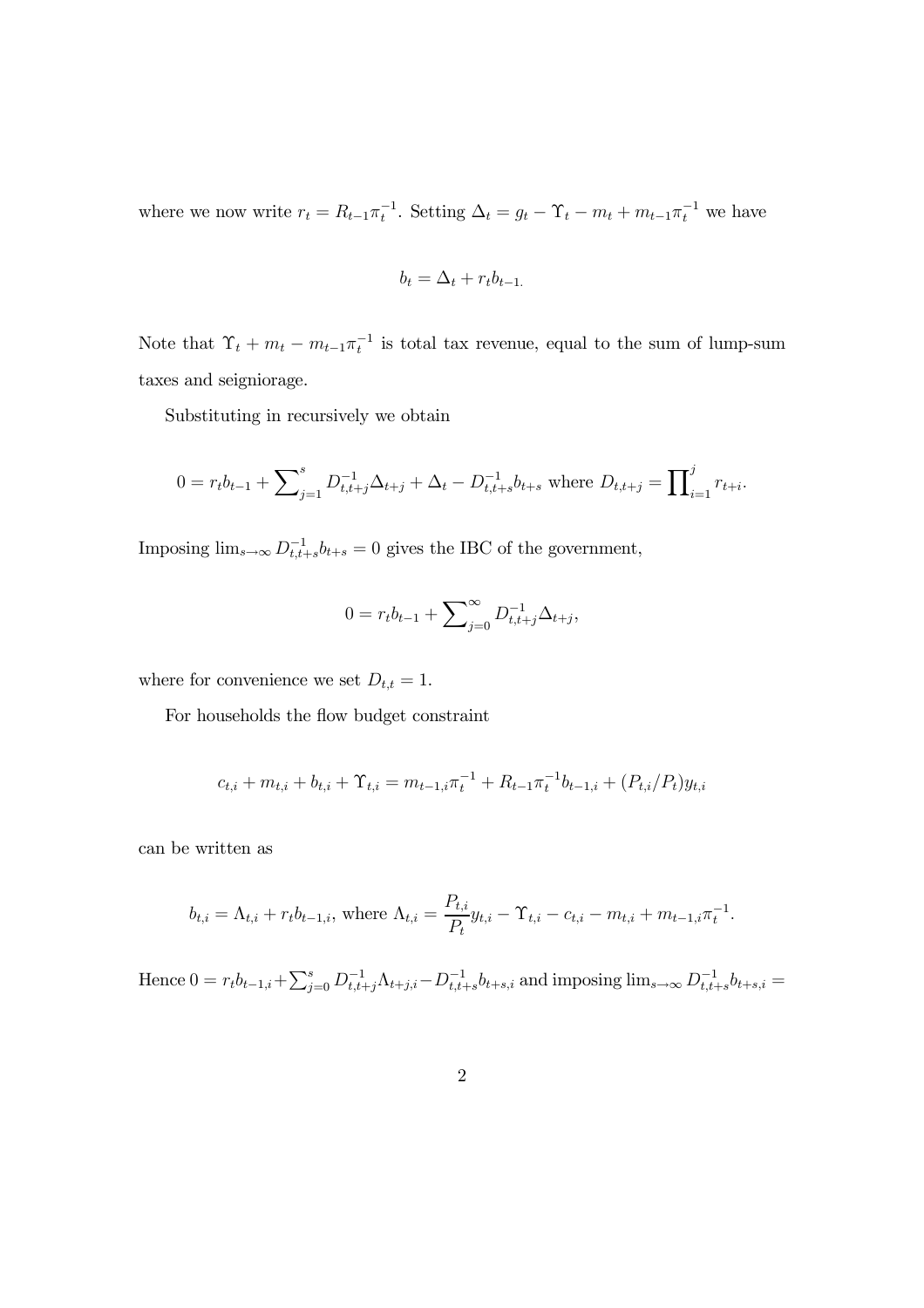0 gives the household IBC

(18) 
$$
0 = r_t b_{t-1,i} + \sum_{j=0}^{\infty} D_{t,t+j}^{-1} \Lambda_{t+j,i}.
$$

We have representative agents and assume they believe future lump-sum taxes and seigniorage revenue provided to the government will be identical across agents, so that  $\Upsilon_{t,i}-m_{t,i}+m_{t-1,i}\pi_t^{-1} = \Upsilon_t-m_t+m_{t-1}\pi_t^{-1}$  and  $\Lambda_{t,i} = \frac{P_{t,i}}{P_t}y_{t,i}-\Upsilon_t-c_{t,i}-m_t+m_{t-1}\pi_t^{-1}$ . It follows that

(19) 
$$
\Lambda_{t+j,i} = \frac{P_{t+j,i}}{P_{t+j}} y_{t+j,i} - c_{t+j,i} - g_{t+j} + \Delta_{t+j}.
$$

Incorporating the government IBC into the household IBC yields the Ricardian household IBC, which we assume holds in expectation, and with point expectations becomes

$$
0 = \sum_{j=0}^{\infty} D_{t,t+j,i}^{e^{-1}} \left( \frac{P_{t+j,i}^e}{P_{t+j}^e} y_{t+j,i}^e - c_{t+j,i}^e - g_{t+j}^e \right).
$$

Finally, to obtain the household consumption function we make use of their consumption Euler equation

$$
(c_{t,i} + \xi g_t)^{-1} = \beta \hat{E}_{t,i} \left( r_{t+1} (c_{t+1,i} + \xi g_{t+1})^{-1} \right).
$$

Iterating and assuming point expectations gives

$$
c_{t+j,i}^e = -\xi g_{t+j,i}^e + \beta^s \left( D_{t,t+j,i}^e \right) (c_{t,i} + \xi g_t).
$$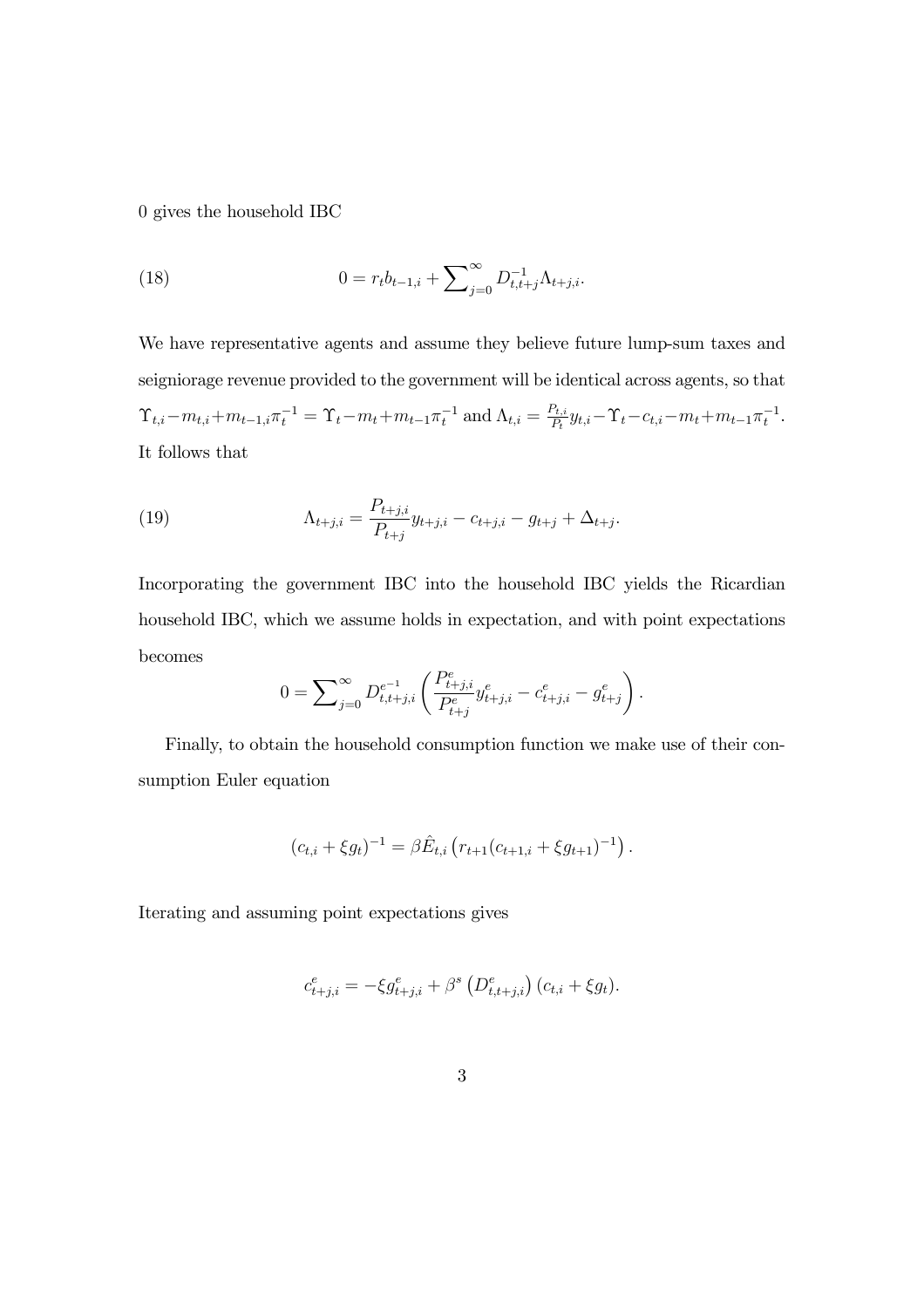Substituting for  $c_{t+j,i}^e$  in the household IBC and solving for  $c_t$  gives the consumption function

$$
c_{t,i} = (1 - \beta) \left[ \frac{P_{t,i}}{P_t} y_{t,i} - g_t \left( 1 + \frac{\xi \beta}{1 - \beta} \right) \right] +
$$
  

$$
(1 - \beta) \sum_{s=1}^{\infty} \left( D_{t,t+s,i}^e \right)^{-1} \left[ \left( \frac{P_{t+s,i}}{P_{t+s}} \right)^e y_{t+s,i}^e - g_{t+s,i}^e (1 - \xi) \right].
$$

Imposing the non-negativity constraint  $c_{t,i} \geq 0$  gives (3) in the main text.

Impose now the representative agent assumption,  $c_{t,i} = c_t$ ,  $y_{t,i} = y_t$ ,  $\Xi_{t,i} =$  $P_{t,i}/P_t = 1$ ,  $D_{t,t+s,i}^e = D_{t,t+s}^e$ ,  $y_{t+s,i}^e = y_{t+s}^e$  and  $g_{t+s,i}^e = g_{t+s}^e$ . Assuming also agents have learned that  $\Xi_{t,i} = 1$  we have  $\Xi_{t+s,i}^e = (P_{t+s,i}/P_{t+s})^e = 1$ . The market clearing equation  $y_t = c_t + g_t$  then yields

$$
y_t = \max\left\{g_t, \beta(1-\xi)g_t + (1-\beta)\left[y_t + \sum_{s=1}^{\infty} \left(D_{t,t+s}^e\right)^{-1} \left(y_{t+s}^e - (1-\xi)g_{t+s}^e\right)\right]\right\}.
$$

Solving for  $y_t$  gives the temporary equilibrium output equation (5) in the main text.

Remark: In the Ricardian case, with monetary policy specified as an interestrate rule, it is unnecessary to track money supply and demand. However, it is straightforward to show that with our utility function real money demand satisfies  $m_{t,i} = \chi \beta \left(1 - R_t^{-1}\right)^{-1} c_{t,i}$ . The cashless limit corresponds to  $\chi \to 0$ .

**Production decisions:** The adjustment cost function  $\Phi(\frac{P_{t,j}}{P_{t-1,j}})$  is the Linex function (see Kim and Ruge-Murcia (2009)), centered on  $\pi^*$ , given by

(20) 
$$
\Phi(P_{t,i}/P_{t-1,i}) \equiv (\phi/\psi^2) \left[ \exp(-\psi(P_{t,i}/P_{t-1,i} - \pi^*)) + \psi(P_{t,i}/P_{t-1,i} - \pi^*) - 1 \right],
$$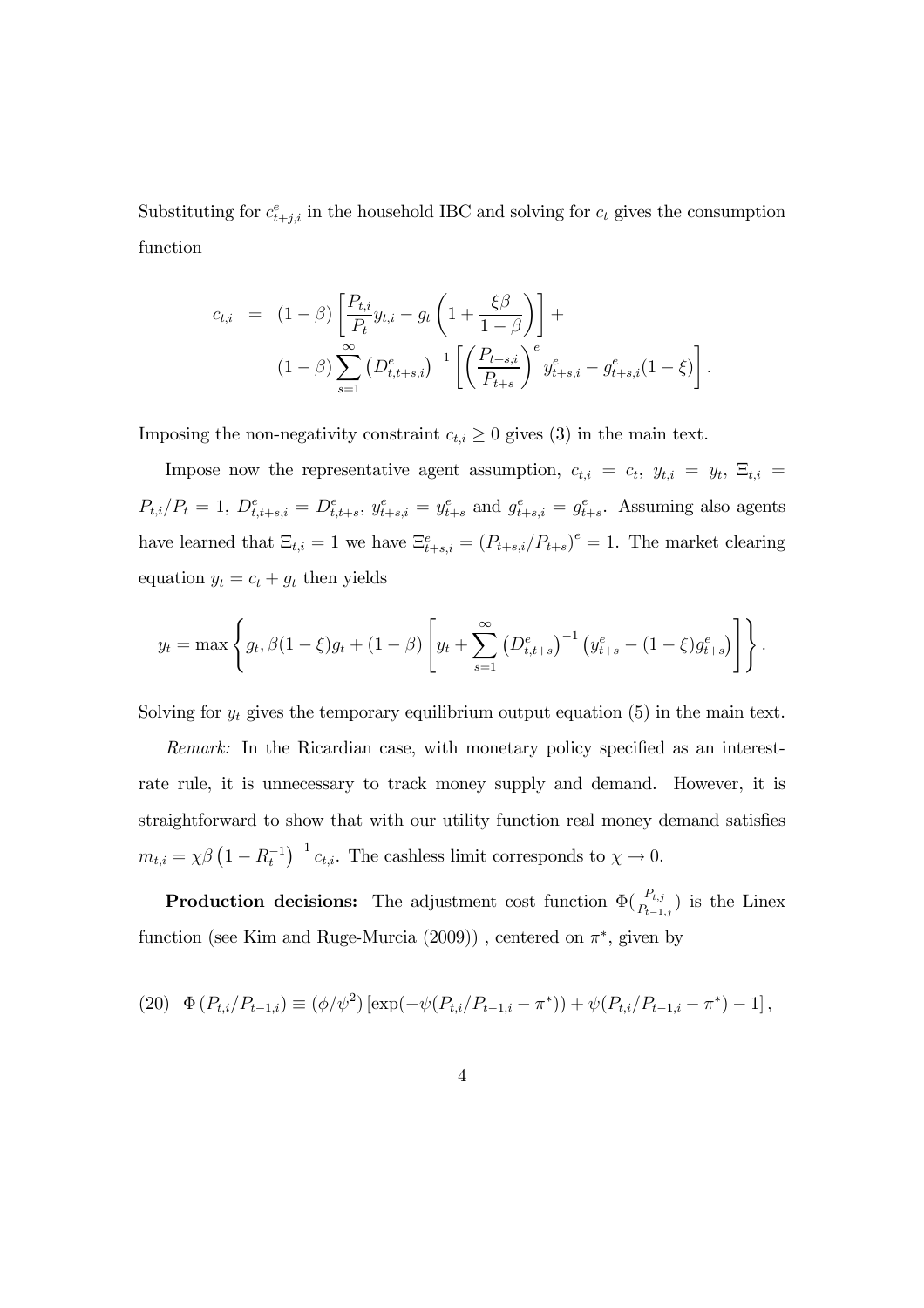where  $\phi > 0$ , and we assume the case  $\psi > 0$ , consistent with asymmetric adjustment costs. The function  $\Phi'(\pi)\pi = (\phi/\psi)\pi(-\exp(-\psi(\pi - \pi^*)) + 1)$  is monotonically increasing above a critical value  $\pi$ , given by the condition  $\frac{d}{d\pi}\Phi'(\pi)\pi = 0$ . We restrict attention to regions for which  $\pi > \tilde{\pi}$ . We compute the derivative

$$
\frac{d}{dP_{t,i}} \left[ \Phi \left( \frac{P_{t,i}}{P_{t-1,i}} \right) \right] = \frac{\phi}{\psi} P_{t-1,i}^{-1} \left[ -\exp(-\psi(P_{t,i}/P_{t-1,i} - \pi^*)) + 1 \right].
$$

Note that  $\Phi'(\pi_i) = \frac{\phi}{\psi}(-\exp(-\psi(\pi_i - \pi^*)) + 1)$ , so

$$
\frac{d}{dP_{t,i}}\left[\Phi\left(\frac{P_{t,i}}{P_{t-1,i}}\right)\right] = P_{t-1,i}^{-1}\Phi'\left(\frac{P_{t,i}}{P_{t-1,i}}\right).
$$

The agent's period utility is

$$
U_{t,i} = \log(c_{t,i} + \xi g_t) + \varkappa \log\left(\frac{M_{t-1,i}}{P_t}\right) - (1+\varepsilon)^{-1} h_{t,i}^{1+\varepsilon} - \Phi\left(\frac{P_{t,i}}{P_{t-1,i}}\right),
$$

and the first-order condition for optimal price setting is

(21) 
$$
0 = \frac{\partial U_{t,i}}{\partial P_{t,i}} + \beta E_{t,i} \frac{\partial U_{t+1,i}}{\partial P_{t,i}} = \frac{\nu_t}{\alpha} h_{t,i}^{\varepsilon+1} \frac{1}{P_{t,i}} - \Phi'(\pi_{t,i}) \frac{1}{P_{t-1,i}} + (c_{t,i} + \xi g_t)^{-1} (1 - \nu_t) y_t \left(\frac{P_{t,i}}{P_t}\right)^{-\nu_t} \frac{1}{P_t} + \beta \Phi'(\pi_{t+1,i}^e) \left(\frac{P_{t+1,i}}{P_{t,i}^2}\right)^e,
$$

where again we have used point expectations and here  $\pi_{t,i} = P_{t,i}/P_{t-1,i}$ . Multiplying the right-hand side by  $P_{t,i}$  we can write this equation as

$$
(22) \quad \Phi'(\pi_{t,i})\pi_{t,i} = \frac{\nu_t}{\alpha} h_{t,i}^{\varepsilon+1} + (c_{t,i} + \xi g_t)^{-1} (1 - \nu_t) y_t \left(\frac{P_{t,i}}{P_t}\right)^{1-\nu_t} + \beta \Phi'(\pi_{t+1,i}^e) \pi_{t+1,i}^e.
$$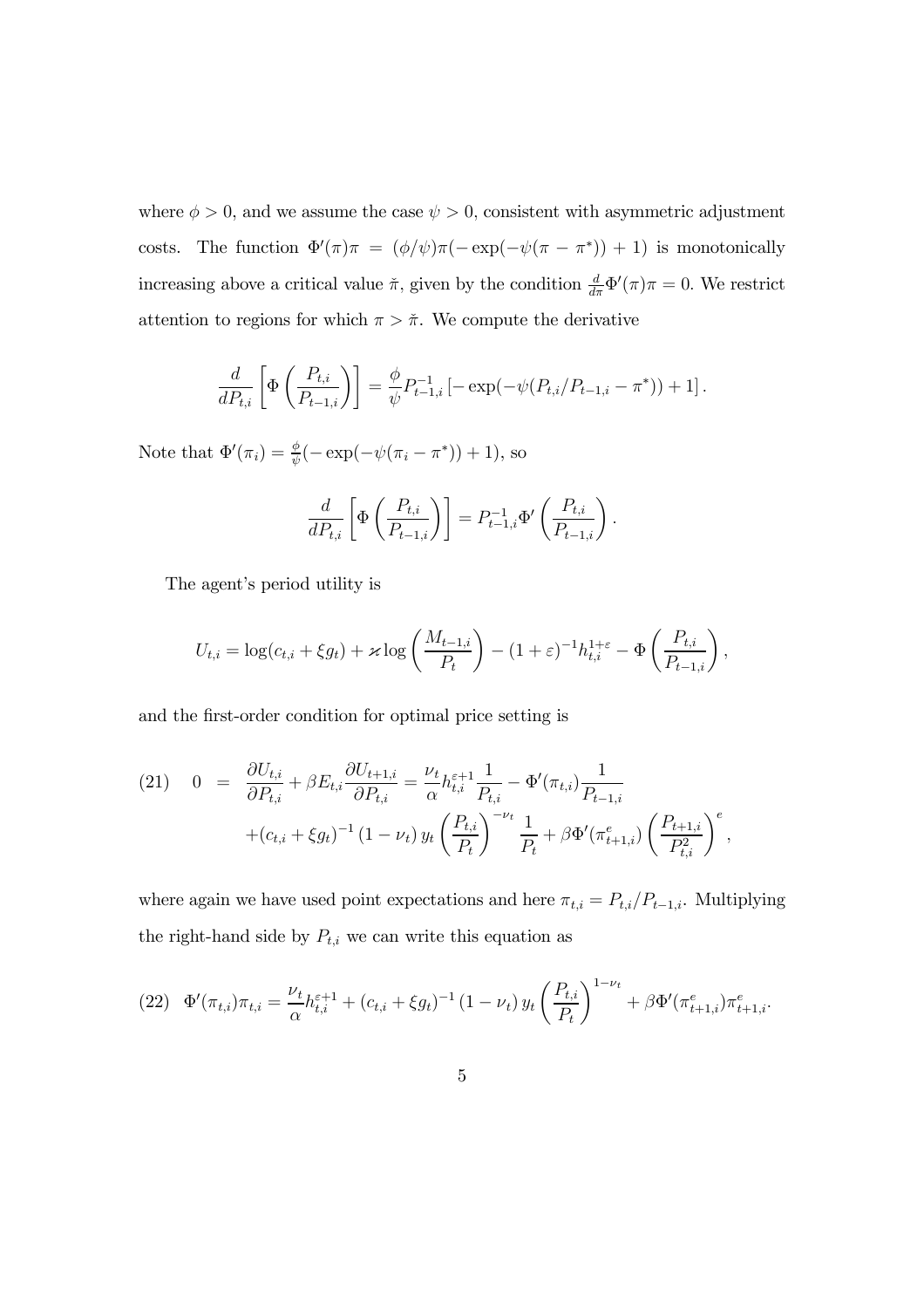We now discuss the properties of

$$
\Phi'(\pi)\pi = \frac{\phi}{\psi}\pi(-\exp(-\psi(\pi - \pi^*)) + 1).
$$

The function  $\Phi'(\pi)\pi$  is monotonically increasing above a critical value  $\check{\pi}$  which is given by the condition

(23) 
$$
\frac{d}{d\pi}\Phi'(\pi)\pi = 0.
$$

We compute the derivative

$$
\frac{d}{d\pi}\Phi'(\pi)\pi = \frac{\phi}{\psi}(1 - (1 - \phi\pi)\exp(-\psi(\pi - \pi^*)),
$$

so the condition giving  $\check{\pi}$  can be written as

$$
1 = (1 - \phi \pi) \exp(-\psi(\pi - \pi^*))
$$

This equation has a unique solution  $\pi < \phi^{-1}$ . It is easily seen that (i)  $\pi$  is increasing in  $\psi$  with  $\lim_{\psi \to \infty} \tilde{\pi} = 1/\phi^{-1}$  and (ii)  $\tilde{\pi}$  is decreasing in  $\phi$  with  $\lim_{\phi \to \infty} \tilde{\pi} = 0$  ceteris *paribus.* Throughout the paper we restrict attention to regions for which  $\pi > \tilde{\pi}$ . In the calibrated model we will compute  $\check{\pi}$  to check and impose the inequality  $\pi > \check{\pi}$ when solving for the temporary equilibrium.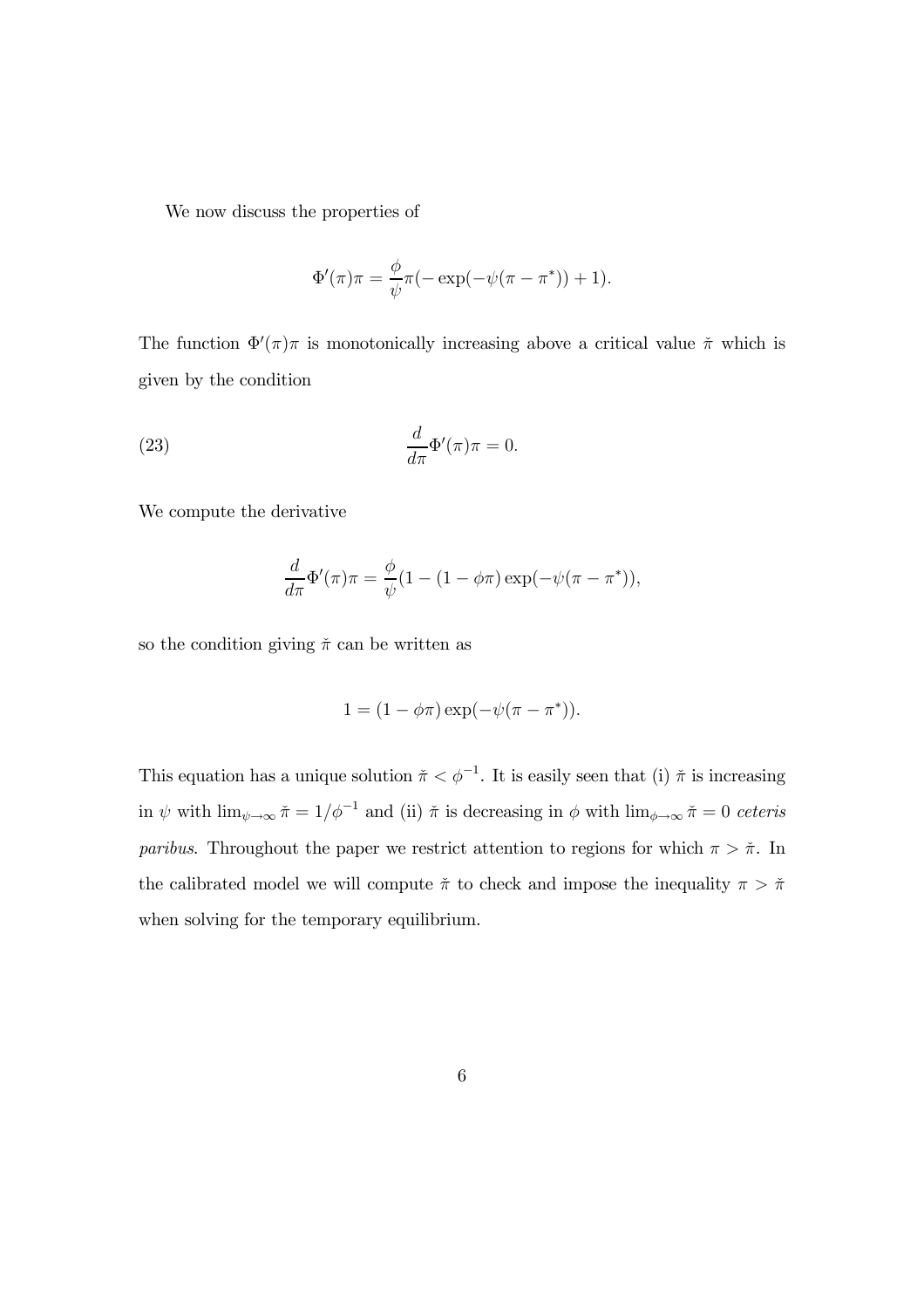Using the production function,  $\zeta_{t,i}$  in the main text is

$$
\zeta_{t,i} = \frac{\nu_t}{\alpha} h_{t,i}^{\varepsilon+1} - (\nu_t - 1) (c_{t,i} + \xi g_t)^{-1} y_t \left( \frac{P_{t,i}}{P_t} \right)^{1-\nu_t}
$$
  
= 
$$
\frac{\nu_t}{\alpha} \left( \frac{y_{t,i}}{A_t} \right)^{(1+\varepsilon)/\alpha} - (\nu_t - 1) (c_{t,i} + \xi g_t)^{-1} y_t \left( \frac{P_{t,i}}{P_t} \right)^{1-\nu_t}.
$$

Here

$$
\frac{y_{t,i}}{A_t} = \frac{\int_0^1 c_{t,j}(i)dj + g_t(i)}{A_t} = \frac{c_t(i) + g_t(i)}{A_t}
$$

is the total demand for variety  $i$ .

Note that the term  $y_t\left(\frac{P_{t,i}}{P_t}\right)$  $P_t$  $\int_{0}^{1-\nu_t}$  combines  $y_t$ , which is exogenous to the firm, with the relative price  $\frac{P_{t,i}}{P_t}$ , in which the aggregate price level is exogenous while  $P_{t,i}$  is a decision variable of the firm. Iterating forward we get the expression (4)

$$
\Phi'(\pi_{t,i})\pi_{t,i} = \zeta_{t,i} + \sum_{s=1}^{\infty} \beta^s \zeta_{t+s,i}^e,
$$

which is our infinite-horizon pricing decision rule. Here  $\zeta_{t+s,i}^e$  is the point expectation of

$$
\zeta_{t+s,i} = \frac{\nu_{t+s}}{\alpha} \left( \frac{y_{t+s,i}}{A_{t+s}} \right)^{(1+\varepsilon)/\alpha} - (\nu_{t+s} - 1) y_{t+s} \left( \frac{P_{t+s,i}}{P_{t+s}} \right)^{1-\nu_t} \times (c_{t+s,i} + \xi g_{t+s})^{-1},
$$

where

$$
y_{t+s,i} = c_{t+s}(i) + g_{t+s}(i)
$$

is the future market demand for variety  $i$ .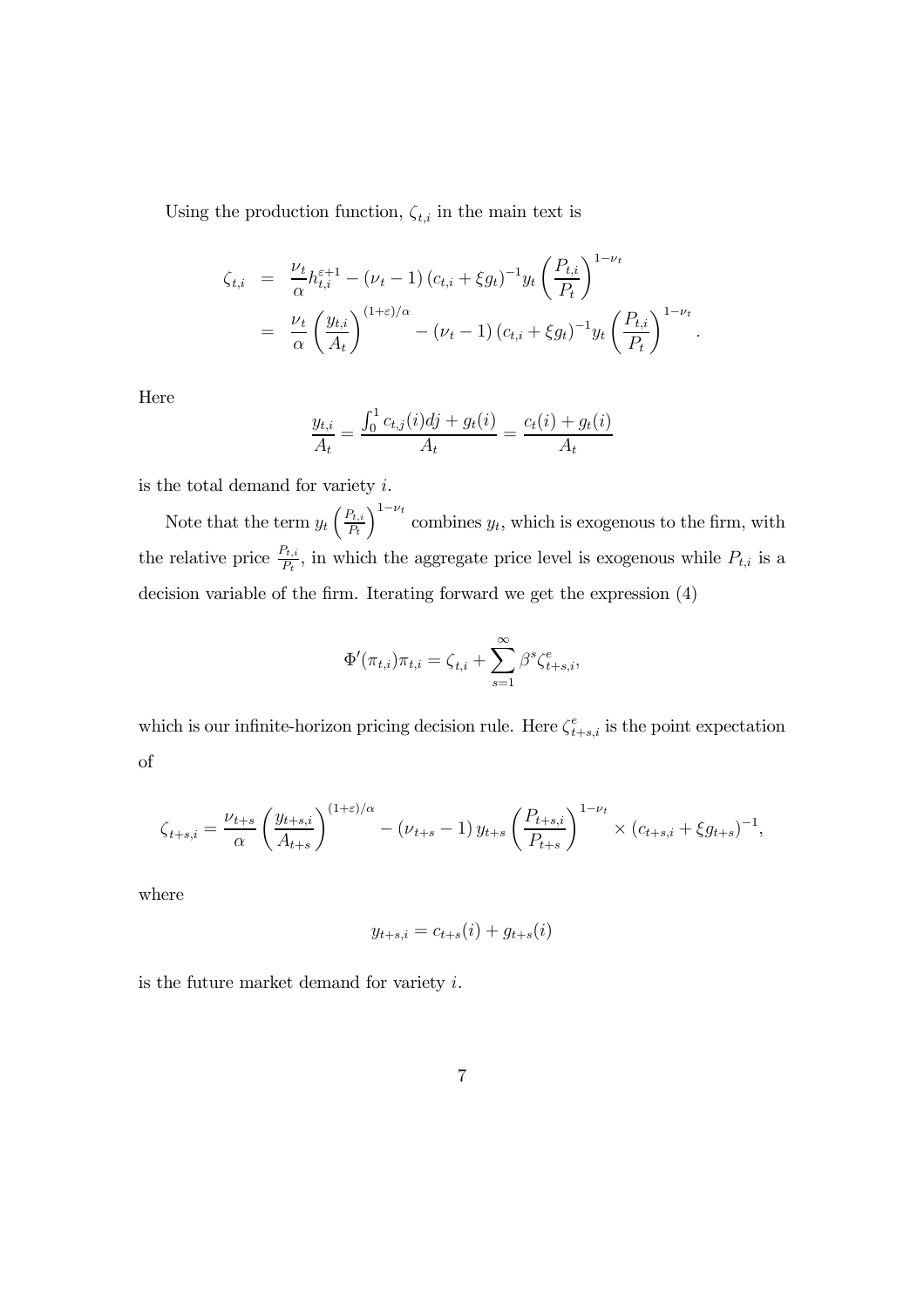### B Implementation of stochastic model

From Section 2 we have the representative agent NK PC temporary equilibrium (TE) equation

(24) 
$$
Q(\pi_t) = \zeta_t + \sum_{s=1}^{\infty} \beta^s \zeta_{t+s}^e, \text{ where } Q(\pi_t) = \Phi'(\pi_t) \pi_t,
$$

with  $Q(\pi_t) > 0$  for  $\pi_t > \tilde{\pi}$ , and where

$$
\zeta_t = \frac{\nu_t}{\alpha} \left(\frac{y_t}{A_t}\right)^{(1+\varepsilon)/\alpha} - (\nu_t - 1) y_t \times (y_t - (1-\xi)g_t)^{-1}
$$

and

(25) 
$$
\zeta_{t+s}^e = \frac{\nu_t}{\alpha} \left( \frac{y_{t+s}^e}{A_{t+s}^e} \right)^{(1+\varepsilon)/\alpha} - \left( \nu_{t+s}^e - 1 \right) y_{t+s}^e \times (y_{t+s}^e - (1-\xi)g_{t+s})^{-1},
$$

for  $s = 1, 2, 3, \ldots, T$ . As we discuss below, we will set  $\zeta_{t+s}^e$  at its perceived mean value after  $T + 1$  periods, for some (suitably large) period T. It is assumed that  $\Xi_t^e \equiv 1$  as discussed in Section 2. Note that  $\nu_t$  is stochastic and we assume that, faced with stochastic shocks in a nonlinear setting, agents use point expectations. We also assume that the future path of government spending is credibly announced and implemented; hence  $g_{t+s}^e = g_{t+s}$ .

Also from Section 2, the aggregate demand temporary equilibrium equation (5) is obtained by combining the IH consumption function, market clearing, i.e.  $y_t = c_t + g_t$ ,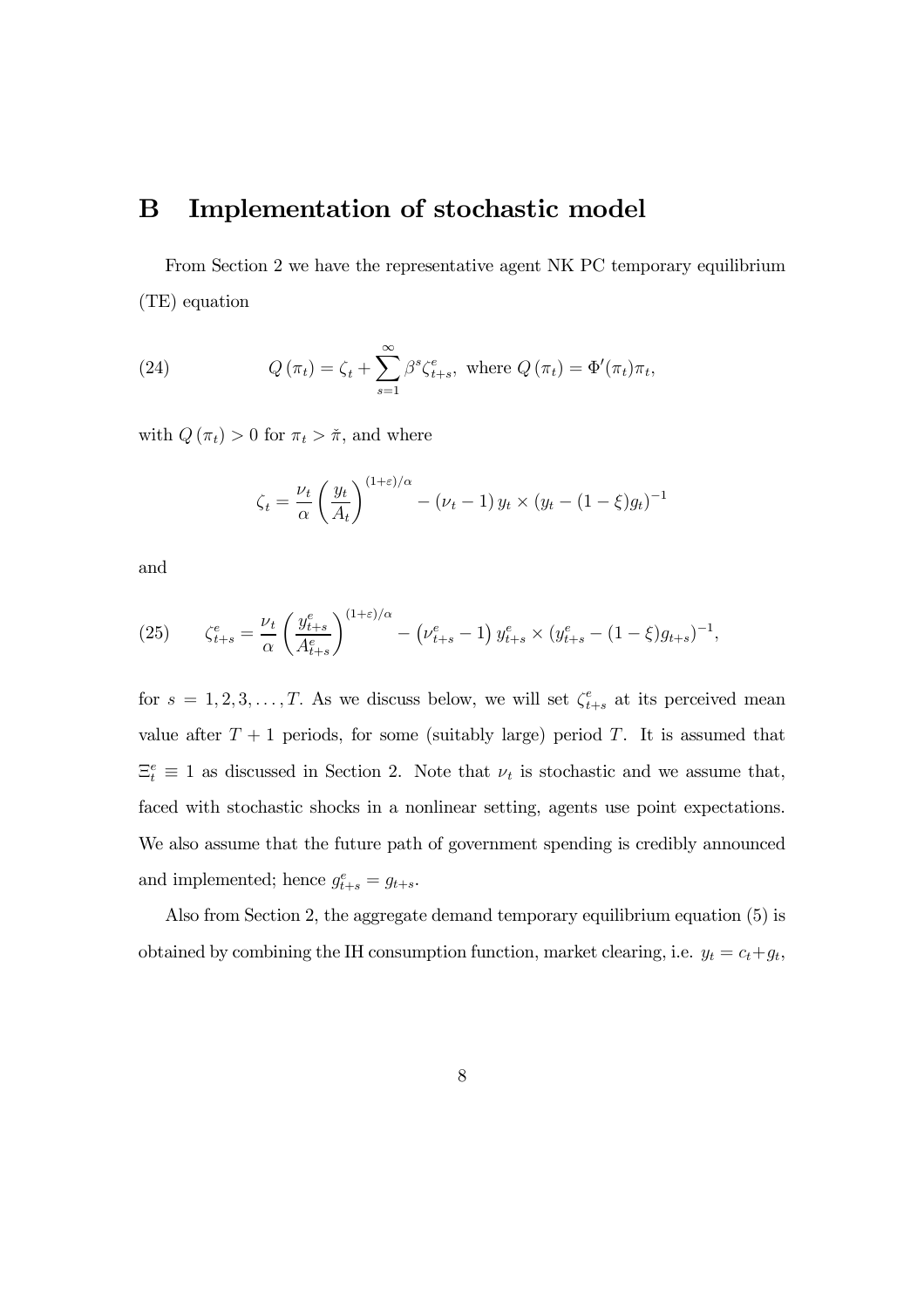and  $\Xi_t^e \equiv 1$ . This yields the TE equation for output

(26) 
$$
y_t = (1 - \xi) g_t + (\beta^{-1} - 1) \sum_{s=1}^{\infty} (D_{t,t+s}^e)^{-1} (y_{t+s}^e - (1 - \xi) g_{t+s}^e),
$$

where

$$
D_{t,t+s}^{e} = \prod_{j=1}^{s} r_{t+j}^{e} \text{ and } r_{t+j}^{e} = \frac{R_{t+j-1}^{e}}{\pi_{t+j}^{e}}.
$$

Here for  $j = 1$  we have  $R_t^e = R_t$ .<sup>47</sup> The interest-rate rule is assumed known and is given by a forward-looking rule (8). As before, point expectations for forecasting all unknown future values is assumed.

We turn next to the data-generating process for the stochastic shocks. As assumed in Section 4,  $\ln A_t$  and  $\ln \nu_t$  are independent stationary exogenous AR(1) processes

$$
\ln\left(A_{t+1}/\bar{A}\right) = \rho_A \ln\left(A_t/\bar{A}\right) + \ln \varepsilon_{A,t+1}
$$

where  $0 \leq \rho_A < 1$ ,  $\ln \varepsilon_{A,t} \stackrel{iid}{\sim} N(0, \sigma_A^2)$ , and

$$
\ln(\nu_{t+1}/\bar{\nu}) = \rho_{\nu} \ln(\nu_t/\bar{\nu}) + \ln \varepsilon_{\nu,t+1}
$$

where  $0 \leq \rho_{\nu} < 1$ ,  $\ln \varepsilon_{\nu,t} \stackrel{iid}{\sim} N(0, \sigma_{\nu}^2)$ .

It follows that

$$
\nu_{t+1}/\bar{\nu} = (\nu_t/\bar{\nu})^{\rho_{\nu}} \varepsilon_{\nu,t+1}
$$
 and  $A_{t+1}/\bar{A} = (A_t/\bar{A})^{\rho_A} \varepsilon_{A,t+1}$ ,

<sup>&</sup>lt;sup>47</sup>As we explain below we need to replace  $r_{t+j}^e = R_{t+j-1}^e / \pi_{t+j}^e$  by  $r_{t+j}^e = \beta^{-1}$  for  $j \ge T_1$  for some positive  $T_1$ .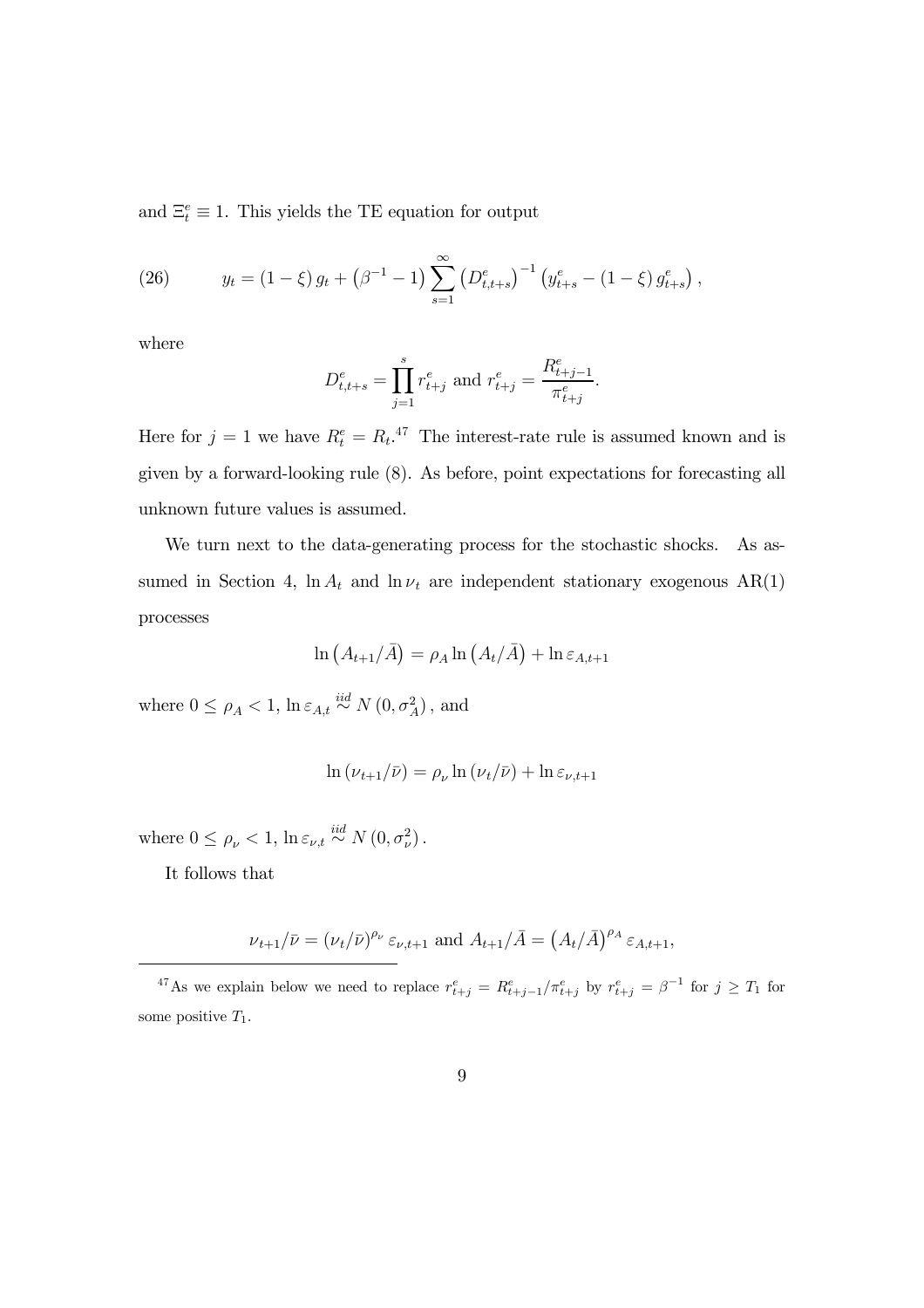and that

$$
\nu_{t+s}/\bar{\nu} = (\nu_t/\bar{\nu})^{\rho_{\nu}^s} \prod_{j=0}^{s-1} \varepsilon_{\nu,t+j}^{\rho_{\nu}^j}.
$$

Under point expectations  $\ln \varepsilon_{\nu,t+j}^e = 0$  and  $\varepsilon_{\nu,t+j}^e = 1$  so that

$$
\nu_{t+s}^e = \bar{\nu} (\nu_t/\bar{\nu})^{\rho_\nu^s} \,,
$$

and analogously we have

$$
A_{t+s}^e = \bar{A} \left( A_t / \bar{A} \right)^{\rho_A^s}.
$$

In Section 4, the PLMs for output and inflation use a linear forecasting rule based of the observed exogenous variables. To first-order these correspond to a stochastic REE at a steady state. Thus the perceived laws of motion are

$$
\ln(y_t) = f_y + d_{yA} \ln(A_t/\bar{A}) + d_{y\nu} \ln(\nu_t/\bar{\nu}) + \eta_{yt}
$$
  

$$
\ln(\pi_t) = f_{\pi} + d_{\pi A} \ln(A_t/\bar{A}) + d_{\pi\nu} \ln(\nu_t/\bar{\nu}) + \eta_{\pi t},
$$

where  $\eta_{yt}, \eta_{\pi t}$  are perceived white noise shocks.

Under recursive least squares (RLS) learning the coefficient vectors,  $\phi_y, \phi_\pi$  where  $\phi'_y = (f_y, d_{yA}, d_{y\nu})$  and  $\phi'_\pi = (f_\pi, d_{\pi A}, d_{\pi\nu})$ , are time-varying and updated over time using recursive least squares regressions of  $(\ln(y_t), \ln(\pi_t))$  on  $x'_t = (1, \tilde{A}_t, \tilde{\nu}_t)$ . The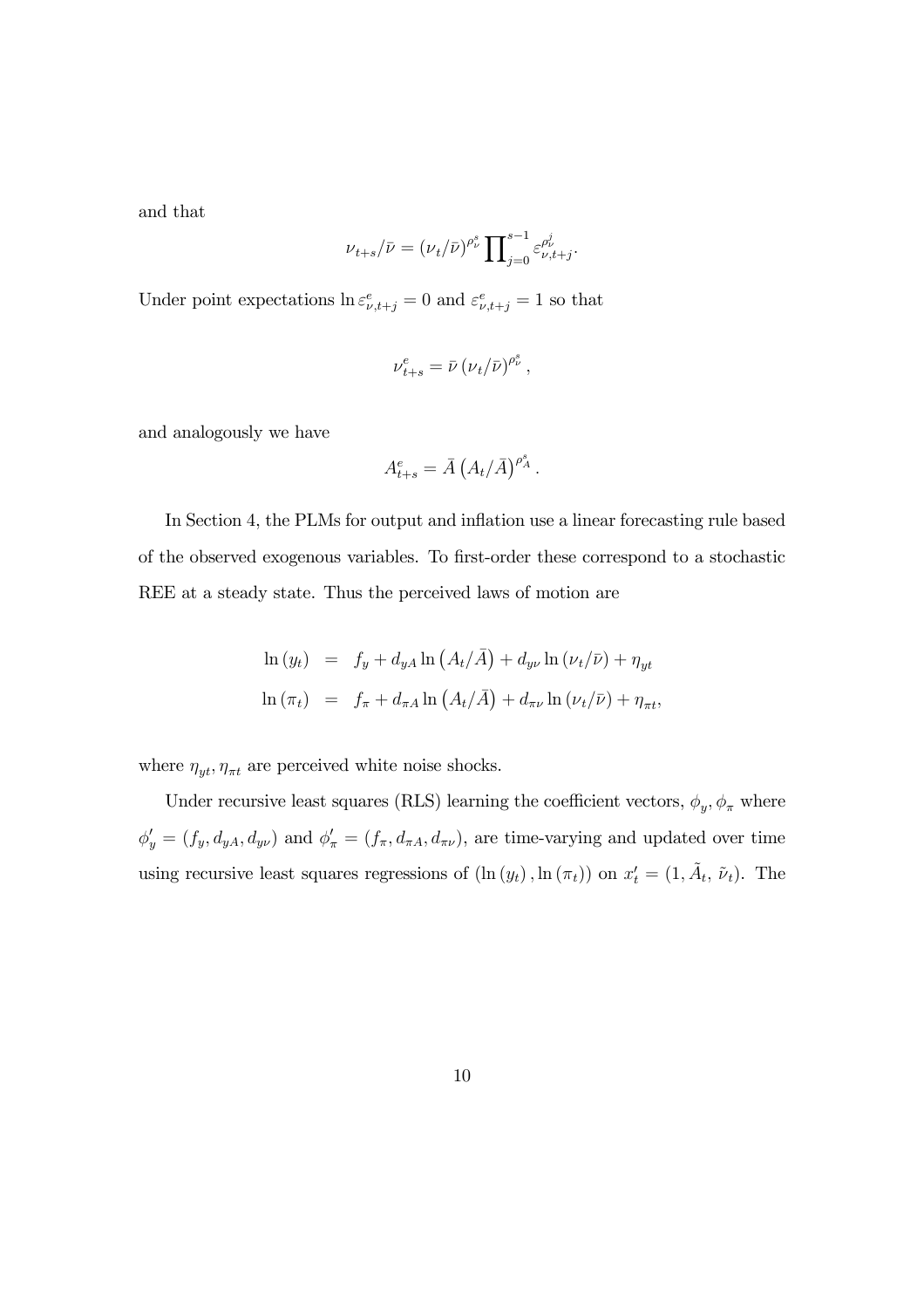recursive updating equations, which are standard,<sup>48</sup> are

(27) 
$$
\begin{array}{rcl}\n\phi_{yt} & = & \phi_{y,t-1} + \omega_t \mathcal{R}_t^{-1} x_{t-1} \left( y_{t-1} - \phi'_{y,t-1} x_{t-1} \right) \\
\phi_{\pi t} & = & \phi_{\pi,t-1} + \omega_t \mathcal{R}_t^{-1} x_{t-1} \left( \pi_{t-1} - \phi'_{\pi,t-1} x_{t-1} \right) \\
\mathcal{R}_t & = & \mathcal{R}_{t-1} + \omega_t (x_{t-1} x'_{t-1} - \mathcal{R}_{t-1}).\n\end{array}
$$

Note that  $\phi_{yt}, \phi_{\pi t}$  are updated based on their most recent forecast errors. Here  $\mathcal{R}_t$ is an estimate of the second-moment matrix of regressors. RLS updating equations allow for a time-varying gain  $\omega_t$ . We focus on the constant gain case  $\omega_t = \omega$  for  $0 < \omega < 1$ . In the decreasing gain case,  $\omega$  is replaced by  $0 < \omega_t < 1$  with  $\omega_t \to 0$  at an appropriate rate, for instance at rate  $t^{-1}$ .

Under constant gain RLS learning the coefficients  $\phi = (f_y, d_{yA}, d_{y\nu}, f_\pi, d_{\pi A}, d_{\pi\nu})$ are time-varying and updated over time using recursive least squares regressions of  $(\ln(y_t), \ln(\pi_t))$  on  $(1, \tilde{A}_t, \tilde{\nu}_t)$ .

Letting  $f_y, d_{yA}, d_{y\nu}, f_\pi, d_{\pi A}, d_{\pi\nu}$  now denote the time t values of their estimates, expectations of output s steps ahead are given by

$$
y_{t+s}^e = e^{f_y} \tilde{A}_t^{\rho_A^s d_{yA}} \tilde{\nu}_t^{\rho_v^s d_{y\nu}} \text{ for } s = 1, \dots, T,
$$

where as usual point expectations are assumed. Here  $T$  denotes the period after which agents believe that all relevant processes will have reverted to their mean

<sup>48</sup>See, for example, Chapter 2 of Evans and Honkapohja (2001) or Evans and Honkapohja (2009).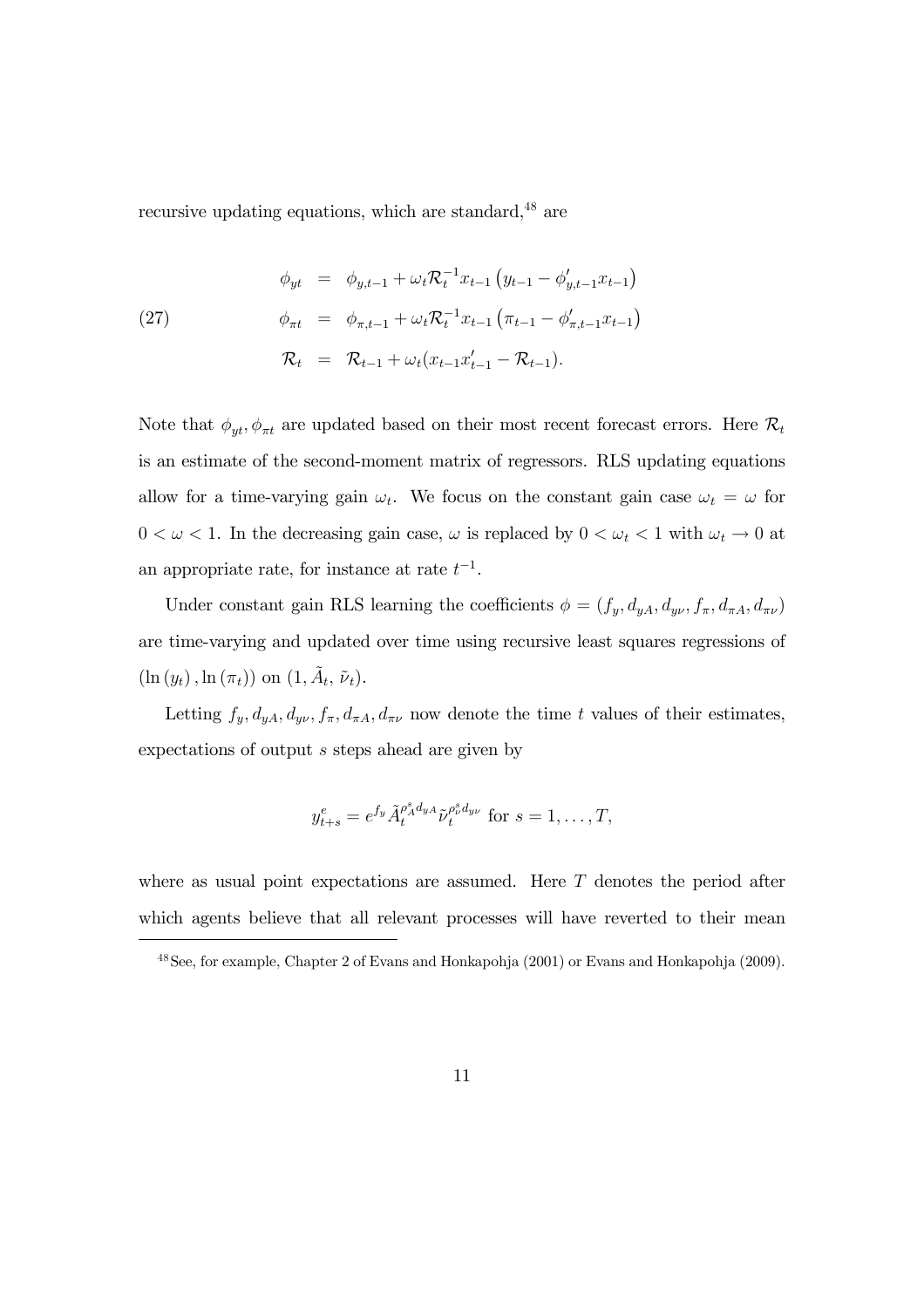steady-state values. Thus

$$
y_{t+s}^e = e^{f_y}, \nu_{t+s}^e = \bar{\nu}, A_{t+s}^e = \bar{A} \text{ and } g_{t+s} = \bar{g} \text{ for } s \ge T+1.
$$

Here  $\bar{g}$  is the original level of g to which  $g_t$  reverts after the fiscal stimulus, and we assume  $t + T + 1 > T_p$ , where  $T_p$  is the length of the fiscal stimulus. Similarly for  $\zeta_{t+s}^e$  with  $s \geq T+1$  we replace (25) with

$$
\zeta_{t+s}^e = \bar{\zeta} \equiv \frac{\bar{\nu}}{\alpha} \left( \frac{e^{f_y}}{\bar{A}} \right)^{(1+\varepsilon)/\alpha} - (\bar{\nu} - 1) e^{f_y} \times (e^{f_y} - (1-\xi)\bar{g})^{-1} \text{ for } s \ge T.
$$

Using these expectations  $\pi_t$  is determined by the temporary equilibrium equation

(28) 
$$
Q(\pi_t) = \zeta_t + \sum_{s=1}^T \beta^s \zeta_{t+s}^e + \frac{\beta^{T+1}}{1-\beta} \bar{\zeta}.
$$

We now turn to the aggregate demand temporary equilibrium equation  $(5)$ . Expectations  $y_{t+s}^e$  and  $\pi_{t+j}^e$  are given as above. For the discount factors we have

$$
D_{t,t+s}^e = \prod_{j=1}^s \frac{R_{t+j-1}^e}{\pi_{t+j}^e}.
$$

where  $R_{t+j-1}^e$  is given by the forward-looking R-rule (8). Here  $R_t = R(\pi_{t+1}^e, y_{t+1}^e)$ with  $R_{t+j-1}^e = R(\pi_{t+j}^e, y_{t+j}^e)$ , so that

$$
D_{t,t+s}^{e} = \prod_{j=1}^{s} \frac{R(\pi_{t+j}^{e}, y_{t+j}^{e})}{\pi_{t+j}^{e}}, \text{ for } s \leq T_1 - 1.
$$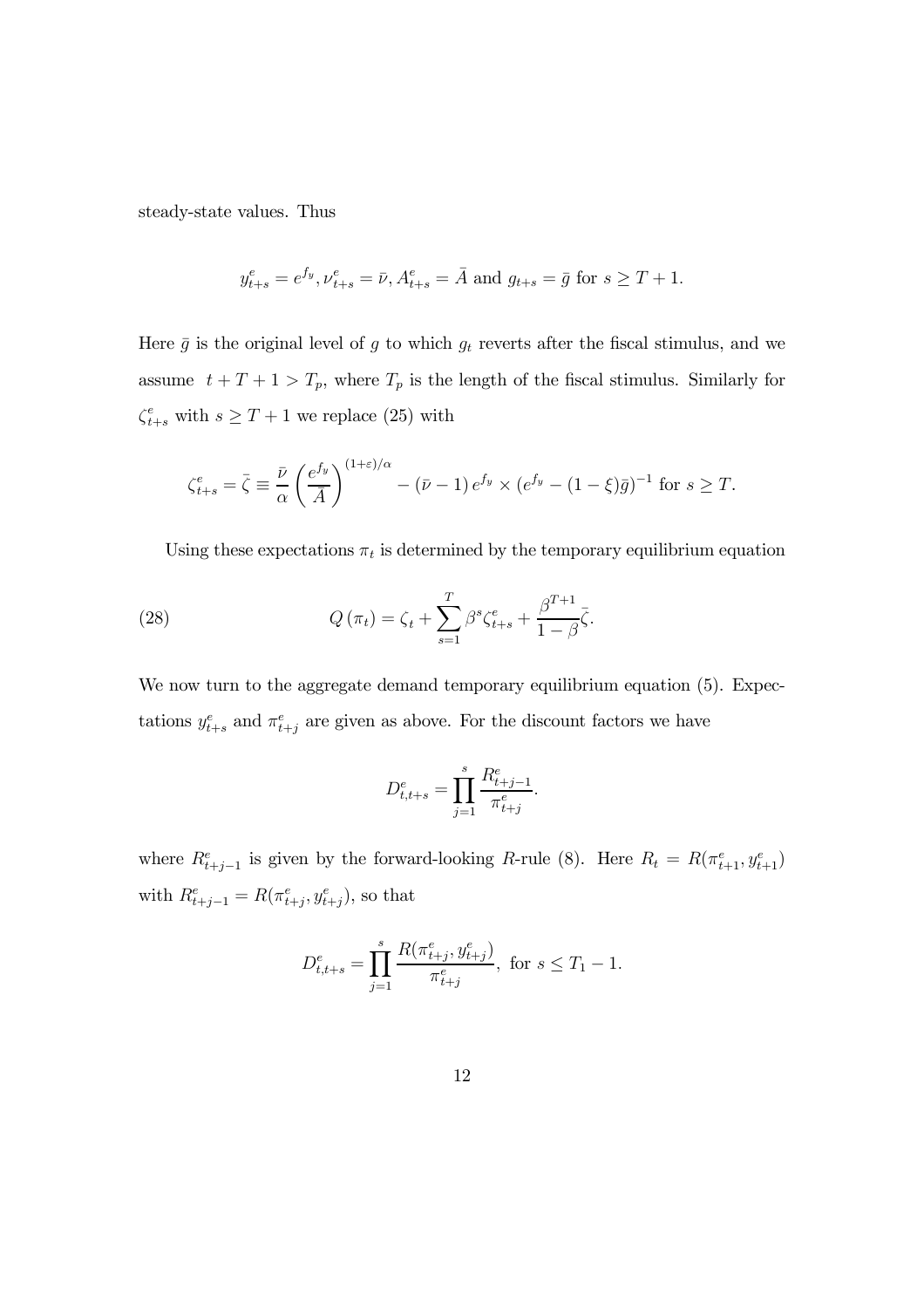The restriction  $s \leq T_1 - 1$  is included because in order to ensure that consumption and output is positive and finite we need discount factors  $D_{t,t+s}^e$  to be bounded above 1. This can be an issue because the interest rate  $R(\pi^e, y^e)$  can be less than  $\pi^e$  for some  $\pi^e$  between  $\pi_L$  and  $\pi^*$  and for a range of  $y^e$  if the rule also depends on  $y^e$ . This difficulty is avoided by assuming that after  $T_1$  periods the expected real interest rate factor is the steady-state value  $\beta^{-1}$ . Thus we assume  $r_{t+j}^e = \beta^{-1}$  for  $j \geq T_1$  implying

$$
D_{t,t+s}^{e} = \prod_{j=1}^{T_1-1} \frac{R(\pi_{t+j}^{e}, y_{t+j}^{e})}{\pi_{t+j}^{e}} \beta^{-(s-(T_1-1))}, \text{ for } s \ge T_1.
$$

We assume that the "truncation" parameter  $T > T_1, T_p$ .

Incorporating the assumption that expectations  $y^e, \pi^e$  return to their perceived steady-state values after T periods, we arrive at the the aggregate demand temporary equilibrium equation

(29) 
$$
y_t = (1 - \xi) g_t + (\beta^{-1} - 1) \sum_{s=1}^T (D_{t,t+s}^e)^{-1} (y_{t+s}^e - (1 - \xi) g_{t+s}^e) +
$$

$$
(\beta^{-1} - 1) (e^{f_y} - \bar{g} (1 - \xi)) \sum_{s=T+1}^{\infty} (D_{t,t+s}^e)^{-1}, \text{ where}
$$

$$
\sum_{s=T+1}^{\infty} (D_{t,t+s}^e)^{-1} = (D_{t,t+T_1-1}^e)^{-1} (1 - \beta)^{-1} \beta^{T-T_1+2}.
$$

The latter equation is obtained from

$$
\sum_{s=T+1}^{\infty} (D_{t,t+s}^e)^{-1} = (D_{t,t+T_1-1}^e)^{-1} \sum_{s=T+1}^{\infty} \beta^{s-T_1+1}.
$$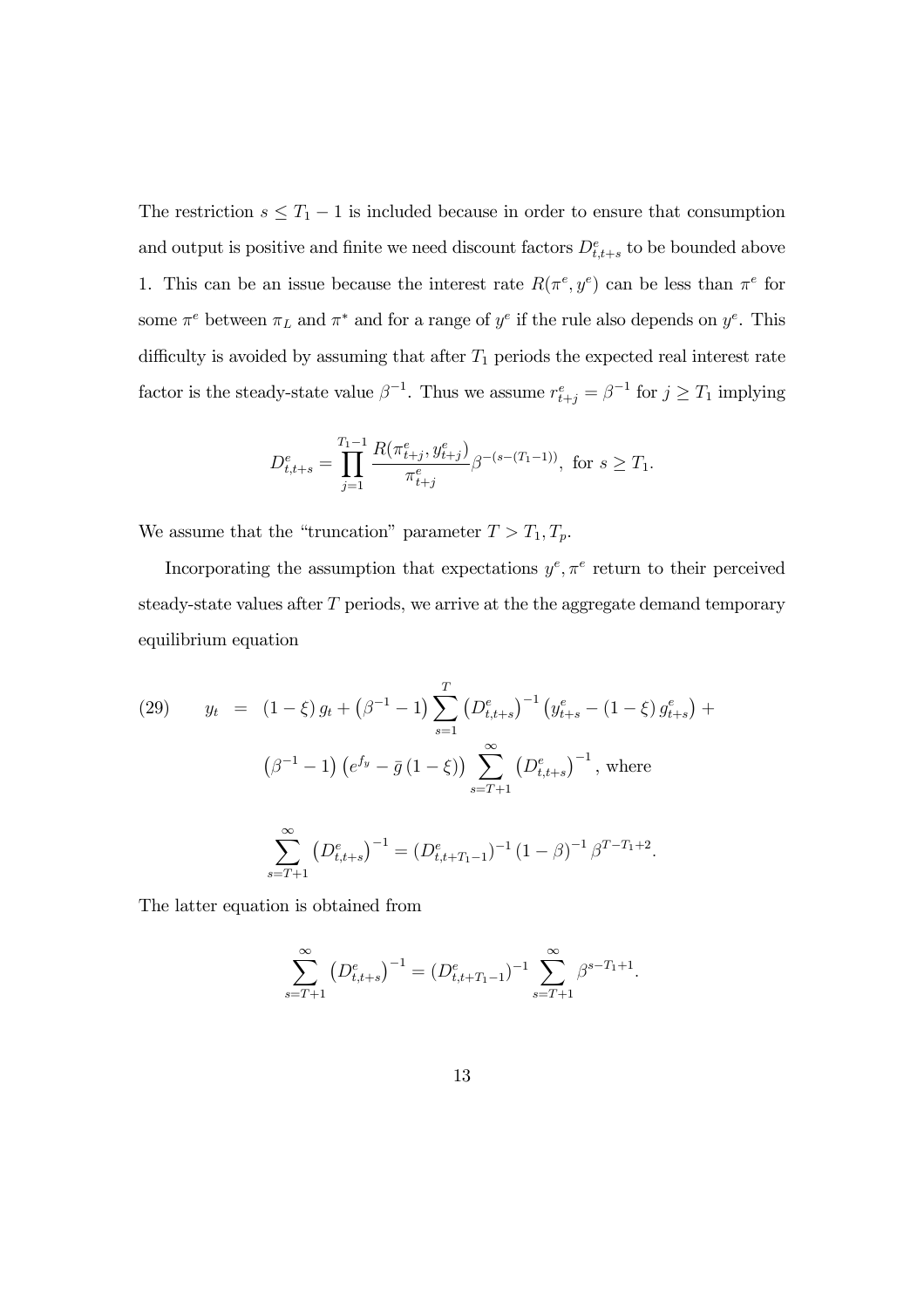The forward-looking R-rule has the advantage that  $\pi_t, y_t$  can be solved explicitly using the above equations (28) and (29). As already noted, the results for the contemporaneous rule are similar.

Next, we discuss the interpretation of the numerical magnitudes pointed out at the end of Section 4. To understand the magnitude of the expectation shocks given in Table 1, it is helpful to consider a reinterpretation of the role of  $y^e$  in the temporary equilibrium model. For the consumption function (3), assuming the representative agent case with  $\Xi_t^e \equiv 1$ , it can be seen that consumption, and hence temporary equilibrium output  $y_t$ , depend to first-order on  $\{y_{t+s}^e\}_{s=1}^{\infty}$  through its present value

$$
PV\left(\{y_{t+s}^e\}_{s=1}^{\infty}\right) = \sum_{s=1}^{\infty} \left(D_{t,t+s}^e\right)^{-1} y_{t+s}^e \approx \sum_{s=1}^{\infty} \beta^s y_{t+s}^e.
$$

We have interpreted steady state learning as agents acting as if  $y_{t+s}^e = y_t^e$  for all horizons  $s = 1, 2, 3, \ldots$  However this is behaviorally equivalent to assuming that agents have an expected output profile with the same present value as  $PV \left( \{y_{t+s}^e = y_t^e\}_{s=1}^{\infty} \right)$ .

In particular suppose that agents believe  $y_{t+s}^e = \hat{y} < y^*$  for  $s = 1, \ldots, L$  periods, interpreted as quarters, followed by  $y_{t+s}^e = y^*$  for  $s > L$ , i.e. a recession of L periods followed by a return to targeted steady state. Then the PV of the L-period recession output expectation sequence equals the PV of a constant sequence  $\tilde{y}^e < y^*$  when

(30) 
$$
\sum_{s=1}^{\infty} \beta^s \tilde{y}^e = \sum_{s=1}^{L} \beta^s \hat{y} + \sum_{s=L+1}^{\infty} \beta^s y^* \text{ or } \tilde{y}^e = \hat{y} + \beta^L (y^* - \hat{y}).
$$

As an example assume  $\beta = 0.99$  and consider an expectations shock  $\hat{y}$  lasting two years i.e.  $L = 8$ . Then compute  $\hat{y}$  that is equivalent to permanent shock at  $\tilde{y}^e$  =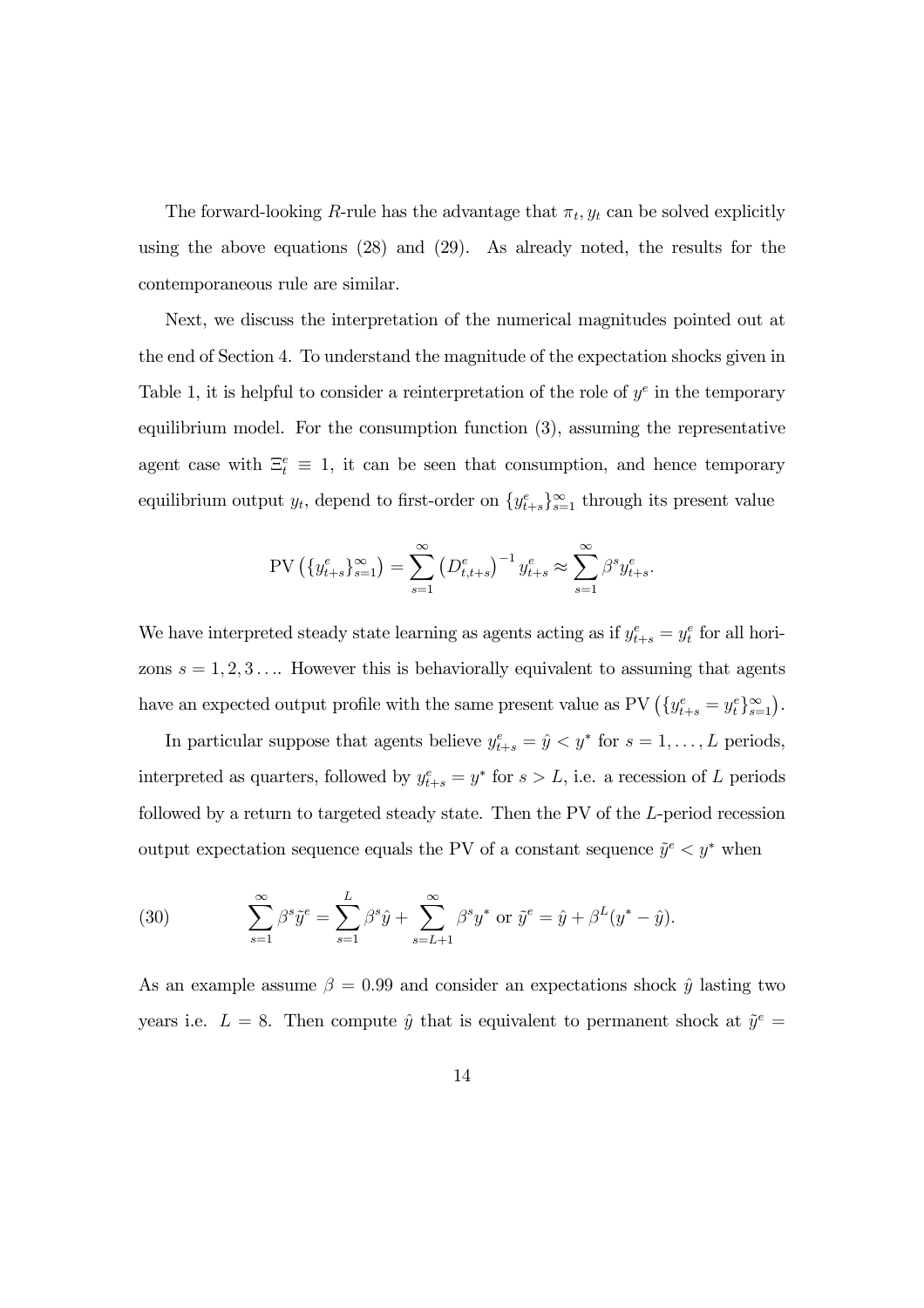0.99745 which in Table 1 is slightly above the boundary of the stochastic domain of attraction at  $\pi^e = \pi^*$  for the targeted steady state.<sup>49</sup> Then (30) yields  $\hat{y} =$ 0.96663 which corresponds to an expected recession approximately equal to over 3.34% reduction of expected GDP relative to target y<sup>∗</sup> during two years, followed by a return to normal value.

### C Calibration details

The parameter values are  $\pi^* = 1.005$ ,  $\beta = 0.99$ ,  $\alpha = 0.7$ ,  $\xi = 0.4$ ,  $\bar{A} = 1.113$ ,  $\nu = 13.5, \ \phi = 75, \ \psi = 20, \ \varepsilon = 1, \ \bar{g} = 0.2, \ B = 1.5/R^*, \ \phi_y = 8.25.$  We set  $\phi = 75$ ,  $\psi = 20$  based on comparing Linex-type functions to a quadratic adjustment cost function at the most common range for  $\pi$ . Here are some comments about these values.

The parameter values in the main text are chosen as follows.  $\alpha = 0.7, \beta = 0.99$ and  $\varepsilon = 1$  are standard. There are various suggestions for  $\xi$  and we set  $\xi = 0.4$ . The frequency of price change is that  $1/3 (= 1-\eta)$  of firms change prices per quarter. This is consistent with Nakamura and Steinsson (2008) and Kehoe and Midrigan (2015). Various estimates of  $\nu$  or of the markup  $\nu/(\nu - 1)$  have been used with estimates of  $\nu$  ranging from 21 to 3.5. Keen and Wang (2007) give the relation between these

<sup>&</sup>lt;sup>49</sup>The computation assumes unchanged fiscal policy and unchanged monetary policy given by the specified Taylor-rule.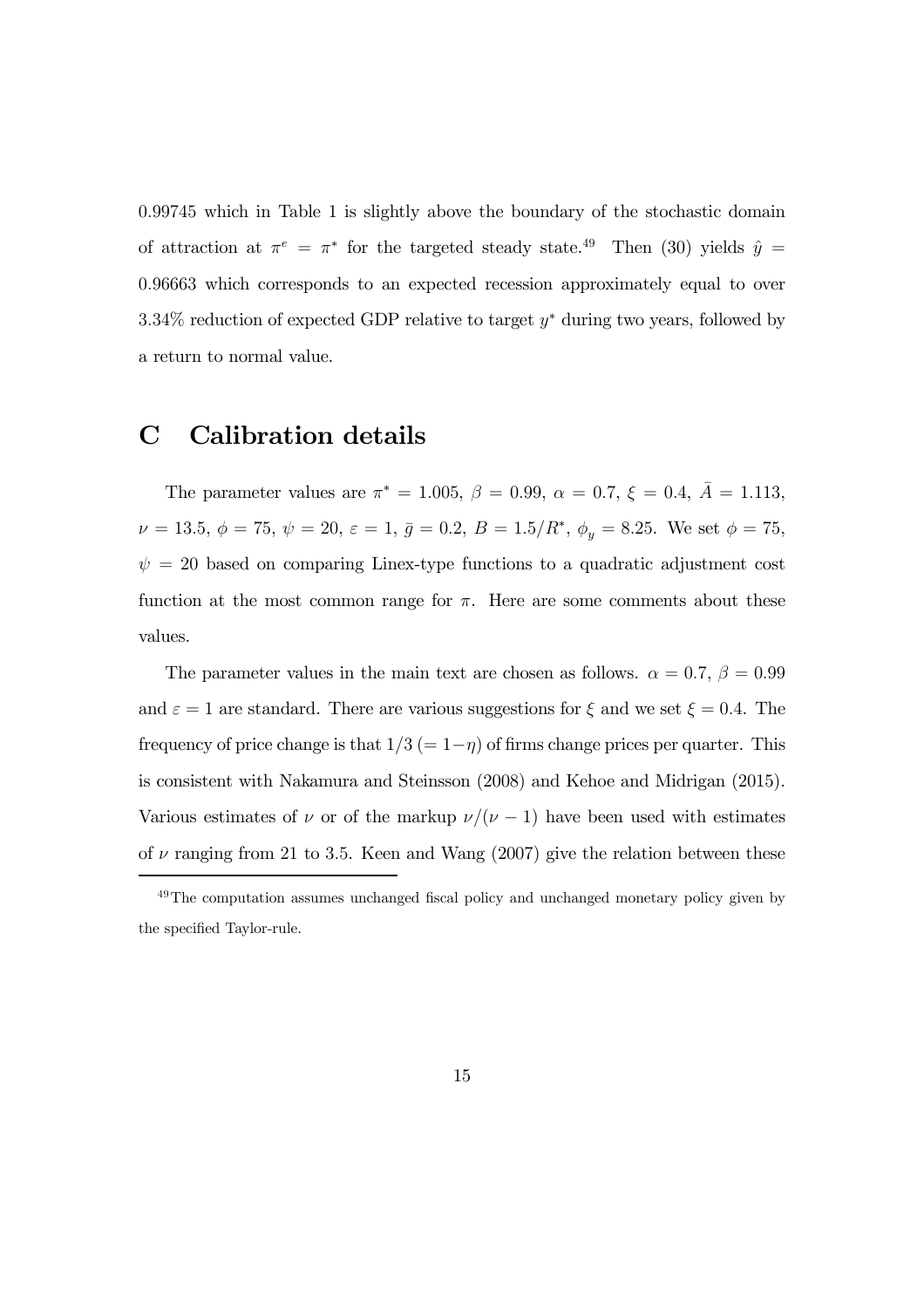parameters and the Rotemberg quadratic adjustment cost parameter

$$
\gamma = \frac{(\nu - 1)\,\eta}{(1 - \eta)\,(1 - \beta\eta)}.
$$

We choose  $\nu = 13.5$ , a markup of about 8%, and  $\eta = 0.67$  which gives  $\gamma = 75$ .

For Linex adjustment cost functions the parameter estimates for  $\phi$ ,  $\psi$  vary widely. Note that  $\phi \to \gamma$  as  $\psi \to 0$ . In most papers adjustment costs are assumed to be proportional to output or profit, whereas we use a non-proportional setup to avoid multiplicities. However as we normalize steady-state target output to  $y = 1$  then the parameters are comparable. Also near the steady state marginal utilities drop out to first order. We choose  $\phi = 75$  and  $\psi = 20$ , which gives a fairly close approximation to the quadratic in the range  $\pi = 1.00$  to  $\pi = 1.01$ , i.e. 0 to 4% annual inflation.

For technology we set  $\bar{A} = 1.113$ . A high steady state is  $\bar{y} \approx 1.00003 \approx 1$  with  $\bar{g} = 0.2$ . For productivity and mark-up shock calibrations we set first-order autocorrelation parameters to  $\rho_A = \rho_v = 0.5$  and standard deviations for the log innovations, in decimal form, to  $\sigma_A = 0.0015$  and  $\sigma_{\nu} = 0.0001$ . Both the serial correlation and autocorrelation parameters are smaller than those found by Smets and Wouters (2007), but their estimates are for models under RE and with additional frictions. Adaptive learning dynamics add additional volatility relative to RE, particularly in purely forward-looking models.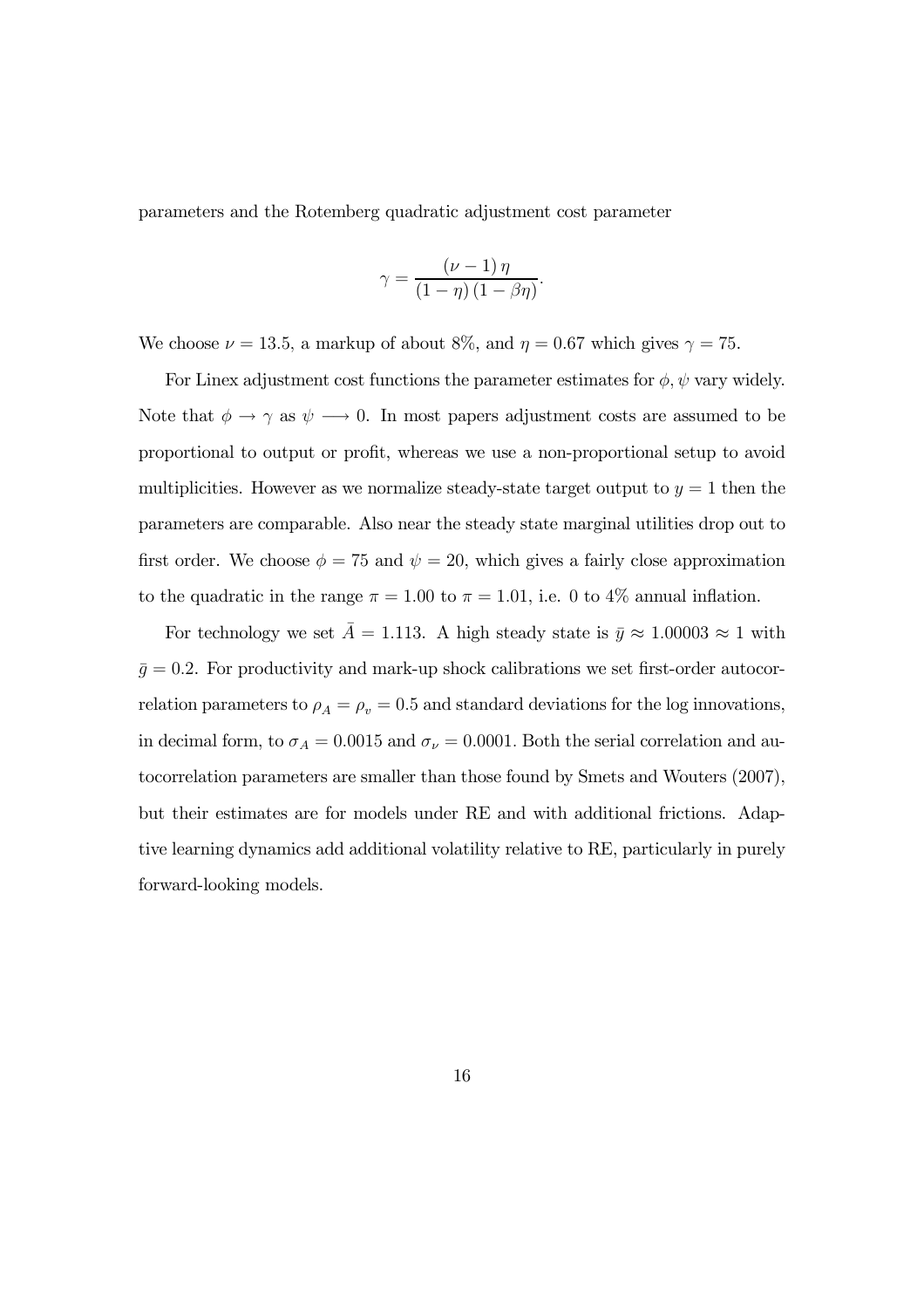### D Calibrating the Taylor rule

To calibrate the interest rate rule

(31) 
$$
R_t = R(\pi_{t+1}^e, y_{t+1}^e) = 1 + (R^* - 1) \left(\frac{\pi_{t+1}^e}{\pi^*}\right)^{BR^*/(R^*-1)} \left(\frac{y_{t+1}^e}{y^*}\right)^{\phi_y},
$$

where  $y^*$  is output level at the target steady state, we relate (31) to the usual Taylor rule. Rearranging and taking logs we get

$$
\log(R_t - 1) - \log(R^* - 1)
$$
  
= 
$$
\frac{BR^*}{R^* - 1} (\log \pi_{t+1}^e - \log \pi^*) + \phi_y (\log y_{t+1}^e - \log y^*).
$$

Multiplying by  $(R<sup>*</sup> - 1)$  and approximating log differences by percentage changes we get

$$
R_t - R^* = BR^* \left( \frac{\pi_{t+1}^e - \pi^*}{\pi^*} \right) + (R^* - 1)\phi_y \left( \frac{y_{t+1}^e - y^*}{y^*} \right).
$$

Thus  $BR^*$  is the inflation coefficient and  $(R^* - 1)\phi_y$  is the output coefficient in the usual linear Taylor rule. Assuming a quarterly calibration one should have

$$
BR^* = 1.5
$$
  

$$
(R^* - 1)\phi_y = \frac{0.5}{4}.
$$

At the target steady state  $R^* = \beta^{-1}\pi^*$  we get

$$
\phi_y = \frac{0.5}{4} / (0.01515) \approx 8.25
$$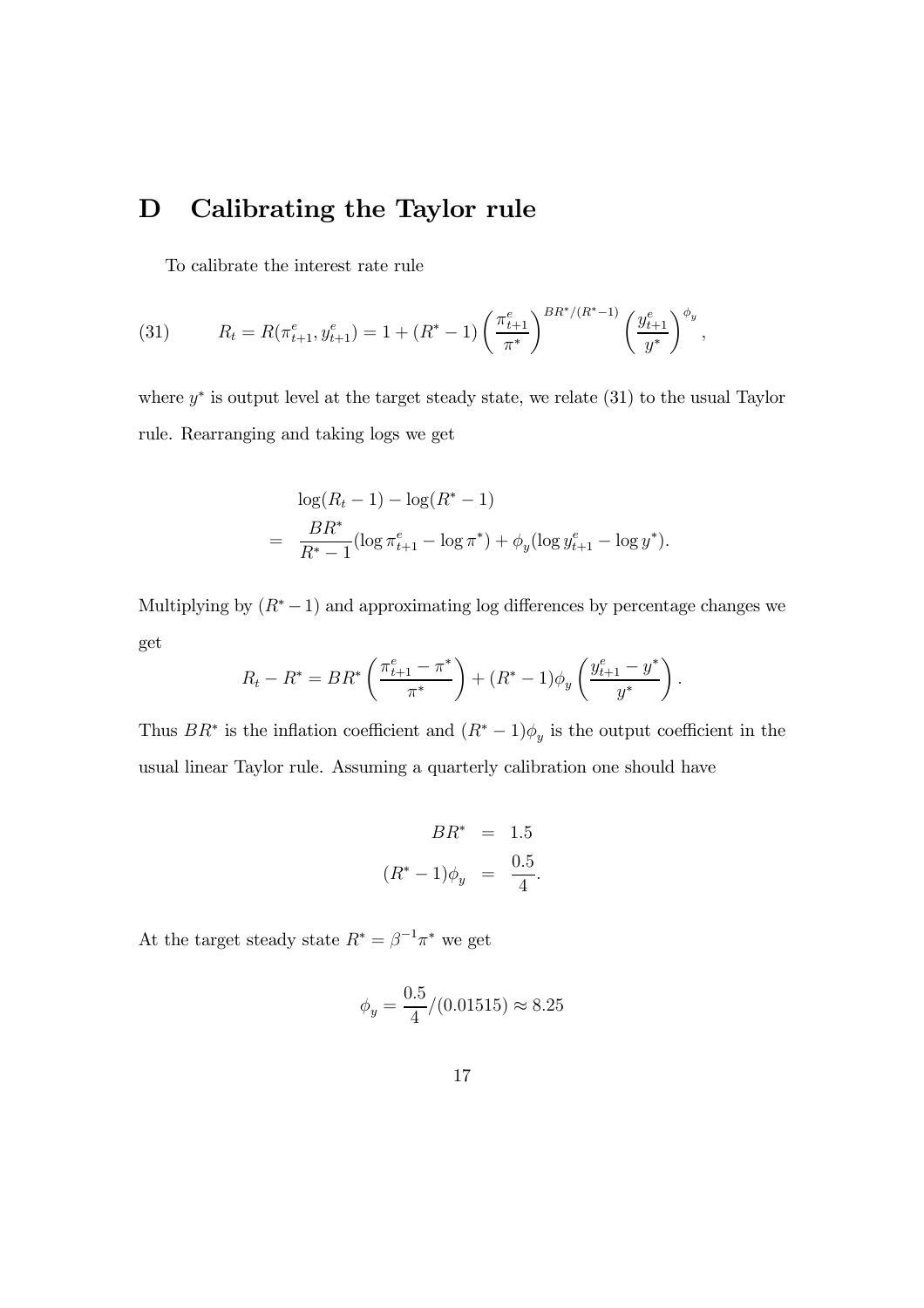when  $\beta = 0.99$  and  $\pi^* = 1.005$ .

## E Proof of Proposition 1

We start by computing the partial derivatives of the right-hand sides of differential equations (12)-(13):

$$
\frac{\partial F_{\pi}}{\partial \pi^{e}}=D_{y}G_{1}D_{\pi^{e}}G_{2}-1, \frac{\partial F_{\pi}}{\partial y^{e}}=D_{y^{e}}G_{1}+D_{y}G_{1}D_{y^{e}}G_{2}
$$

and

$$
\frac{\partial F_y}{\partial \pi^e} = D_{\pi^e} G_2, \frac{\partial F_y}{\partial y^e} = D_{y^e} G_2 - 1.
$$

The E-stability differential equations in vector form are

$$
\begin{pmatrix} \frac{\partial \pi^e}{\partial \tau} \\ \frac{\partial y^e}{\partial \tau} \end{pmatrix} = \begin{pmatrix} F_{\pi}(\pi^e, y^e) \\ F_y(\pi^e, y^e) \end{pmatrix},
$$

where  $F_y(.)$  and  $F_\pi(.)$  are given in (12) and (13). We get the Jacobian

$$
DFI = \left( \begin{array}{cc} D_yG_1D_{\pi^e}G_2 - 1 & D_{y^e}G_1 + D_yG_1D_{y^e}G_2 \\ D_{\pi^e}G_2 & D_{y^e}G_2 - 1 \end{array} \right).
$$

**Proof of Proposition 1:** (a) (i) Consider the case  $\phi_y = 0$ . Calculating the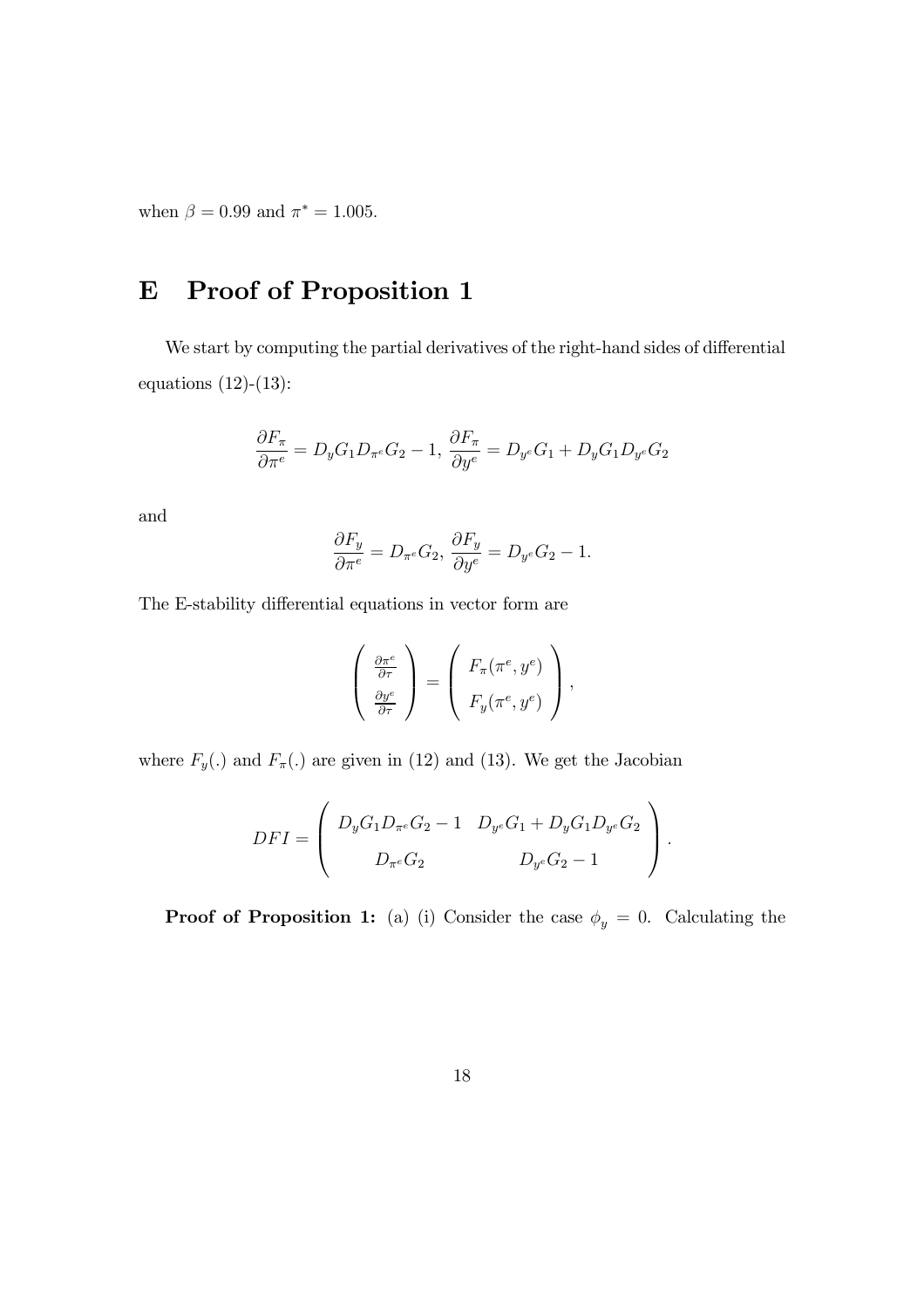derivatives of the Jacobian at the target steady state we get

$$
(Q^{-1})' = (\Phi''\pi + \Phi')^{-1} = (\phi\pi^*)^{-1} > 0 \text{ so}
$$
  
\n
$$
D_y G_1 = (Q^{-1})' \left( \frac{\nu(1+\varepsilon)}{\alpha^2} (y^*/A)^{(1+\varepsilon)/\alpha-1} + \frac{(\nu-1)(1-\xi)g}{(y^* - (1-\xi)g)^2} \right) > 0.
$$
  
\n
$$
D_{\pi^e} G_2 = (\beta^{-1} - 1)(y^* - g(1-\xi)) \left( \frac{R(\pi^e_t, y^e_t) - \pi^e_t D_{\pi} R(\pi^e_t, y^e_t)}{(R(\pi^e_t, y^e_t) - \pi^e_t)^2} \right) < 0.
$$

As

$$
D_{\pi}R(\pi, y) = \frac{BR^*}{\pi^*} \left(\frac{\pi}{\pi^*}\right)^{(R^*(B-1)+1)/(R^*-1)} \left(\frac{y}{y^*}\right)^{\phi_y}
$$

we have  $D_{\pi}R(\pi, y) = \frac{BR^*}{\pi^*}$  and so  $R(\pi^*, y^*) - \pi^*D_{\pi}R(\pi^*, y^*) = \beta^{-1}\pi^*(1 - B) < 0$  at the target steady state. Also

$$
D_{y^e}G_1 = (Q^{-1})' \frac{\beta}{1-\beta} \left[ \frac{\nu(1+\varepsilon)}{\alpha^2} (y^*/A)^{(1+\varepsilon-\alpha)/\alpha} + \frac{(\nu-1)(1-\xi)g}{(y^*-(1-\xi)g)^2} \right] > 0
$$
  

$$
D_{y^e}G_2 = 1
$$

if  $\phi_y = 0$ . So in this case we get

$$
DFI = \left(\begin{array}{cc} - & + \\ - & 0 \end{array}\right)
$$

which has negative trace and positive determinant and is thus a stable matrix. The result follows by continuity of eigenvalues.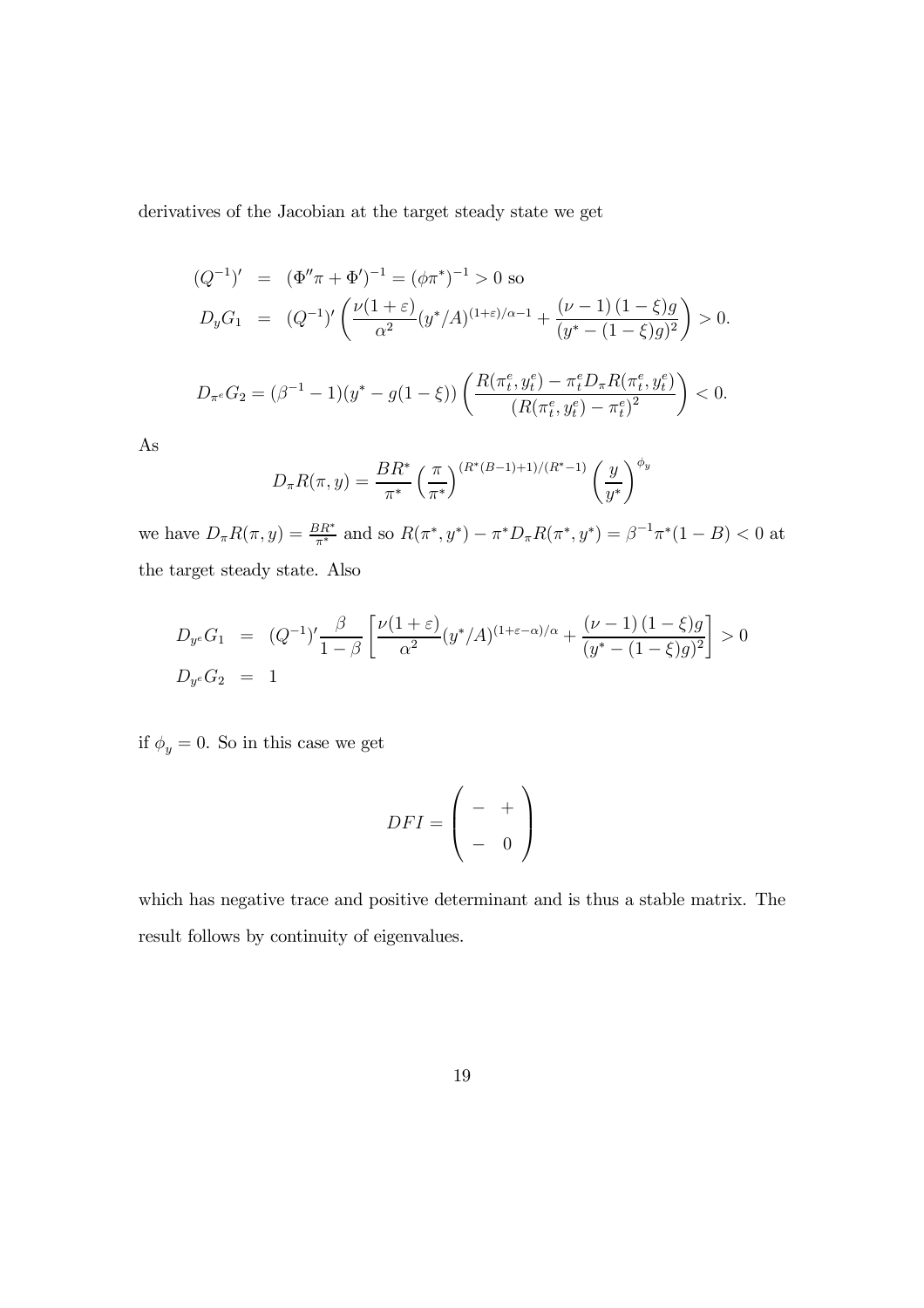If  $\phi_y$  is not zero, we have

$$
D_{y^e} G_2 = 1 + (\beta^{-1} - 1) \left[ (1 - g(1 - \xi)) \left( \frac{\pi}{D_y R(\pi, y) - \pi} \right) \right].
$$

For the interest rate rule we get

$$
D_y R(\pi, y) = (R^* - 1) \left(\frac{\pi}{\pi^*}\right)^{(R^*B/(R^*-1))} \frac{\phi_y}{y^*} \left(\frac{y}{y^*}\right)^{\phi_y - 1},
$$

so

$$
D_y R(\pi^*, y^*) = (R^* - 1)\phi_y/y^*
$$

at the target steady state and thus

$$
D_{y} G_2 = 1 + (\beta^{-1} - 1) \left[ (1 - g(1 - \xi)) \left( \frac{\pi^*}{(R^* - 1)\phi_y/y^* - \pi^*} \right) \right].
$$

Now  $R^* - 1 \gtrapprox 0$  is small, something like 0.02, while  $\phi_y \approx 8$  and  $y^* \approx 1$ , whereas  $\pi^* \gtrapprox 1.$  Then  $D_{y^e}G_2 < 1$  and the targeted steady state is E-stable.

(ii) Doing calculations similar to above, set first  $\phi_y=0$  and we get

$$
(Q^{-1})' = \left(\frac{\phi(1 - (1 - \psi \pi_L) \exp(\pi_L - \pi^*))}{\psi}\right)^{-1} > 0 \text{ normally so}
$$
  

$$
D_y G_1 = (Q^{-1})' \left(\frac{\nu(1+\varepsilon)}{\alpha^2} (y_L/A)^{1+\varepsilon-\alpha)/\alpha} + \frac{(\nu-1)(1-\xi)g}{(y_L - (1-\xi)g)^2}\right) > 0.
$$

$$
D_{\pi^e} G_2 = (\beta^{-1} - 1)(y_L - g(1 - \xi)) \left( \frac{R(\pi_L, y_L) - \pi_L D_{\pi} R(\pi_L, y_L)}{(R(\pi_L, y_L) - \pi_L)^2} \right) < 0,
$$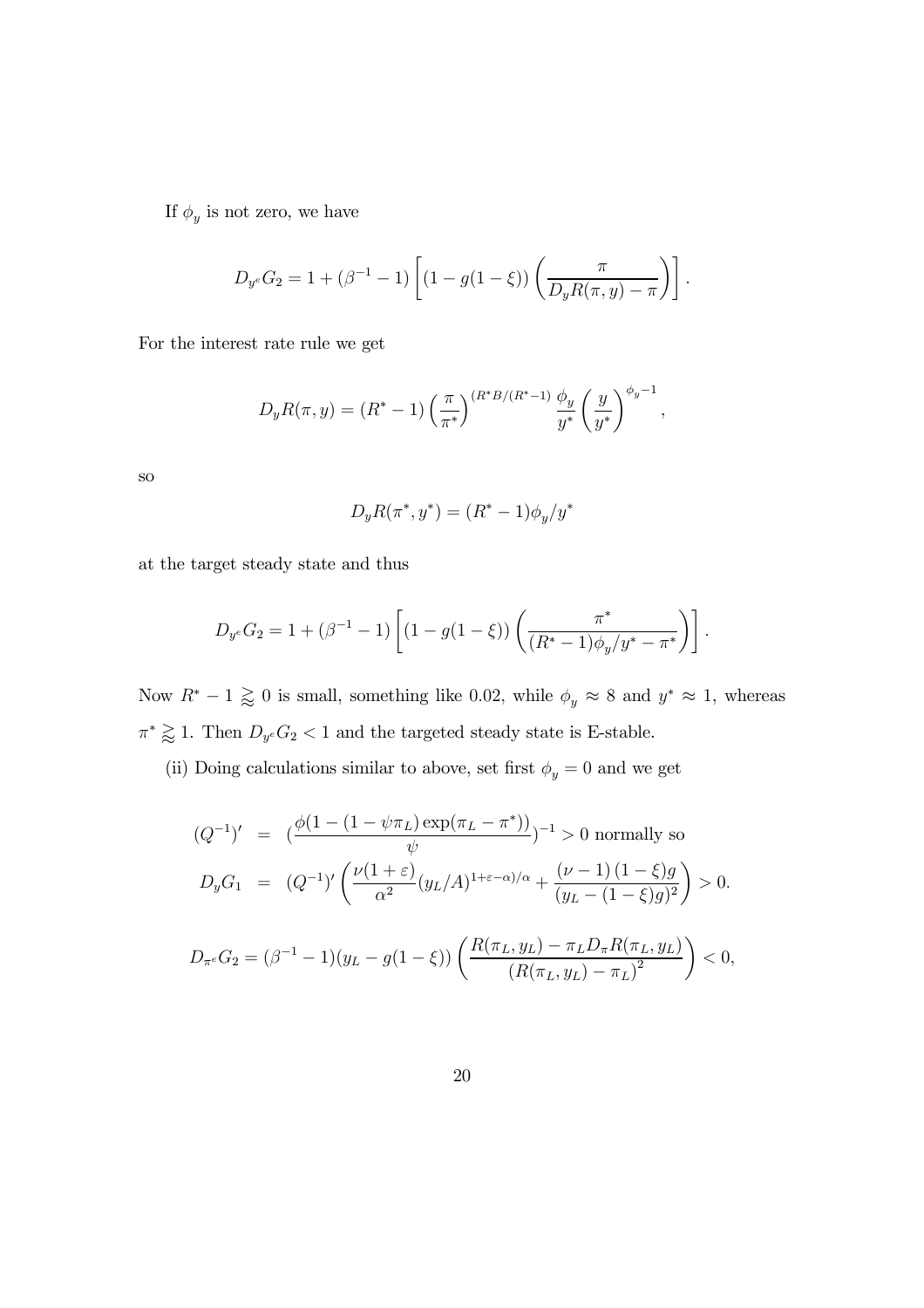as

$$
1 + (R^* - 1) \left(\frac{\pi_L}{\pi^*}\right)^{BR^*/(R^*-1)} \left(\frac{y_L}{y^*}\right)^{\phi_y} < B\beta^{-1}\pi^* \left(\frac{\pi_L}{\pi^*}\right)^{BR^*/(R^*-1)} \left(\frac{y_L}{y^*}\right)^{\phi_y} \text{ normally.}
$$

Also

$$
D_{y^{e}}G_{1} = (Q^{-1})' \frac{\beta}{1-\beta} \left[ \frac{\nu(1+\varepsilon)}{\alpha^{2}} (y_{L}/A)^{(1+\varepsilon-\alpha)/\alpha} + \frac{(\nu-1)(1-\xi)g}{(y_{L}-(1-\xi)g)^{2}} \right] > 0
$$
  

$$
D_{y^{e}}G_{2} = 1 - \frac{\phi_{y}(y_{L}/y^{*})(\beta^{-1}\pi_{L}-1)}{(\beta^{-1}-1)\pi_{L}}.
$$

Normally,  $D_{y}eG_1 + D_yG_1D_{y}eG_2 > 0$  and considering the case  $\phi_y = 0$ , we get

$$
DFI = \left(\begin{array}{cc} ? & + \\ + & 0 \end{array}\right).
$$

It is seen that the determinant of  $DFI$  is negative, so the  $(\pi_L, y_L)$  is not E-stable.

The case  $\phi_y > 0$  but not too large also leads to instability depending on the parameter values. This is true in numerical analyses where  $\phi_y = 8.25$ .

(iii) At the stagnation steady state  $y_t = G_2(\pi_t^e, y_t^e)$  has to be locally constant, so  $D_{\pi^e}G_2 = D_{y^e}G_2 = 0$ . Then the Jacobian matrix becomes

$$
DFI = \left(\begin{array}{cc} -1 & D_{y^e}G_1 \\ 0 & -1 \end{array}\right) = \left(\begin{array}{cc} -1 & + \\ 0 & -1 \end{array}\right)
$$

as

$$
D_{y^e}G_1 = (Q^{-1})' \frac{\beta}{1-\beta} \left[ \frac{\nu(1+\varepsilon)}{\alpha^2} (g)^{1+\varepsilon-\alpha)/\alpha} + \frac{(\nu-1)(1-\xi)g}{(\xi g)^2} \right] > 0.
$$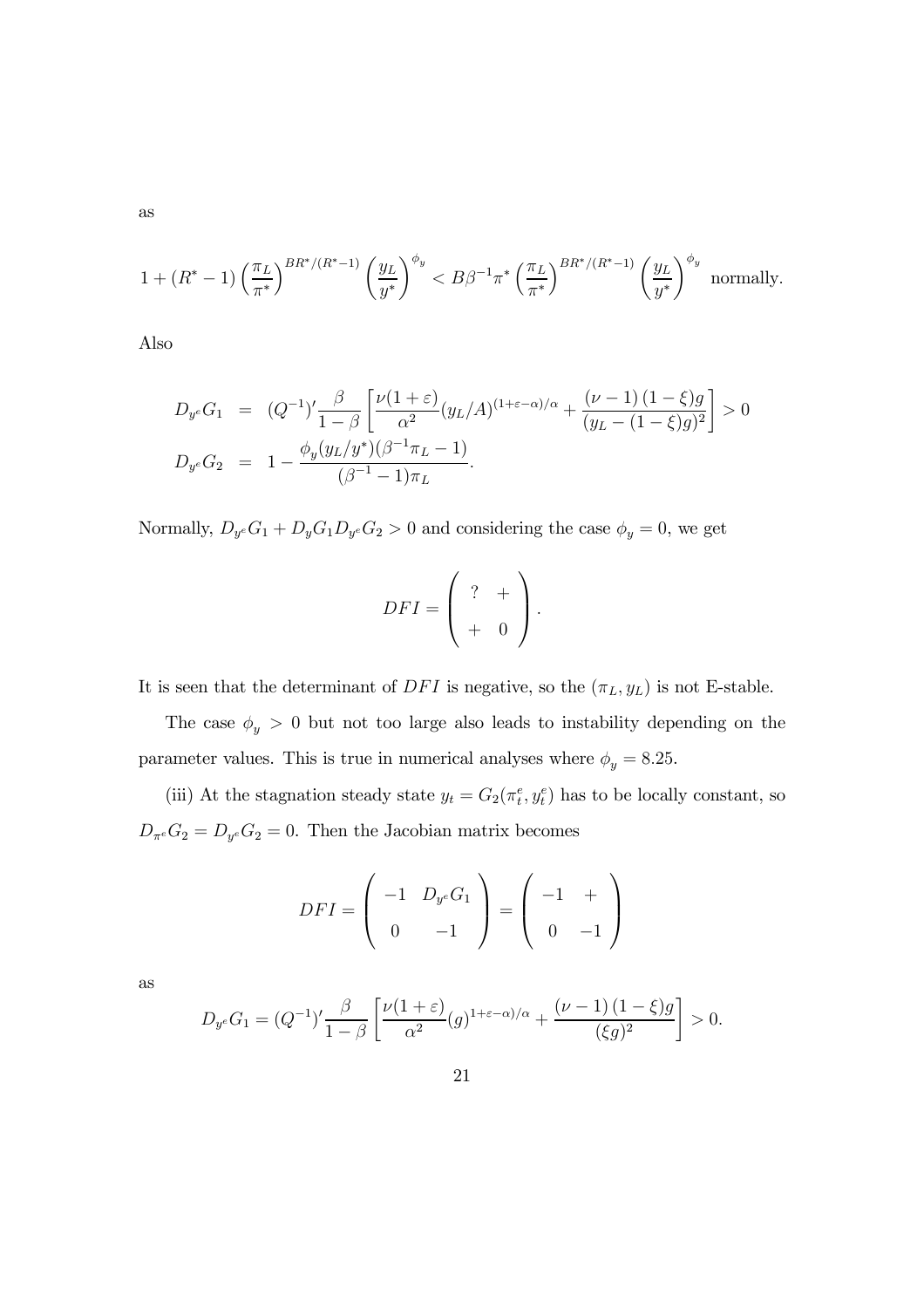Given the sign pattern for  $DFI$ , local stability is evident.

(b). In non-stochastic models, with constant-gain, steady-state learning is locally stable for sufficiently small gains if and only if E-stability holds. We provide a sketch of the proof. Consider a linear (-ized) model  $y_t = Ty_t^e$ , assuming zero intercept without loss of generality, and the constant-gain rule  $a_t = a_{t-1} + \gamma(y_t - a_{t-1})$ , where  $0 < \gamma < 1$ . The PLM is  $y_t^e = a_{t-1}$ . Then  $a_t = a_{t-1} + \gamma (Ta_{t-1} - a_{t-1})$  and the system is convergent if matrix  $\gamma T + (1-\gamma)I$  has eigenvalues  $t_i$  inside the unit circle; equivalently  $T + \gamma^{-1}(1-\gamma)I$  has eigenvalues inside the circle with radius  $\gamma^{-1}$ . Eigenvalues of the latter matrix are equal to  $t_i + \gamma^{-1}(1 - \gamma)$ , so the  $t_i$  values must lie inside unit circle with origin at  $(1 - \gamma^{-1}, 0)$  and radius  $\gamma^{-1}$ . Letting  $\gamma \to 0$  yields the E-stability condition that real parts of  $t_i$  must be less than 1.

### F Figure 1 and Figure 7 Details

Figure 1 data details:

Figure 1, left panel: The interest-rate rule curve takes the form  $\mathcal{I} = A * \exp(B\Pi)$ , where  $\Pi$  denotes net inflation and  $\mathcal I$  denotes the net interest rate. Japan switched the policy target in 2013 to monetary base.

Figure 1, right panel: Macrobond data base which in turn utilizes standard data sources. GDP data is volume data with 2010 as reference year and in local currency. GDP data is annualized. This was specifically done for the Euro area by multiplying quarterly data by 4. Population data is total population and it is interpolated for quarters.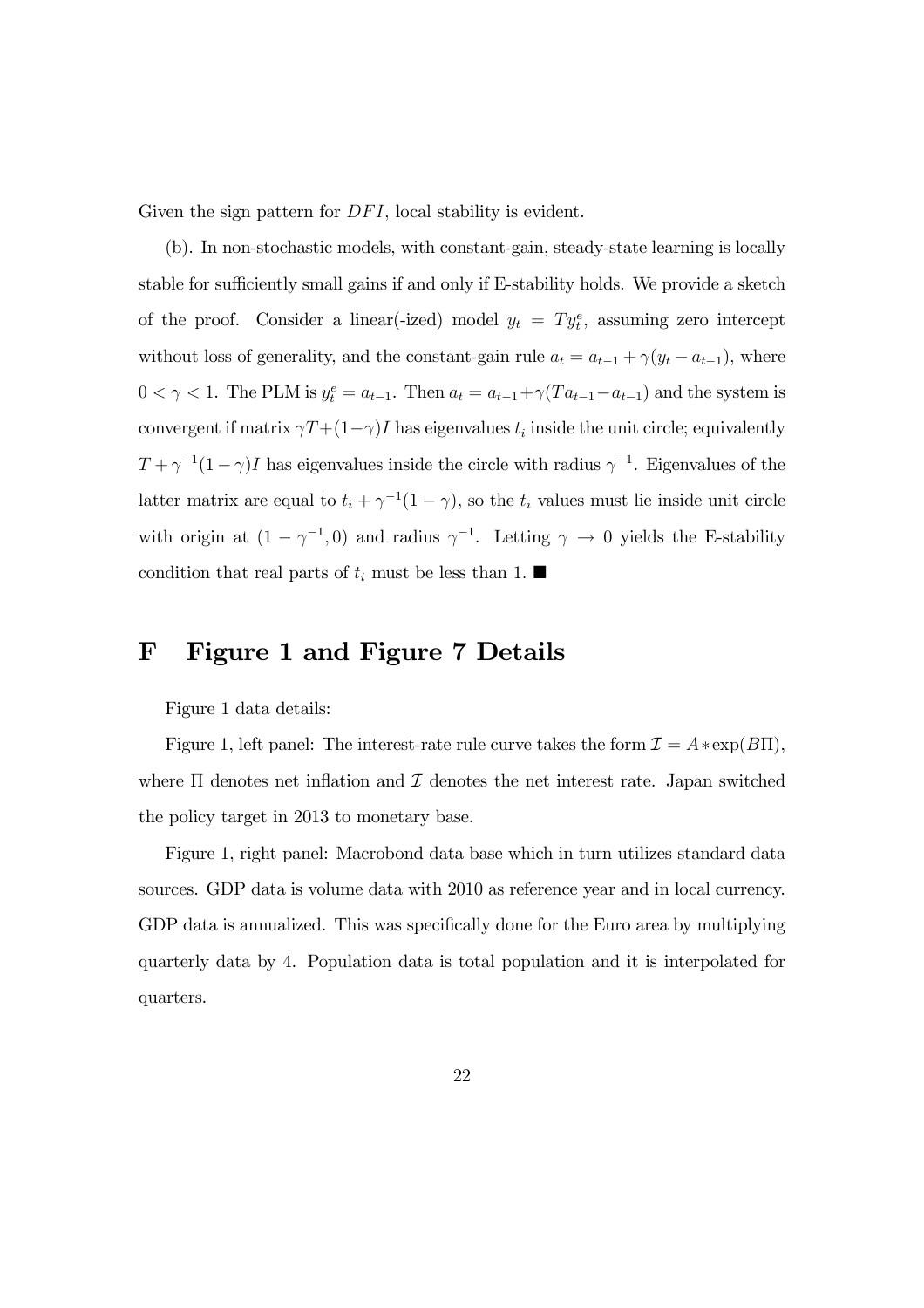#### Figure 7 simulation details:

In the simulations used for Figure 7, the pricing friction  $\Phi$  is modified so that  $Q(\pi) \equiv \Phi'(\pi)\pi$  is replaced by  $QQ(\pi)$ . Over  $\pi_{Lc1} < 1 < \pi_{Rc1}$  Q is unchanged, i.e.  $QQ(\pi) = Q(\pi)$ . For  $\pi_{Lc2} < \pi_{Lc1}$  and for  $\pi_{Rc1} < \pi_{Rc2}$  the function  $QQ(\pi)$  modifies  $Q(\pi)$  using logit-type asymptotes that give elastic effective bounds on inflation and deflation. Because  $\pi_{Lc1} < \pi_L < \pi^* < \pi_{Rc1}$ , the targeted and unintended steady states  $(\pi^*, y^*)$  and  $(\pi_L, y_L)$  are unchanged, as are their local dynamics under adaptive learning. The stagnation steady state remains locally stable under learning but has a deflation rate corresponding to  $\pi_{Lc2}$ .

The Figure 7 scatterplots combine simulated data from three stochastic simulations, each of 80 periods length. These correspond to three expectations starting points: (i)  $(\pi^e, y^e)$  close to  $(\pi_L, y_L)$  but with  $\pi^e < \pi_L$  and  $y^e < y_L$ ; (ii) initial  $(\pi^e, y^e)$ close to  $(\pi^*, y^*)$ , but with initial  $y^e$  slightly below  $y^*$ , (iii) initial  $(\pi^e, y^e)$  close to  $(\pi^*, y^*)$ , but with initial  $\pi^e$  slightly below  $\pi^*$ . In Figure 7 simulations we set  $T_1 = 8$ , which also acts to moderate the response of output and inflation to expectations.

For simulations (ii) and (iii) normal policy is followed. For simulation (i) stimulative monetary and fiscal policies are followed after delays. Specifically, in simulation (i) normal policies are initially followed for 12 quarters. During this period inflation and output, and their expectations, gradually fall, with the negative output gap reaching 3%. After this delay monetary policy drops the net interest rate to an "effective lower bound" of 0.8% per year and, using forward guidance, holds it there for 14 quarters. (If a credit friction were included a similar outcome would arise with a policy net interest rate at zero). This policy is not enough to begin a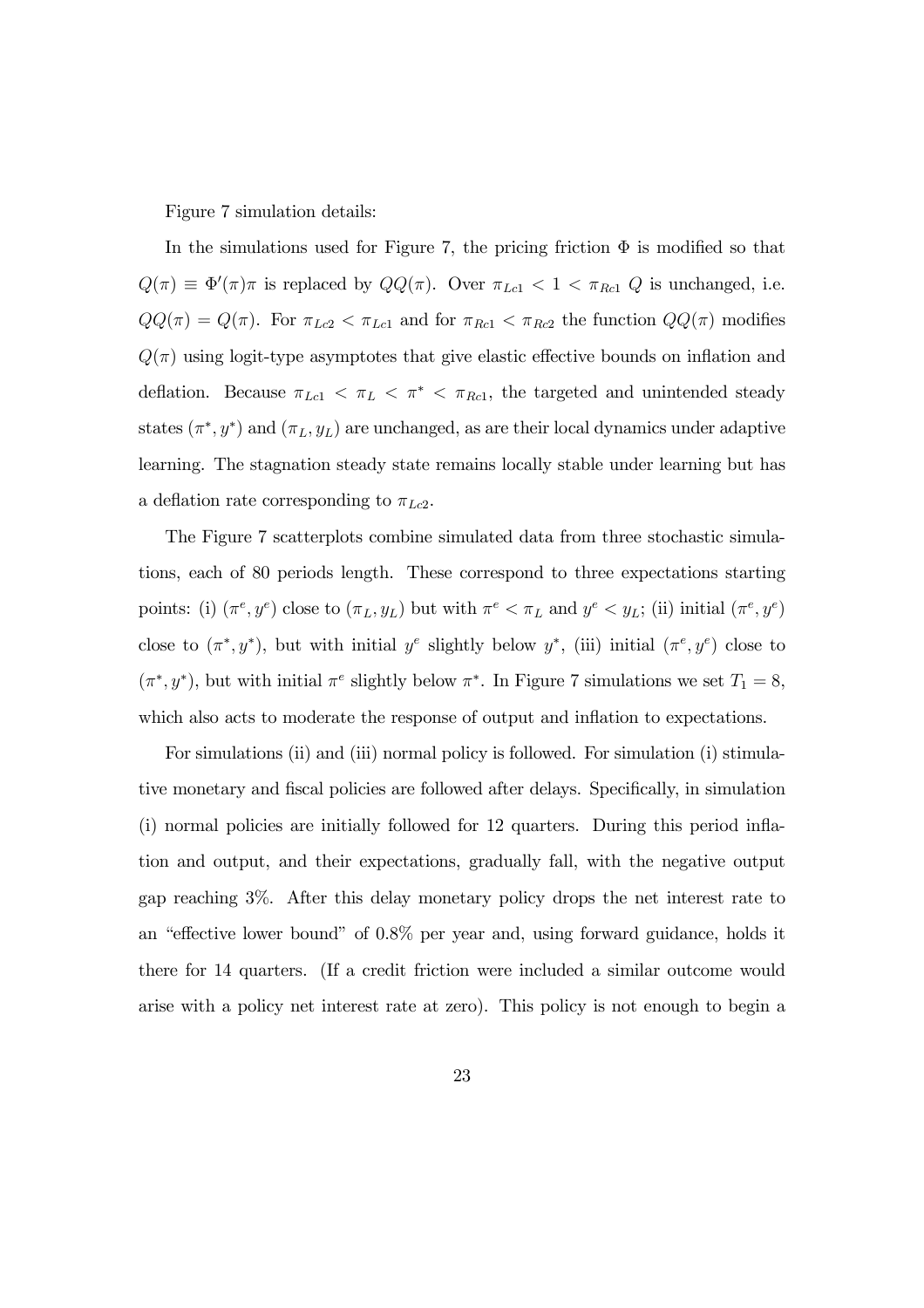sustained recovery, and in period 26 policy adds a large fiscal stimulus (increasing g from 0.20 to 0.34 for 18 quarters). These measures together increase output and inflation substantially, eventually returning the economy to the targeted steady state.

## G Further Numerical Results, Section 5

A systematic analysis of the case  $y_0^e = 0.997 \times y^*$  of Section 5 is now conducted. The magnitude and length of fiscal policy are varied and the estimated probability of the economy going back to target steady state is computed. The expectation shock is  $y_0^e = 0.997 \times y^*$ ,  $\pi_0^e = \pi^*$  and Table A.1 gives the estimated probabilities of convergence to the targeted steady state (vs. eventual convergence to the stagnation steady state) for alternative values of the length  $T_p$  and the magnitude  $\bar{g}'$  of fiscal policy.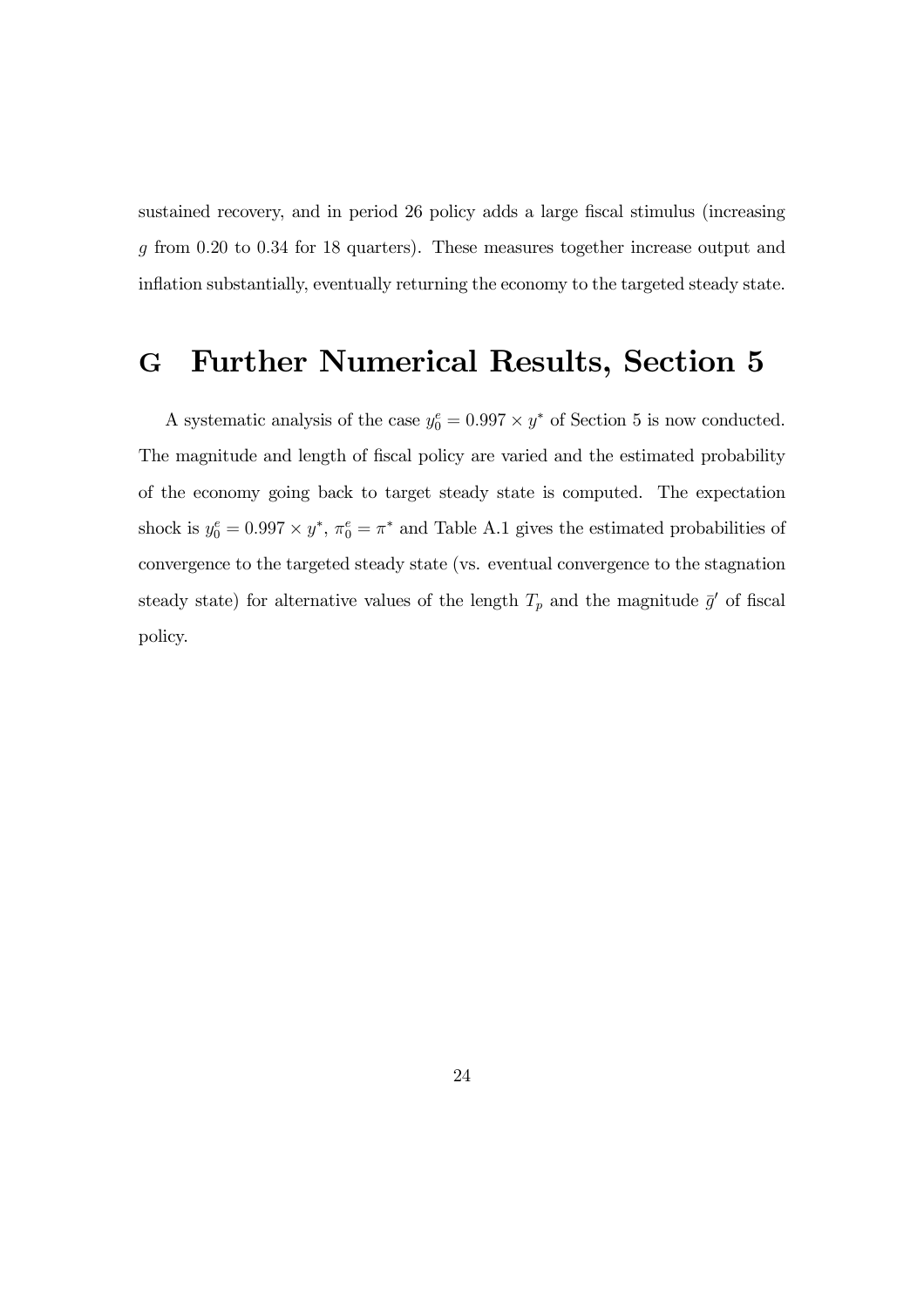| $T_p \backslash \bar{g}'$ | 0.2            | 0.225          | 0.25             | 0.275            | 0.3            | $0.325\,$      | 0.35           | 0.375            | 0.4              |
|---------------------------|----------------|----------------|------------------|------------------|----------------|----------------|----------------|------------------|------------------|
| $\mathbf{1}$              | $\overline{0}$ | $\overline{0}$ | $\boldsymbol{0}$ | $\boldsymbol{0}$ | 94             | 100            | 100            | 100              | 100              |
| $\overline{2}$            | $\overline{0}$ | $\overline{0}$ | 97               | 100              | 100            | 100            | 100            | 100              | 100              |
| $\sqrt{3}$                | $\overline{0}$ | $\overline{0}$ | 100              | 100              | 100            | 100            | 100            | 100              | 100              |
| $\overline{4}$            | $\overline{0}$ | 95             | 100              | 100              | 100            | 100            | 100            | 67               | $\mathbf{1}$     |
| $\overline{5}$            | $\overline{0}$ | 99             | 100              | 100              | 100            | 100            | 5              | $\overline{0}$   | $\overline{0}$   |
| 6                         | $\overline{0}$ | 100            | 100              | 100              | 100            | $\overline{2}$ | $\theta$       | $\overline{0}$   | $\overline{0}$   |
| $\overline{7}$            | $\overline{0}$ | 100            | 100              | 100              | $\overline{4}$ | $\overline{0}$ | $\overline{0}$ | $\overline{0}$   | $\boldsymbol{0}$ |
| 8                         | $\overline{0}$ | 100            | 100              | 44               | $\overline{0}$ | $\overline{0}$ | $\theta$       | $\overline{0}$   | $\boldsymbol{0}$ |
| $9\phantom{.}$            | $\theta$       | 100            | 100              | $\boldsymbol{3}$ | $\overline{0}$ | $\overline{0}$ | $\theta$       | $\overline{0}$   | $\boldsymbol{0}$ |
| 10                        | $\overline{0}$ | 100            | 96               | $\mathbf{1}$     | $\theta$       | $\overline{0}$ | $\overline{0}$ | $\boldsymbol{0}$ | $\overline{0}$   |
| 11                        | $\overline{0}$ | 100            | 30               | $\mathbf{1}$     | $\overline{0}$ | $\overline{0}$ | $\overline{0}$ | $\overline{0}$   | $\overline{0}$   |
| 12                        | $\overline{0}$ | 100            | $\overline{5}$   | $\overline{0}$   | $\theta$       | $\overline{0}$ | $\overline{0}$ | $\boldsymbol{0}$ | $\overline{0}$   |

Table A.1: Percentage of simulations in which fiscal policy successfully results in convergence to the targeted steady state starting from pessimistic output expectations  $y_0^e = 0.997 \times y^*$ . Based on 100 replications with length 500.

Table A.1 shows that the sequence of serially correlated random productivity and mark-up shocks can matter: for a fiscal policy that is usually successful, a particularly unfavorable sequence of shocks can adversely affect expectations enough to prevent the policy from working. However, for a substantial range of policies, with  $\bar{g}'$  between 0.25 and 0.35 with  $T_p$  between 2 and 4 quarters, a fiscal stimulus is successful approximately 100% of the time.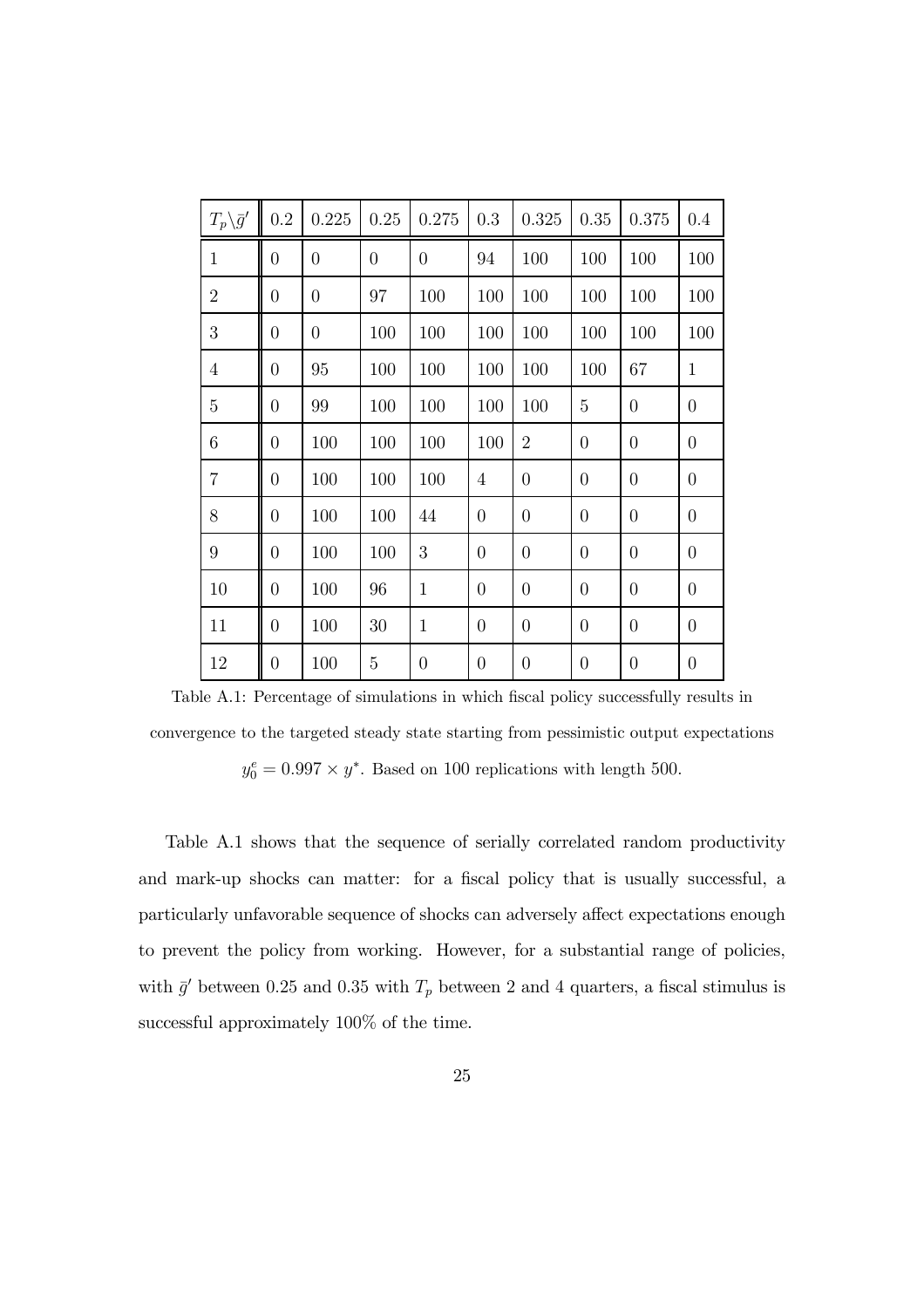In these cases the cumulative fiscal spending multipliers would of course be huge, reflecting the fact that a temporary fiscal stimulus prevents the economy from descending into stagnation and pushes it back toward convergence to the targeted steady state.

It can also be seen that in many cases a fiscal stimulus that is too long can be counterproductive. For example, for  $g = 0.30$  the effectiveness of the stimulus decreases greatly if  $T_p$  is increased to  $T_p = 7$  quarters or longer. This is a reflection of the negative effect on consumption of the tax burden associated with higher government spending, which we assume is correctly foreseen by households. In particular, the impact on aggregate output is largest in the first period when a fiscal policy of a given magnitude  $\Delta g$  for  $T_p$  periods is initiated. In this case the present value of the tax burden is simply  $\Delta g$  and the direct impact of this on consumption is  $-(1 - (1 - \xi)\beta)\Delta g$ , which is small compared to the increase in aggregate demand for output from government spending  $\Delta g$ . For larger  $T_p$  the present value of the tax burden is larger; consequently the reduction in consumption in the initial period is greater, leading to a smaller initial increase in aggregate output and inflation. Against this, of course, a larger  $T_p$  means that the increase in demand continues for a longer period of time.

## H Convergence probabilities for  $y_0^e = 0.985$

Each table gives the probabilities for the specified value of  $T_m$  and ranges of values for  $\bar{g}'$  and  $T_p$  based on 100 replications.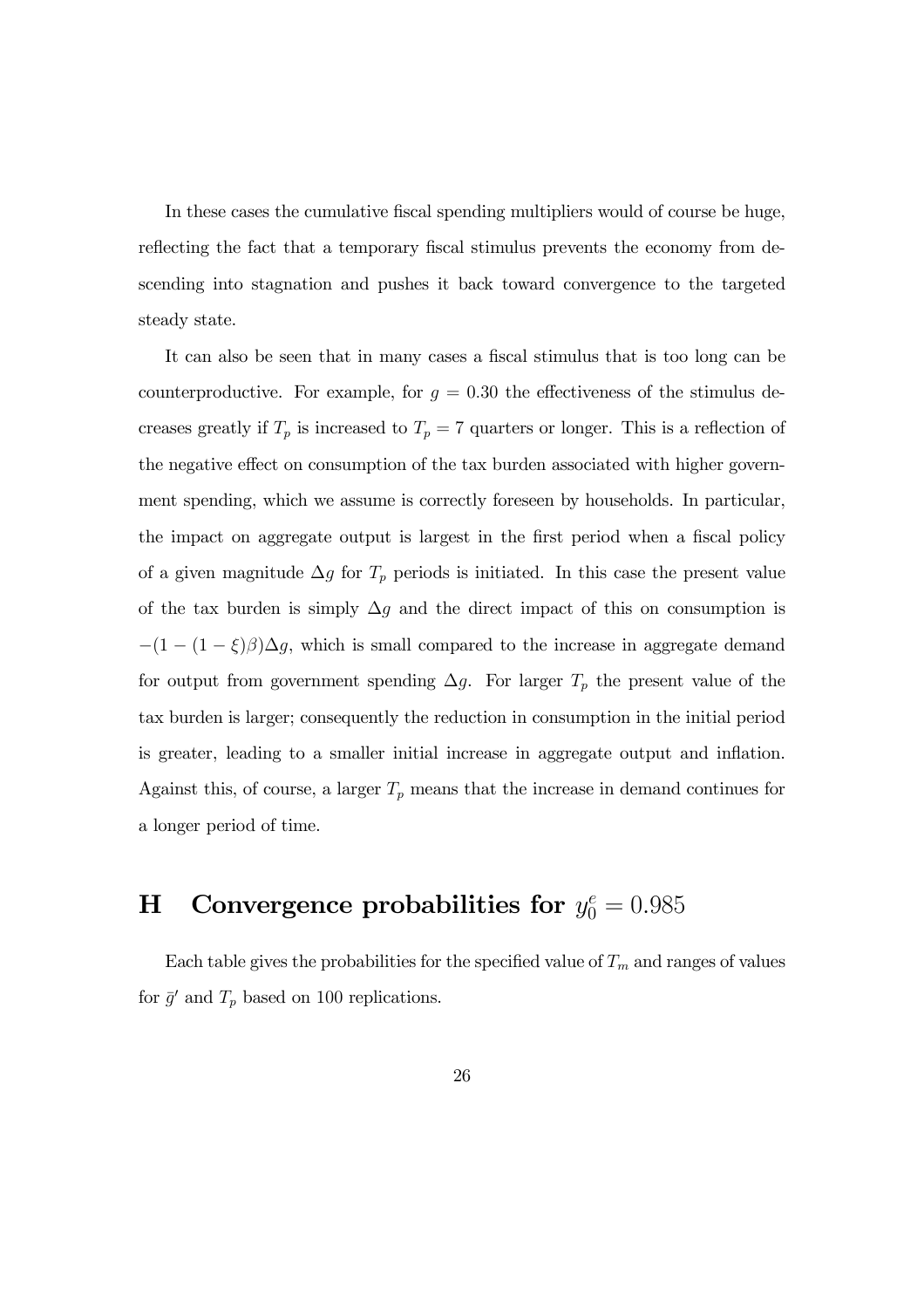| $T_p \backslash \bar{g}'$ | $\rm 0.3$        | $0.35\,$         | 0.4              | 0.45             | $0.5\,$          | 0.55                                     | 0.6              | 0.65             | 0.7              | $0.75\,$         | $0.8\,$          |
|---------------------------|------------------|------------------|------------------|------------------|------------------|------------------------------------------|------------------|------------------|------------------|------------------|------------------|
| $\mathbf{1}$              | $\boldsymbol{0}$ | $\boldsymbol{0}$ | $\boldsymbol{0}$ | $\boldsymbol{0}$ | $\boldsymbol{0}$ | $\boldsymbol{0}$                         | $\boldsymbol{0}$ | $\boldsymbol{0}$ | $\boldsymbol{0}$ | $\boldsymbol{0}$ | $\boldsymbol{0}$ |
| $\overline{2}$            | $\boldsymbol{0}$ | $\boldsymbol{0}$ | $\overline{0}$   | $\boldsymbol{0}$ | $\boldsymbol{0}$ | $\boldsymbol{0}$                         | $\overline{0}$   | $\boldsymbol{0}$ | $\overline{0}$   | $\overline{0}$   | $\boldsymbol{0}$ |
| 3                         | $\boldsymbol{0}$ | $\boldsymbol{0}$ | $\overline{0}$   | $\boldsymbol{0}$ | $\boldsymbol{0}$ | $\boldsymbol{0}$                         | $\overline{0}$   | $\boldsymbol{0}$ | $\overline{0}$   | $\boldsymbol{0}$ | $\boldsymbol{0}$ |
| $\overline{4}$            | $\boldsymbol{0}$ | $\boldsymbol{0}$ | $\boldsymbol{0}$ | $\boldsymbol{0}$ | $\theta$         | $\boldsymbol{0}$                         | $\theta$         | $\boldsymbol{0}$ | $\boldsymbol{0}$ | $\overline{7}$   | 57               |
| $\overline{5}$            | $\boldsymbol{0}$ | $\boldsymbol{0}$ | $\boldsymbol{0}$ | $\boldsymbol{0}$ | $\boldsymbol{0}$ | $\boldsymbol{0}$                         | $\boldsymbol{0}$ | $36\,$           | 60               | 32               | $\overline{4}$   |
| $\,6\,$                   | $\boldsymbol{0}$ | $\boldsymbol{0}$ | $\overline{0}$   | $\boldsymbol{0}$ | $\theta$         | $\boldsymbol{0}$                         | 54               | $35\,$           | $\sqrt{2}$       | $\boldsymbol{0}$ | $\boldsymbol{0}$ |
| $\overline{7}$            | $\boldsymbol{0}$ | $\boldsymbol{0}$ | $\theta$         | $\boldsymbol{0}$ | $\boldsymbol{0}$ | $57\,$                                   | $\overline{5}$   | $\mathbf{1}$     | $\boldsymbol{0}$ | $\boldsymbol{0}$ | $\boldsymbol{0}$ |
| 8                         | $\boldsymbol{0}$ | $\boldsymbol{0}$ | $\boldsymbol{0}$ | $\boldsymbol{0}$ | $55\,$           | $\bf 5$                                  | $\mathbf{1}$     | $\boldsymbol{0}$ | $\boldsymbol{0}$ | $\boldsymbol{0}$ | $\boldsymbol{0}$ |
|                           |                  |                  |                  |                  |                  | $y_0^e = 0.985$ , gain = 0.01, $T_m = 1$ |                  |                  |                  |                  |                  |
|                           |                  |                  |                  |                  |                  |                                          |                  |                  |                  |                  |                  |
| $T_p \backslash \bar{g}'$ | 0.3              | 0.35             | 0.4              | 0.45             | 0.5              | 0.55                                     | 0.6              | 0.65             | 0.7              | 0.75             | $0.8\,$          |
| $\mathbf{1}$              | $\overline{0}$   | $\overline{0}$   | $\overline{0}$   | $\overline{0}$   | $\overline{0}$   | $\overline{0}$                           | $\overline{0}$   | $\overline{0}$   | $\overline{0}$   | $\overline{0}$   | $\boldsymbol{0}$ |
| $\overline{2}$            | $\boldsymbol{0}$ | $\boldsymbol{0}$ | $\boldsymbol{0}$ | $\boldsymbol{0}$ | $\boldsymbol{0}$ | $\boldsymbol{0}$                         | $\boldsymbol{0}$ | $\boldsymbol{0}$ | $\boldsymbol{0}$ | $\boldsymbol{0}$ | $\boldsymbol{0}$ |
| 3                         | $\boldsymbol{0}$ | $\overline{0}$   | $\boldsymbol{0}$ | $\boldsymbol{0}$ | $\boldsymbol{0}$ | $\boldsymbol{0}$                         | $\boldsymbol{0}$ | $\overline{0}$   | $\boldsymbol{0}$ | $\boldsymbol{0}$ | $\overline{0}$   |
| $\overline{4}$            | $\boldsymbol{0}$ | $\boldsymbol{0}$ | $\boldsymbol{0}$ | $\boldsymbol{0}$ | $\boldsymbol{0}$ | $\boldsymbol{0}$                         | $\boldsymbol{0}$ | $\,1$            | 51               | 61               | 62               |
| $\overline{5}$            | $\boldsymbol{0}$ | $\boldsymbol{0}$ | $\boldsymbol{0}$ | $\boldsymbol{0}$ | $\boldsymbol{0}$ | $\boldsymbol{0}$                         | 62               | 66               | 17               | $\overline{4}$   | $\boldsymbol{0}$ |
| $\,6$                     | $\boldsymbol{0}$ | $\boldsymbol{0}$ | $\boldsymbol{0}$ | $\boldsymbol{0}$ | $\boldsymbol{0}$ | $\boldsymbol{0}$                         | $\mathbf{1}$     | $56\,$           | 27               | $\mathbf{1}$     | $\boldsymbol{0}$ |
| $\overline{7}$            | $\boldsymbol{0}$ | $\boldsymbol{0}$ | $\boldsymbol{0}$ | $\boldsymbol{0}$ | $50\,$           | 12                                       | $\boldsymbol{0}$ | $\boldsymbol{0}$ | $\boldsymbol{0}$ | $\boldsymbol{0}$ | $\boldsymbol{0}$ |

 $y_0^e = 0.985, \text{gain}=0.01, T_m = 2$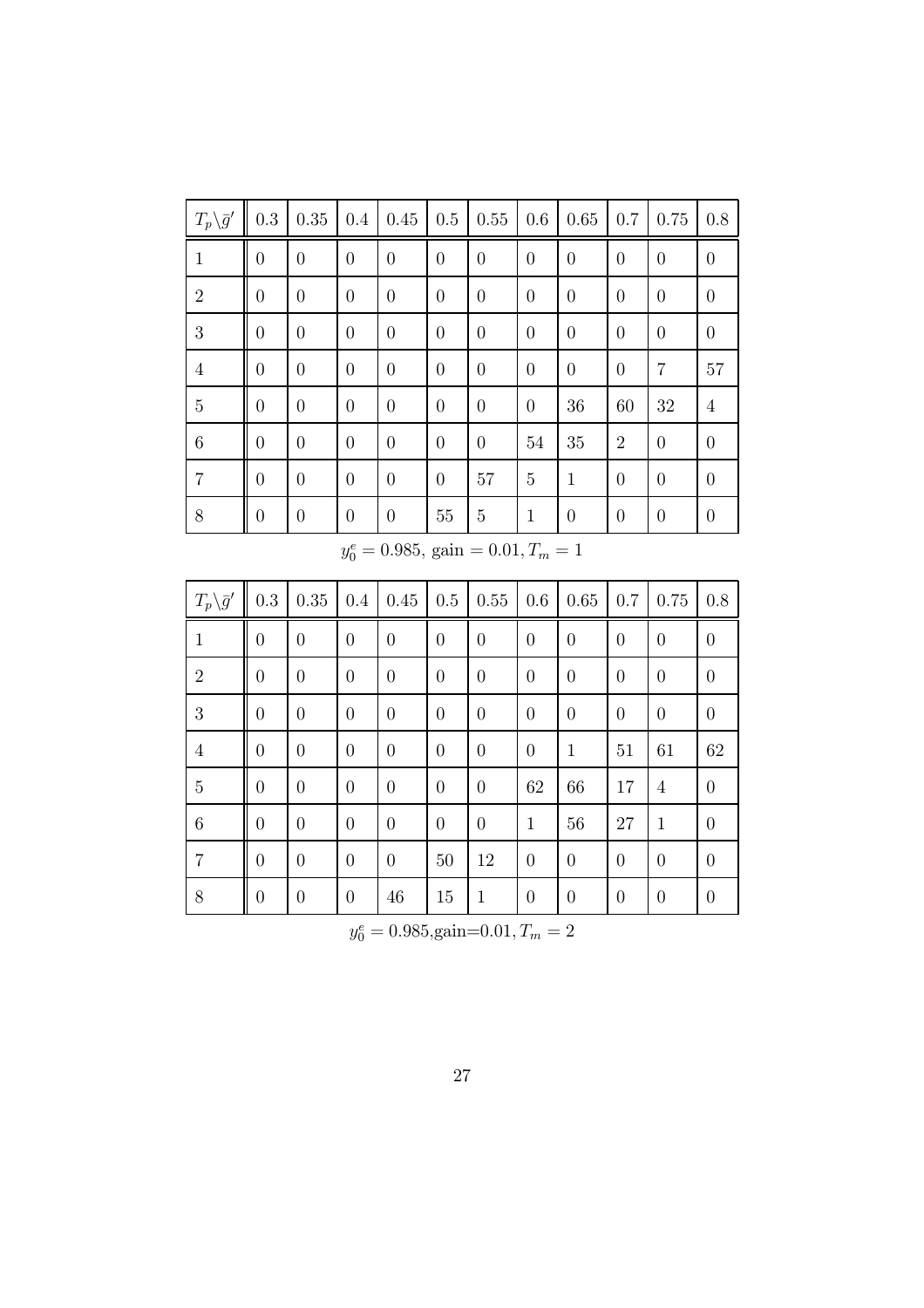| $T_p \backslash \bar{g}'$ | 0.3            | 0.35           | $0.4\,$        | 0.45     | 0.5            | 0.55             | 0.6              | 0.65             | 0.7            | 0.75             | 0.8            |
|---------------------------|----------------|----------------|----------------|----------|----------------|------------------|------------------|------------------|----------------|------------------|----------------|
| $\mathbf{1}$              | $\overline{0}$ | $\overline{0}$ | $\overline{0}$ | $\theta$ | $\overline{0}$ | $\theta$         | $\overline{0}$   | $\boldsymbol{0}$ | $\overline{0}$ | $\theta$         | $\overline{0}$ |
| $\overline{2}$            | $\theta$       | $\overline{0}$ | $\theta$       | $\theta$ | $\overline{0}$ | $\boldsymbol{0}$ | $\theta$         | $\boldsymbol{0}$ | $\theta$       | $\boldsymbol{0}$ | $\overline{0}$ |
| 3                         | $\theta$       | $\overline{0}$ | $\overline{0}$ | $\theta$ | $\overline{0}$ | $\boldsymbol{0}$ | $\boldsymbol{0}$ | $\overline{0}$   | $\overline{0}$ | 27               | 55             |
| $\overline{4}$            | $\overline{0}$ | $\theta$       | $\theta$       | $\theta$ | $\theta$       | $\boldsymbol{0}$ | 35               | 54               | 66             | 44               | 10             |
| $\bf 5$                   | $\theta$       | $\overline{0}$ | $\overline{0}$ | $\theta$ | $\overline{0}$ | 59               | 62               | 13               | $\mathbf{1}$   | $\boldsymbol{0}$ | $\theta$       |
| $6\phantom{.}6$           | $\overline{0}$ | $\theta$       | $\overline{0}$ | 3        | 55             | 21               | $\overline{2}$   | $\overline{0}$   | $\overline{0}$ | $\overline{0}$   | $\overline{0}$ |
| $\overline{7}$            | $\overline{0}$ | $\overline{0}$ | $\overline{0}$ | 57       | 19             | 1                | $\mathbf{1}$     | $\overline{0}$   | $\overline{0}$ | $\overline{0}$   | $\theta$       |
| 8                         | $\theta$       | $\overline{0}$ | 21             | 30       | $\overline{0}$ | $\theta$         | $\overline{0}$   | $\boldsymbol{0}$ | $\theta$       | $\theta$         | $\overline{0}$ |

 $y_0^e = 0.985, \text{gain}=0.01, T_m = 3$ 

| $T_p\backslash \bar{g}'$ | 0.3              | 0.35           | 0.4            | 0.45             | 0.5            | 0.55             | 0.6            | 0.65             | 0.7            | 0.75           | 0.8            |
|--------------------------|------------------|----------------|----------------|------------------|----------------|------------------|----------------|------------------|----------------|----------------|----------------|
| $\mathbf{1}$             | $\overline{0}$   | $\theta$       | $\overline{0}$ | $\boldsymbol{0}$ | $\overline{0}$ | $\overline{0}$   | $\overline{0}$ | $\theta$         | $\theta$       | $\theta$       | $\overline{0}$ |
| $\overline{2}$           | $\overline{0}$   | $\theta$       | $\overline{0}$ | $\boldsymbol{0}$ | $\overline{0}$ | $\overline{0}$   | $\overline{0}$ | $\overline{0}$   | $\theta$       | $\overline{0}$ | $\overline{4}$ |
| 3                        | $\overline{0}$   | $\overline{0}$ | $\overline{0}$ | $\overline{0}$   | $\overline{0}$ | $\overline{0}$   | 6              | 46               | 55             | 64             | 71             |
| $\overline{4}$           | $\overline{0}$   | $\overline{0}$ | $\overline{0}$ | $\overline{0}$   | 6              | 57               | 60             | 66               | 28             | 6              | $\overline{0}$ |
| 5                        | $\overline{0}$   | $\overline{0}$ | $\overline{0}$ | 32               | 61             | 58               | 10             | $\overline{0}$   | $\mathbf{1}$   | $\overline{0}$ | $\overline{0}$ |
| 6                        | $\overline{0}$   | $\overline{0}$ | $\overline{0}$ | 3                | 56             | 25               | $\mathbf{1}$   | $\overline{0}$   | $\overline{0}$ | $\theta$       | $\overline{0}$ |
| $\overline{7}$           | $\overline{0}$   | $\overline{0}$ | $55\,$         | 26               | $\theta$       | $\overline{0}$   | $\overline{0}$ | $\overline{0}$   | $\overline{0}$ | $\overline{0}$ | $\overline{0}$ |
| 8                        | $\boldsymbol{0}$ | $\theta$       | 38             | $\mathbf{1}$     | $\mathbf{1}$   | $\boldsymbol{0}$ | $\theta$       | $\boldsymbol{0}$ | $\theta$       | $\theta$       | $\overline{0}$ |

 $y_0^e = 0.985, \text{gain}=0.01, T_m = 4$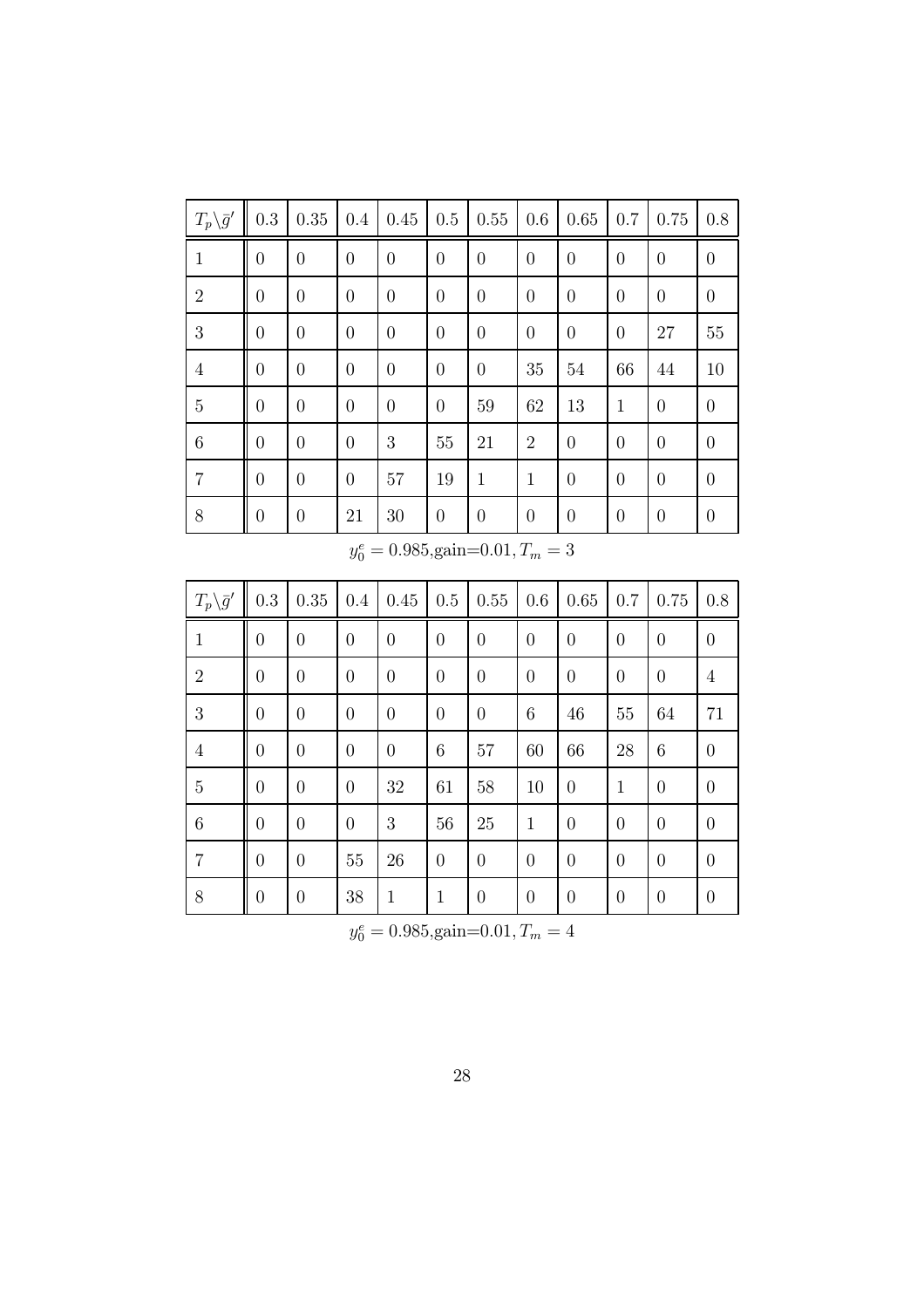| $T_p \backslash \bar{g}'$ | 0.3            | 0.35     | $0.4\,$        | 0.45             | 0.5            | 0.55           | 0.6            | 0.65           | 0.7            | 0.75             | 0.8            |
|---------------------------|----------------|----------|----------------|------------------|----------------|----------------|----------------|----------------|----------------|------------------|----------------|
| $\mathbf{1}$              | $\theta$       | $\theta$ | $\theta$       | $\boldsymbol{0}$ | $\theta$       | $\theta$       | $\overline{0}$ | $\theta$       | $\theta$       | $\theta$         | $\theta$       |
| $\overline{2}$            | $\overline{0}$ | $\theta$ | $\overline{0}$ | $\boldsymbol{0}$ | $\theta$       | $\overline{0}$ | $\overline{0}$ | 12             | 43             | 58               | 62             |
| 3                         | $\overline{0}$ | $\theta$ | $\overline{0}$ | $\overline{0}$   | 15             | 55             | 61             | 69             | 52             | 24               | 8              |
| $\overline{4}$            | $\overline{0}$ | $\theta$ | $\theta$       | 41               | 65             | 73             | 27             | 6              | $\overline{0}$ | $\overline{0}$   | $\theta$       |
| $\overline{5}$            | $\overline{0}$ | $\theta$ | 34             | 65               | 43             | 8              | $\mathbf{1}$   | $\overline{0}$ | $\theta$       | $\overline{0}$   | $\overline{0}$ |
| 6                         | $\theta$       | $\theta$ | 58             | 34               | 3              | $\mathbf{1}$   | $\overline{0}$ | $\theta$       | $\overline{0}$ | $\overline{0}$   | $\overline{0}$ |
| $\overline{7}$            | $\overline{0}$ | 38       | 48             | $\overline{2}$   | $\mathbf{1}$   | $\overline{0}$ | $\theta$       | $\theta$       | $\overline{0}$ | $\overline{0}$   | $\overline{0}$ |
| 8                         | $\theta$       | 53       | $\theta$       | $\theta$         | $\overline{0}$ | $\theta$       | $\theta$       | $\theta$       | $\theta$       | $\boldsymbol{0}$ | $\overline{0}$ |

 $y_0^e = 0.985,$ gain=  $0.01, T_m = 5$ 

| $T_p\backslash \bar{g}_1$ | 0.3            | 0.35             | 0.4              | 0.45             | 0.5            | 0.55           | 0.6            | 0.65           | 0.7            | 0.75           | 0.8            |
|---------------------------|----------------|------------------|------------------|------------------|----------------|----------------|----------------|----------------|----------------|----------------|----------------|
| $\mathbf 1$               | $\overline{0}$ | $\overline{0}$   | $\overline{0}$   | $\boldsymbol{0}$ | $\overline{0}$ | $\overline{0}$ | $\overline{0}$ | $\overline{0}$ | $\overline{0}$ | $\theta$       | $\overline{0}$ |
| $\overline{2}$            | $\overline{0}$ | $\boldsymbol{0}$ | $\overline{0}$   | $\overline{0}$   | $\overline{0}$ | 37             | 64             | 60             | 69             | 67             | 41             |
| 3                         | $\overline{0}$ | $\overline{0}$   | $\theta$         | 45               | 62             | 73             | 36             | 12             | 3              | 1              | $\overline{0}$ |
| $\overline{4}$            | $\theta$       | $\overline{0}$   | 60               | 69               | 37             | 6              | $\theta$       | 1              | $\theta$       | $\overline{0}$ | $\theta$       |
| 5                         | $\overline{0}$ | 32               | 65               | 30               | 4              | $\overline{0}$ | $\theta$       | $\overline{0}$ | $\overline{0}$ | $\overline{0}$ | $\theta$       |
| 6                         | $\overline{0}$ | 64               | 48               | 4                | $\theta$       | $\overline{0}$ | $\theta$       | $\overline{0}$ | $\overline{0}$ | $\overline{0}$ | $\theta$       |
| 7                         | $\theta$       | 57               | $\overline{7}$   | $\mathbf{1}$     | $\theta$       | $\theta$       | $\overline{0}$ | $\theta$       | $\theta$       | $\theta$       | $\overline{0}$ |
| 8                         | 31             | 36               | $\boldsymbol{0}$ | $\boldsymbol{0}$ | $\theta$       | $\theta$       | $\theta$       | $\overline{0}$ | $\theta$       | $\theta$       | $\theta$       |

 $y_0^e = 0.985, \text{gain}=0.01, T_m = 6$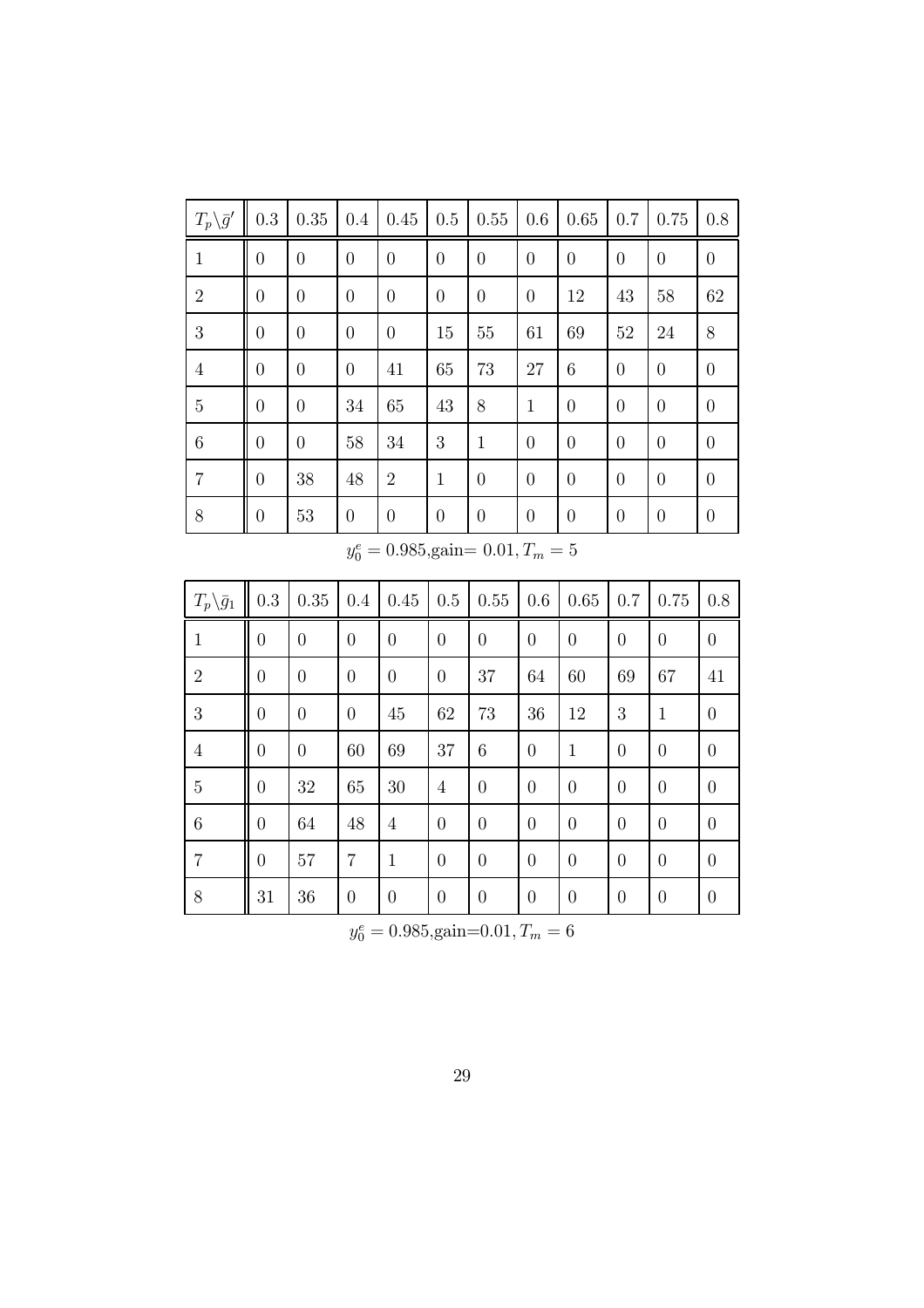| $T_p\backslash \bar{g}_1$ | 0.3      | 0.35           | 0.4            | 0.45           | 0.5              | 0.55           | 0.6            | 0.65           | 0.7      | 0.75             | 0.8            |
|---------------------------|----------|----------------|----------------|----------------|------------------|----------------|----------------|----------------|----------|------------------|----------------|
| $\mathbf{1}$              | $\theta$ | $\theta$       | $\overline{0}$ | $\theta$       | $\overline{0}$   | $\theta$       | $\overline{0}$ | 14             | 39       | 49               | 58             |
| $\overline{2}$            | $\theta$ | $\overline{0}$ | $\theta$       | 42             | 61               | 65             | 67             | 34             | 14       | 8                | $\overline{2}$ |
| 3                         | $\theta$ | 12             | 61             | 62             | 33               | 9              | $\overline{2}$ | $\overline{0}$ | $\theta$ | $\theta$         | $\theta$       |
| $\overline{4}$            | $\theta$ | 63             | 65             | 21             | $\overline{0}$   | $\theta$       | $\theta$       | $\overline{0}$ | $\theta$ | $\theta$         | $\theta$       |
| $\overline{5}$            | 25       | 65             | 22             | $\overline{0}$ | $\overline{0}$   | $\overline{0}$ | $\theta$       | $\overline{0}$ | $\theta$ | $\theta$         | $\overline{0}$ |
| 6                         | 49       | 46             | 4              | $\overline{0}$ | $\overline{0}$   | $\overline{0}$ | $\theta$       | $\overline{0}$ | $\theta$ | $\overline{0}$   | $\overline{0}$ |
| $\overline{7}$            | 50       | 21             | $\mathbf{1}$   | $\overline{0}$ | $\overline{0}$   | $\theta$       | $\theta$       | $\overline{0}$ | $\theta$ | $\overline{0}$   | $\theta$       |
| 8                         | 59       | 3              | $\mathbf 1$    | $\overline{0}$ | $\boldsymbol{0}$ | $\overline{0}$ | $\overline{0}$ | $\theta$       | $\theta$ | $\boldsymbol{0}$ | $\theta$       |

 $y_0^e = 0.985,$ gain =  $0.01, T_m = 7$ 

| $T_p\backslash \bar{g}'$ | 0.3              | 0.35           | 0.4            | 0.45             | 0.5            | 0.55             | 0.6            | 0.65           | 0.7            | 0.75           | 0.8              |
|--------------------------|------------------|----------------|----------------|------------------|----------------|------------------|----------------|----------------|----------------|----------------|------------------|
| $\mathbf{1}$             | $\boldsymbol{0}$ | $\overline{0}$ | $\overline{0}$ | $\overline{0}$   | 32             | 45               | 53             | 63             | 60             | 61             | 50               |
| $\overline{2}$           | $\overline{0}$   | 32             | 55             | 58               | 41             | 19               | 8              | $\mathbf{1}$   | 1              | $\mathbf{1}$   | $\overline{0}$   |
| 3                        | 21               | 64             | 46             | 17               | 1              | $\mathbf{1}$     | $\mathbf{1}$   | $\overline{0}$ | $\overline{0}$ | $\overline{0}$ | $\overline{0}$   |
| $\overline{4}$           | 58               | 53             | 11             | $\theta$         | $\theta$       | $\overline{0}$   | $\theta$       | $\overline{0}$ | $\theta$       | $\theta$       | $\overline{0}$   |
| $\overline{5}$           | 66               | 20             | $\theta$       | $\overline{0}$   | $\theta$       | $\overline{0}$   | $\theta$       | $\overline{0}$ | $\theta$       | $\theta$       | $\theta$         |
| 6                        | 53               | 3              | $\mathbf{1}$   | $\overline{0}$   | $\theta$       | $\overline{0}$   | $\theta$       | $\overline{0}$ | $\theta$       | $\overline{0}$ | $\overline{0}$   |
| $\overline{7}$           | 30               | $\overline{0}$ | $\theta$       | $\overline{0}$   | $\theta$       | $\overline{0}$   | $\theta$       | $\theta$       | $\overline{0}$ | $\overline{0}$ | $\overline{0}$   |
| 8                        | $30\,$           | $\theta$       | $\theta$       | $\boldsymbol{0}$ | $\overline{0}$ | $\boldsymbol{0}$ | $\overline{0}$ | $\theta$       | $\theta$       | $\theta$       | $\boldsymbol{0}$ |

 $y_0^e = 0.985$ , gain  $= 0.01$ ,  $T_m = 8$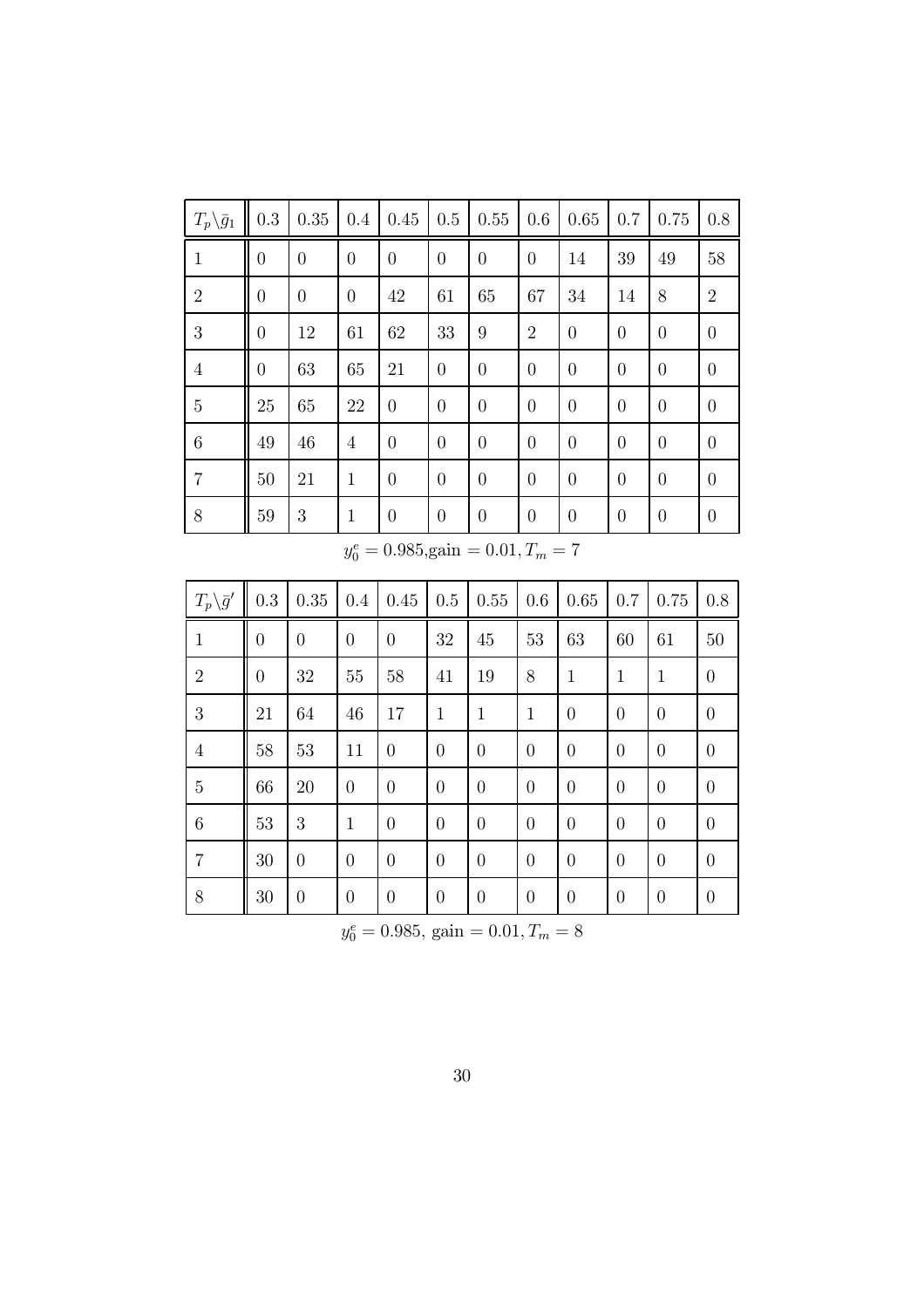## I Convergence probabilities for  $y_0^e = 0.98$

Each table gives the probabilities for the specified value of  $T_m$  and ranges of values for  $\bar{g}^{\prime}$  and  $T_{p}$  with 100 replications.

| $T_p \backslash \bar{g}'$ | 0.3            | 0.35           | 0.4            | 0.45           | 0.5            | 0.55     | 0.6            | 0.65           | 0.7            | 0.75           | 0.8            |
|---------------------------|----------------|----------------|----------------|----------------|----------------|----------|----------------|----------------|----------------|----------------|----------------|
| $\mathbf{1}$              | $\theta$       | $\overline{0}$ | $\overline{0}$ | $\overline{0}$ | $\overline{0}$ | $\theta$ | $\overline{0}$ | $\theta$       | $\overline{0}$ | $\overline{0}$ | $\theta$       |
| $\overline{2}$            | $\overline{0}$ | $\theta$       | $\overline{0}$ | $\overline{0}$ | $\overline{0}$ | $\theta$ | $\overline{0}$ | $\theta$       | $\theta$       | $\overline{0}$ | $\theta$       |
| 3                         | $\overline{0}$ | $\overline{0}$ | $\overline{0}$ | $\theta$       | $\overline{0}$ | $\theta$ | $\overline{0}$ | $\overline{0}$ | $\overline{0}$ | $\overline{0}$ | $\theta$       |
| $\overline{4}$            | $\overline{0}$ | $\overline{0}$ | $\overline{0}$ | $\theta$       | $\overline{0}$ | $\theta$ | $\overline{0}$ | $\theta$       | $\overline{0}$ | $\theta$       | $\theta$       |
| 5                         | $\overline{0}$ | $\overline{0}$ | $\overline{0}$ | $\theta$       | $\overline{0}$ | $\theta$ | $\overline{0}$ | $\overline{0}$ | $\overline{0}$ | $\overline{0}$ | $\theta$       |
| $\boldsymbol{6}$          | $\overline{0}$ | $\overline{0}$ | $\overline{0}$ | $\theta$       | $\overline{0}$ | $\theta$ | $\overline{0}$ | $\theta$       | $\overline{0}$ | $\overline{0}$ | 38             |
| $\overline{7}$            | $\overline{0}$ | $\overline{0}$ | $\overline{0}$ | $\overline{0}$ | $\overline{0}$ | $\theta$ | $\overline{0}$ | $\theta$       | 29             | 19             | $\overline{2}$ |
| $8\,$                     | $\overline{0}$ | $\overline{0}$ | $\overline{0}$ | $\theta$       | $\overline{0}$ | $\theta$ | $\overline{0}$ | 31             | 4              | $\theta$       | $\theta$       |

 $y_0^e = 0.98$ , gain=0.01,  $T_m = 1$ 

| $T_p\backslash \bar{g}'$ | 0.3            | 0.35           | 0.4            | 0.45           | 0.5            | 0.55           | 0.6      | 0.65             | 0.7            | 0.75           | 0.8            |
|--------------------------|----------------|----------------|----------------|----------------|----------------|----------------|----------|------------------|----------------|----------------|----------------|
| $\mathbf{1}$             | $\overline{0}$ | $\theta$       | $\overline{0}$ | $\overline{0}$ | $\overline{0}$ | $\overline{0}$ | $\theta$ | $\overline{0}$   | $\overline{0}$ | $\theta$       | $\overline{0}$ |
| $\overline{2}$           | $\overline{0}$ | $\theta$       | $\theta$       | $\theta$       | $\overline{0}$ | $\theta$       | $\theta$ | $\boldsymbol{0}$ | $\theta$       | $\theta$       | $\overline{0}$ |
| 3                        | $\overline{0}$ | $\overline{0}$ | $\overline{0}$ | $\overline{0}$ | $\overline{0}$ | $\overline{0}$ | $\theta$ | $\overline{0}$   | $\theta$       | $\overline{0}$ | $\overline{0}$ |
| $\overline{4}$           | $\theta$       | $\theta$       | $\theta$       | $\theta$       | $\theta$       | $\theta$       | $\theta$ | $\theta$         | $\theta$       | $\theta$       | $\theta$       |
| 5                        | $\overline{0}$ | $\theta$       | $\overline{0}$ | $\overline{0}$ | $\overline{0}$ | $\overline{0}$ | $\theta$ | $\overline{0}$   | $\theta$       | $\overline{0}$ | $\overline{0}$ |
| 6                        | $\overline{0}$ | $\theta$       | $\theta$       | $\overline{0}$ | $\overline{0}$ | $\theta$       | $\theta$ | $\theta$         | $\theta$       | 31             | 22             |
| $\overline{7}$           | $\overline{0}$ | $\overline{0}$ | $\overline{0}$ | $\overline{0}$ | $\overline{0}$ | $\overline{0}$ | $\theta$ | 22               | 20             | 3              | $\overline{0}$ |
| 8                        | $\theta$       | $\theta$       | $\theta$       | $\theta$       | $\overline{0}$ | $\overline{0}$ | 25       | 8                | $\theta$       | $\theta$       | $\overline{0}$ |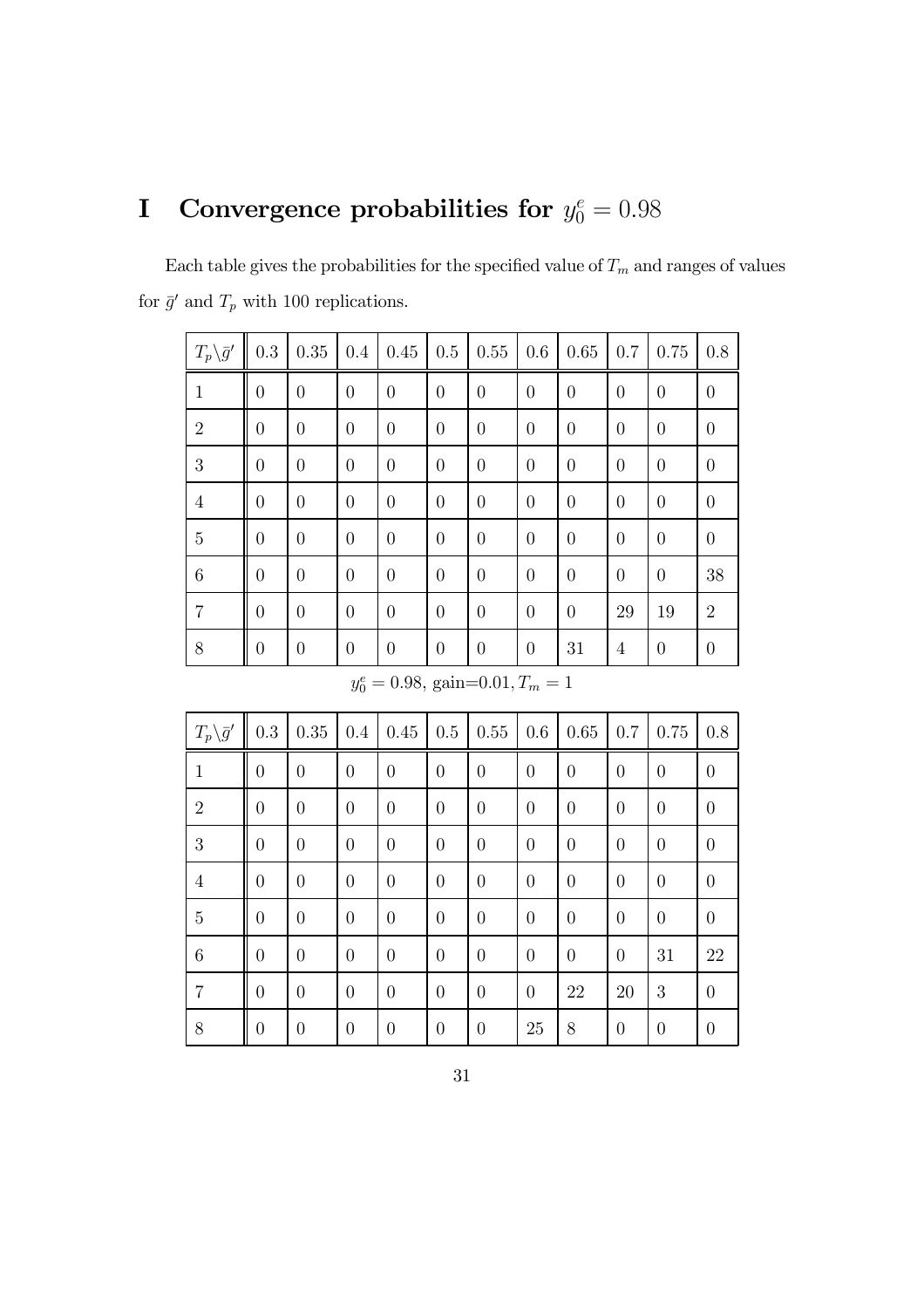| $T_p \backslash \bar{g}'$ | 0.3            | 0.35           | 0.4            | 0.45           | 0.5            | $0.55\,$ | 0.6            | 0.65     | 0.7            | 0.75           | 0.8              |
|---------------------------|----------------|----------------|----------------|----------------|----------------|----------|----------------|----------|----------------|----------------|------------------|
| $\mathbf{1}$              | $\overline{0}$ | $\theta$       | $\overline{0}$ | $\theta$       | $\theta$       | $\theta$ | $\overline{0}$ | $\theta$ | $\overline{0}$ | $\theta$       | $\boldsymbol{0}$ |
| $\mathfrak{2}$            | $\overline{0}$ | $\overline{0}$ | $\overline{0}$ | $\overline{0}$ | $\overline{0}$ | $\theta$ | $\overline{0}$ | $\theta$ | $\overline{0}$ | $\theta$       | $\theta$         |
| 3                         | $\overline{0}$ | $\overline{0}$ | $\overline{0}$ | $\theta$       | $\theta$       | $\theta$ | $\overline{0}$ | $\theta$ | $\overline{0}$ | $\theta$       | $\theta$         |
| $\overline{4}$            | $\theta$       | $\overline{0}$ | $\overline{0}$ | $\overline{0}$ | $\theta$       | $\theta$ | $\overline{0}$ | $\theta$ | $\overline{0}$ | $\theta$       | $\theta$         |
| $\bf 5$                   | $\overline{0}$ | $\overline{0}$ | $\overline{0}$ | $\overline{0}$ | $\overline{0}$ | $\theta$ | $\overline{0}$ | $\theta$ | $\overline{0}$ | $\mathbf{1}$   | 37               |
| $\,6\,$                   | $\overline{0}$ | $\overline{0}$ | $\overline{0}$ | $\overline{0}$ | $\overline{0}$ | $\theta$ | $\overline{0}$ | $\theta$ | 43             | 23             | 3                |
| $\overline{7}$            | $\overline{0}$ | $\overline{0}$ | $\overline{0}$ | $\overline{0}$ | $\overline{0}$ | $\theta$ | 6              | 24       | 3              | $\overline{0}$ | $\theta$         |
| 8                         | $\overline{0}$ | $\overline{0}$ | $\theta$       | $\theta$       | $\theta$       | $\theta$ | 19             | 3        | $\overline{0}$ | $\theta$       | $\theta$         |

 $y_0^e = 0.98$ , gain=0.01,  $T_m = 2$ 

 $y_0^e = 0.98$ , gain=0.01,  $T_m = 3$ 

| $T_p \backslash \bar{g}'$ | 0.3            | $0.35\,$       | 0.4            | 0.45           | 0.5            | $0.55\,$         | 0.6            | 0.65           | 0.7            | 0.75             | 0.8            |
|---------------------------|----------------|----------------|----------------|----------------|----------------|------------------|----------------|----------------|----------------|------------------|----------------|
| $\mathbf{1}$              | $\overline{0}$ | $\overline{0}$ | $\overline{0}$ | $\overline{0}$ | $\overline{0}$ | $\overline{0}$   | $\overline{0}$ | $\overline{0}$ | $\theta$       | $\overline{0}$   | $\overline{0}$ |
| $\sqrt{2}$                | $\overline{0}$ | $\overline{0}$ | $\overline{0}$ | $\overline{0}$ | $\overline{0}$ | $\theta$         | $\overline{0}$ | $\theta$       | $\theta$       | $\theta$         | $\theta$       |
| 3                         | $\overline{0}$ | $\theta$       | $\theta$       | $\overline{0}$ | $\overline{0}$ | $\theta$         | $\theta$       | $\overline{0}$ | $\theta$       | $\overline{0}$   | $\overline{0}$ |
| $\overline{4}$            | $\overline{0}$ | $\overline{0}$ | $\overline{0}$ | $\overline{0}$ | $\theta$       | $\overline{0}$   | $\overline{0}$ | $\overline{0}$ | $\theta$       | $\theta$         | $\overline{0}$ |
| $\overline{5}$            | $\overline{0}$ | $\overline{0}$ | $\overline{0}$ | $\overline{0}$ | $\overline{0}$ | $\boldsymbol{0}$ | $\overline{0}$ | $\theta$       | $\overline{2}$ | 40               | 35             |
| $\boldsymbol{6}$          | $\overline{0}$ | $\overline{0}$ | $\overline{0}$ | $\overline{0}$ | $\overline{0}$ | $\overline{0}$   | $\overline{0}$ | 20             | 42             | $\overline{2}$   | $\overline{0}$ |
| $\overline{7}$            | $\overline{0}$ | $\overline{0}$ | $\overline{0}$ | $\overline{0}$ | $\overline{0}$ | $\boldsymbol{0}$ | 31             | 7              | $\overline{0}$ | $\overline{0}$   | $\overline{0}$ |
| 8                         | $\overline{0}$ | $\theta$       | $\overline{0}$ | $\overline{0}$ | $\theta$       | 23               | $\overline{2}$ | $\overline{0}$ | $\theta$       | $\boldsymbol{0}$ | $\theta$       |

 $y_0^e = 0.98$ , gain=0.01,  $T_m = 4$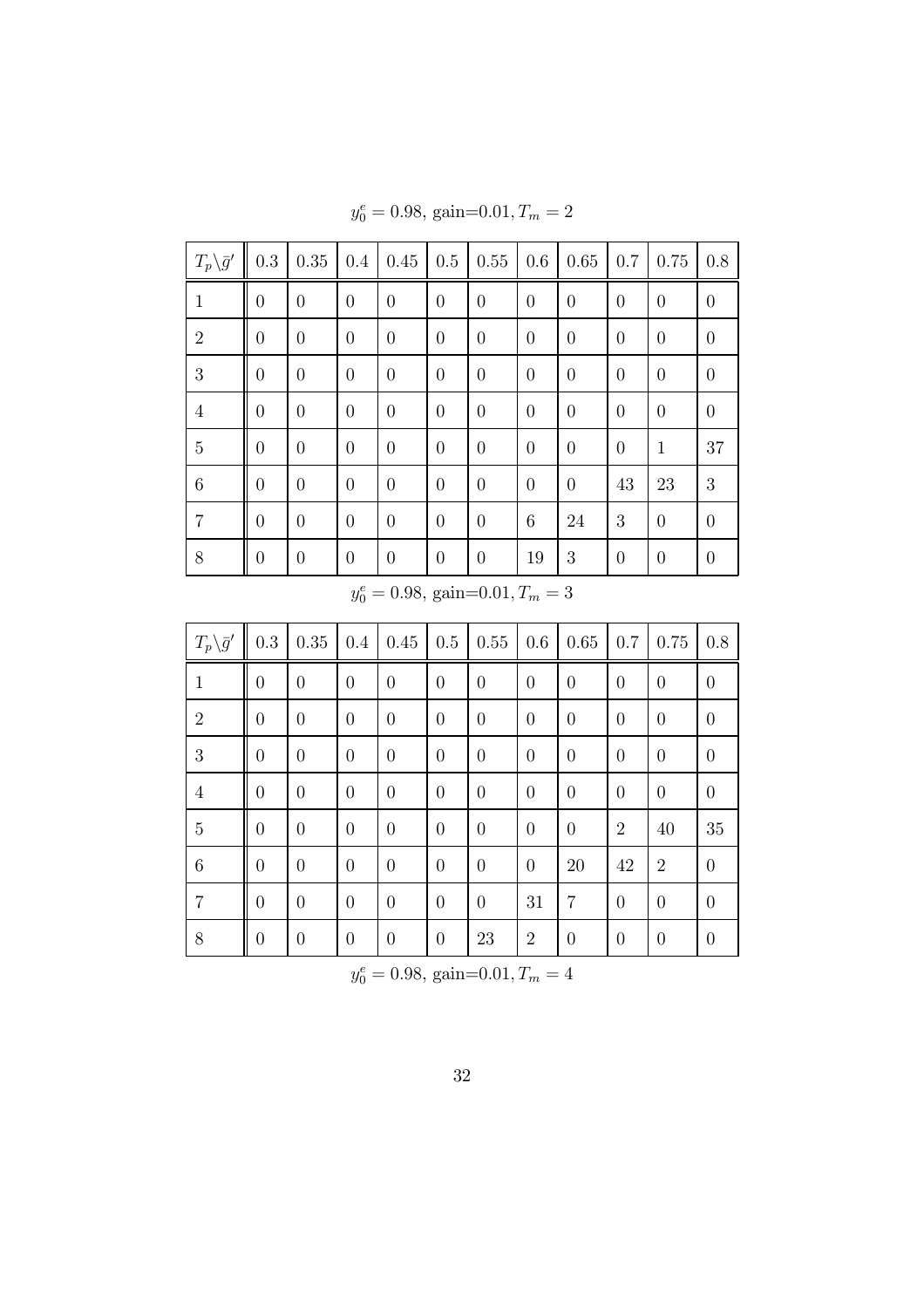| $T_p \backslash \bar{g}_1$            | $\rm 0.3$        | $0.35\,$         | 0.4              | 0.45             | $0.5\,$          | 0.55             | 0.6              | 0.65             | 0.7              | 0.75             | 0.8              |
|---------------------------------------|------------------|------------------|------------------|------------------|------------------|------------------|------------------|------------------|------------------|------------------|------------------|
| $\mathbf{1}$                          | $\boldsymbol{0}$ | $\boldsymbol{0}$ | $\boldsymbol{0}$ | $\overline{0}$   | $\overline{0}$   | $\overline{0}$   | $\boldsymbol{0}$ | $\boldsymbol{0}$ | $\theta$         | $\boldsymbol{0}$ | $\boldsymbol{0}$ |
| $\sqrt{2}$                            | $\overline{0}$   | $\boldsymbol{0}$ | $\boldsymbol{0}$ | $\overline{0}$   | $\boldsymbol{0}$ | $\boldsymbol{0}$ | $\boldsymbol{0}$ | $\boldsymbol{0}$ | $\boldsymbol{0}$ | $\boldsymbol{0}$ | $\overline{0}$   |
| $\boldsymbol{3}$                      | $\boldsymbol{0}$ | $\boldsymbol{0}$ | $\boldsymbol{0}$ | $\overline{0}$   | $\boldsymbol{0}$ | $\boldsymbol{0}$ | $\boldsymbol{0}$ | $\boldsymbol{0}$ | $\boldsymbol{0}$ | $\boldsymbol{0}$ | $\overline{0}$   |
| $\overline{4}$                        | $\overline{0}$   | $\boldsymbol{0}$ | $\boldsymbol{0}$ | $\theta$         | $\boldsymbol{0}$ | $\boldsymbol{0}$ | $\theta$         | $\boldsymbol{0}$ | $\boldsymbol{0}$ | $\mathbf{1}$     | 30               |
| $\bf 5$                               | $\boldsymbol{0}$ | $\boldsymbol{0}$ | $\boldsymbol{0}$ | $\boldsymbol{0}$ | $\boldsymbol{0}$ | $\boldsymbol{0}$ | $\boldsymbol{0}$ | $\sqrt{2}$       | 40               | 38               | 12               |
| $\,6$                                 | $\boldsymbol{0}$ | $\boldsymbol{0}$ | $\boldsymbol{0}$ | $\theta$         | $\boldsymbol{0}$ | $\boldsymbol{0}$ | 29               | 28               | 6                | $\boldsymbol{0}$ | $\overline{0}$   |
| $\,7$                                 | $\boldsymbol{0}$ | $\boldsymbol{0}$ | $\boldsymbol{0}$ | $\theta$         | $\boldsymbol{0}$ | 41               | 18               | $\mathbf{1}$     | $\boldsymbol{0}$ | $\boldsymbol{0}$ | $\boldsymbol{0}$ |
| $8\,$                                 | $\boldsymbol{0}$ | $\boldsymbol{0}$ | $\boldsymbol{0}$ | $\boldsymbol{0}$ | 24               | $15\,$           | $\mathbf{1}$     | $\boldsymbol{0}$ | $\boldsymbol{0}$ | $\boldsymbol{0}$ | $\boldsymbol{0}$ |
| $y_0^e = 0.98$ , gain=0.01, $T_m = 5$ |                  |                  |                  |                  |                  |                  |                  |                  |                  |                  |                  |
|                                       |                  |                  |                  |                  |                  |                  |                  |                  |                  |                  |                  |
| $T_p \backslash \bar{g}'$             | $\rm 0.3$        | 0.35             | $0.4\,$          | 0.45             | 0.5              | 0.55             | 0.6              | 0.65             | 0.7              | 0.75             | 0.8              |
| $\mathbf{1}$                          | $\overline{0}$   | $\overline{0}$   | $\overline{0}$   | $\overline{0}$   | $\boldsymbol{0}$ | $\overline{0}$   | $\overline{0}$   | $\overline{0}$   | $\overline{0}$   | $\overline{0}$   | $\boldsymbol{0}$ |
| $\overline{2}$                        | $\overline{0}$   | $\overline{0}$   | $\overline{0}$   | $\boldsymbol{0}$ | $\overline{0}$   | $\overline{0}$   | $\overline{0}$   | $\overline{0}$   | $\overline{0}$   | $\overline{0}$   | $\boldsymbol{0}$ |
| 3                                     | $\boldsymbol{0}$ | $\overline{0}$   | $\overline{0}$   | $\boldsymbol{0}$ | $\boldsymbol{0}$ | $\overline{0}$   | $\boldsymbol{0}$ | $\overline{0}$   | $\overline{0}$   | $\overline{0}$   | $\boldsymbol{0}$ |
| $\overline{4}$                        | $\boldsymbol{0}$ | $\boldsymbol{0}$ | $\overline{0}$   | $\boldsymbol{0}$ | $\boldsymbol{0}$ | $\boldsymbol{0}$ | $\overline{0}$   | $\boldsymbol{0}$ | $\overline{7}$   | 41               | 45               |
| $\overline{5}$                        | $\boldsymbol{0}$ | $\boldsymbol{0}$ | $\boldsymbol{0}$ | $\boldsymbol{0}$ | $\boldsymbol{0}$ | $\overline{0}$   | $\boldsymbol{3}$ | 40               | 35               | $\,6$            | $\mathbf{1}$     |
| $\,6$                                 | $\boldsymbol{0}$ | $\boldsymbol{0}$ | $\overline{0}$   | $\boldsymbol{0}$ | $\sqrt{2}$       | $\mathbf{1}$     | 37               | 12               | $\overline{4}$   | $\boldsymbol{0}$ | $\boldsymbol{0}$ |
| $\overline{7}$                        | $\boldsymbol{0}$ | $\boldsymbol{0}$ | $\boldsymbol{0}$ | $\boldsymbol{0}$ | 12               | 21               | $\overline{2}$   | $\boldsymbol{0}$ | $\boldsymbol{0}$ | $\boldsymbol{0}$ | $\boldsymbol{0}$ |

 $y_0^e = 0.98$ , gain  $= 0.01$ ,  $T_m = 6$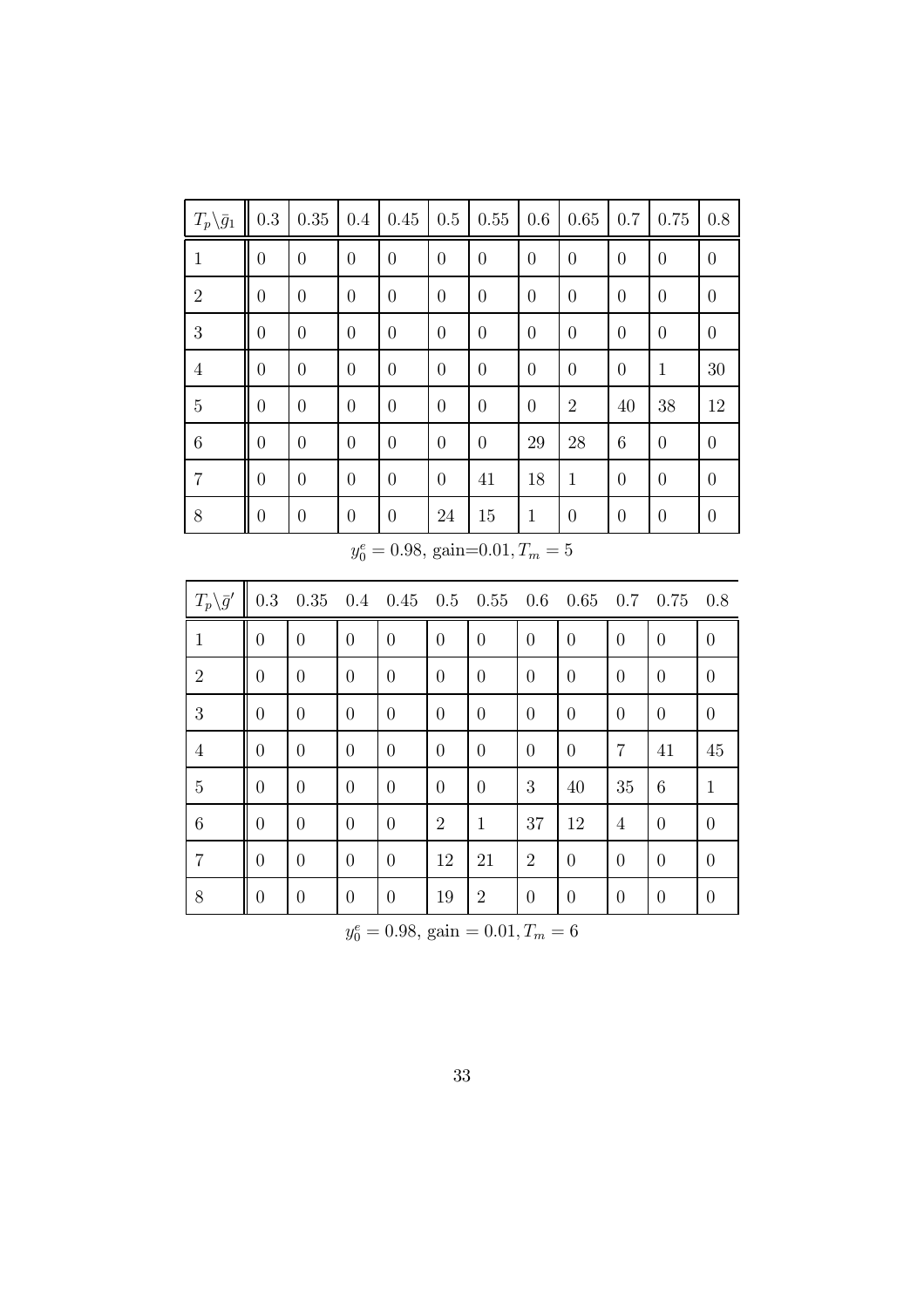| $T_p \backslash \bar{g}'$               | $\rm 0.3$        | $0.35\,$         | 0.4              | 0.45             | $0.5\,$          | 0.55             | 0.6              | $0.65\,$         | $0.7\,$          | $0.75\,$         | $0.8\,$          |
|-----------------------------------------|------------------|------------------|------------------|------------------|------------------|------------------|------------------|------------------|------------------|------------------|------------------|
| $\mathbf{1}$                            | $\boldsymbol{0}$ | $\boldsymbol{0}$ | $\boldsymbol{0}$ | $\boldsymbol{0}$ | $\boldsymbol{0}$ | $\boldsymbol{0}$ | $\boldsymbol{0}$ | $\boldsymbol{0}$ | $\theta$         | $\boldsymbol{0}$ | $\boldsymbol{0}$ |
| $\overline{2}$                          | $\boldsymbol{0}$ | $\boldsymbol{0}$ | $\overline{0}$   | $\boldsymbol{0}$ | $\boldsymbol{0}$ | $\overline{0}$   | $\boldsymbol{0}$ | $\boldsymbol{0}$ | $\overline{0}$   | $\boldsymbol{0}$ | $\boldsymbol{0}$ |
| 3                                       | $\boldsymbol{0}$ | $\boldsymbol{0}$ | $\overline{0}$   | $\boldsymbol{0}$ | $\boldsymbol{0}$ | $\boldsymbol{0}$ | $\boldsymbol{0}$ | $\boldsymbol{0}$ | $\overline{0}$   | $\boldsymbol{0}$ | 17               |
| $\overline{4}$                          | $\boldsymbol{0}$ | $\boldsymbol{0}$ | $\overline{0}$   | $\boldsymbol{0}$ | $\boldsymbol{0}$ | $\boldsymbol{0}$ | $\boldsymbol{0}$ | 21               | 40               | 29               | 14               |
| $\overline{5}$                          | $\boldsymbol{0}$ | $\boldsymbol{0}$ | $\boldsymbol{0}$ | $\boldsymbol{0}$ | $\boldsymbol{0}$ | $\boldsymbol{0}$ | 45               | $25\,$           | $\!6\,$          | $\boldsymbol{0}$ | $\boldsymbol{0}$ |
| $\,6\,$                                 | $\boldsymbol{0}$ | $\boldsymbol{0}$ | $\overline{0}$   | $\boldsymbol{0}$ | $\boldsymbol{0}$ | 41               | 15               | $\boldsymbol{0}$ | $\overline{0}$   | $\boldsymbol{0}$ | $\overline{0}$   |
| $\overline{7}$                          | $\boldsymbol{0}$ | $\boldsymbol{0}$ | $\overline{0}$   | $\boldsymbol{0}$ | 37               | 11               | $\mathbf{1}$     | $\boldsymbol{0}$ | $\theta$         | $\boldsymbol{0}$ | $\overline{0}$   |
| $8\,$                                   | $\boldsymbol{0}$ | $\boldsymbol{0}$ | $\overline{0}$   | $22\,$           | 11               | $\mathbf{1}$     | $\mathbf{1}$     | $\boldsymbol{0}$ | $\theta$         | $\boldsymbol{0}$ | $\boldsymbol{0}$ |
| $y_0^e = 0.98$ , gain = 0.01, $T_m = 7$ |                  |                  |                  |                  |                  |                  |                  |                  |                  |                  |                  |
|                                         |                  |                  |                  |                  |                  |                  |                  |                  |                  |                  |                  |
| $T_p \backslash \bar{g}'$               | 0.3              | 0.35             | 0.4              | 0.45             | $0.5\,$          | 0.55             | $0.6\,$          | 0.65             | 0.7              | 0.75             | 0.8              |
| $\,1$                                   | $\boldsymbol{0}$ | $\boldsymbol{0}$ | $\boldsymbol{0}$ | $\boldsymbol{0}$ | $\boldsymbol{0}$ | $\boldsymbol{0}$ | $\boldsymbol{0}$ | $\boldsymbol{0}$ | $\overline{0}$   | $\boldsymbol{0}$ | $\boldsymbol{0}$ |
| $\overline{2}$                          | $\overline{0}$   | $\theta$         | $\overline{0}$   | $\boldsymbol{0}$ | $\overline{0}$   | $\boldsymbol{0}$ | $\overline{0}$   | $\overline{0}$   | $\theta$         | $\boldsymbol{0}$ | $\boldsymbol{0}$ |
| $\overline{3}$                          | $\boldsymbol{0}$ | $\boldsymbol{0}$ | $\overline{0}$   | $\boldsymbol{0}$ | $\boldsymbol{0}$ | $\boldsymbol{0}$ | $\boldsymbol{0}$ | $\boldsymbol{0}$ | $\theta$         | $28\,$           | 39               |
| $\overline{4}$                          | $\boldsymbol{0}$ | $\boldsymbol{0}$ | $\overline{0}$   | $\boldsymbol{0}$ | $\boldsymbol{0}$ | $\boldsymbol{0}$ | 10               | 42               | 21               | $\,6\,$          | $\mathbf{1}$     |
| $\overline{5}$                          | $\boldsymbol{0}$ | $\boldsymbol{0}$ | $\overline{0}$   | $\boldsymbol{0}$ | $\boldsymbol{0}$ | 40               | 24               | 6                | $\boldsymbol{0}$ | $\boldsymbol{0}$ | $\overline{0}$   |
| $\,6$                                   | $\boldsymbol{0}$ | $\theta$         | $\boldsymbol{0}$ | $\boldsymbol{0}$ | $42\,$           | 16               | $\overline{2}$   | $\boldsymbol{0}$ | $\theta$         | $\boldsymbol{0}$ | $\boldsymbol{0}$ |
| $\overline{7}$                          | $\boldsymbol{0}$ | $\boldsymbol{0}$ | $\boldsymbol{0}$ | 19               | $15\,$           | $\overline{2}$   | $\boldsymbol{0}$ | $\boldsymbol{0}$ | $\theta$         | $\boldsymbol{0}$ | $\boldsymbol{0}$ |

 $y_0^e = 0.98$ , gain  $= 0.01$ ,  $T_m = 8$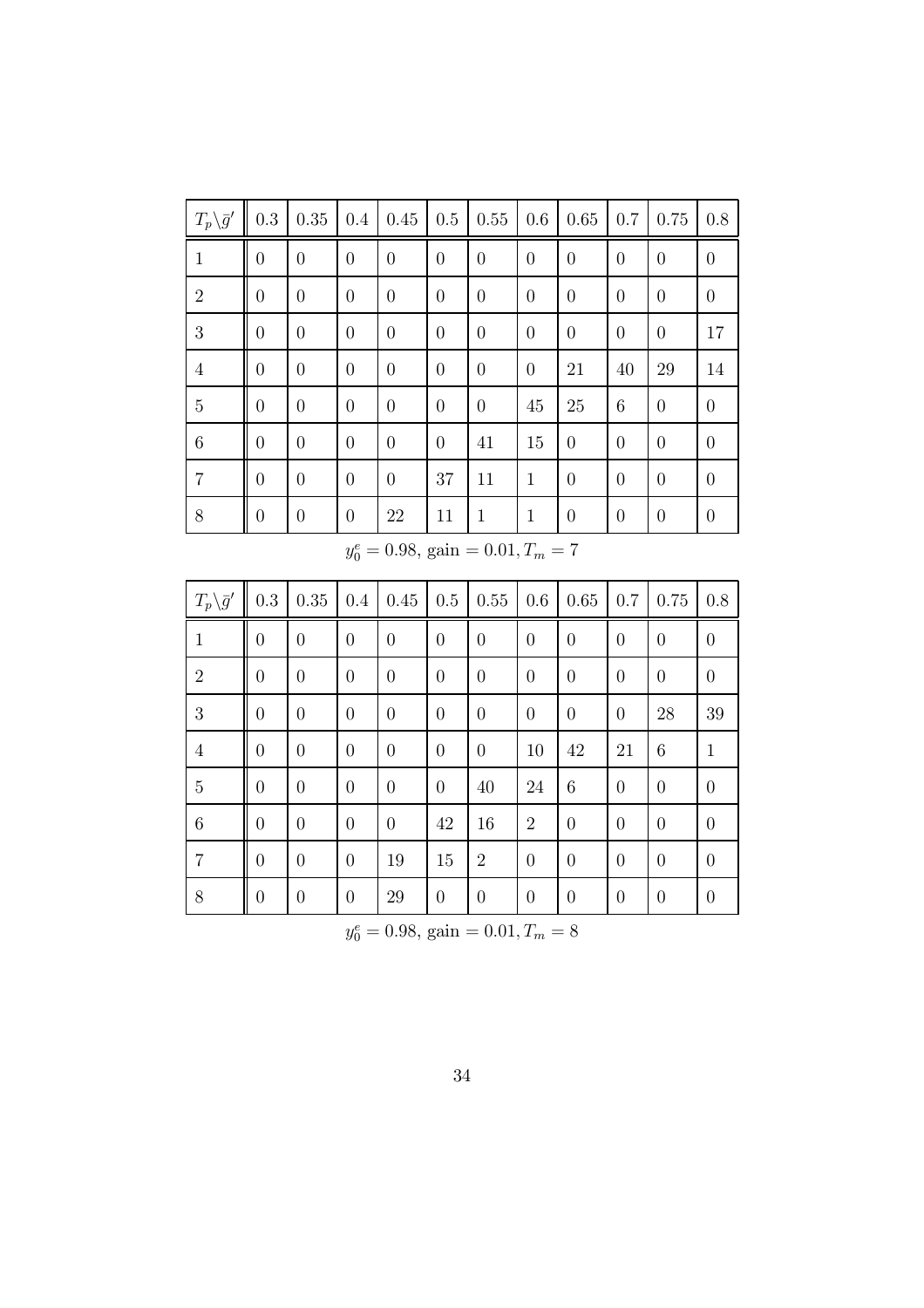## J Additional results with higher values for  $\bar{g}'$

The next three tables show the additional rows and columns (with at least one non-zero value) to the corresponding table above with results continued to be based on 100 replications. Note: column for  $\bar{g}' = 0.8$  is included to see continuity to the earlier table.

| $T_p \backslash \bar{g}'$ |    | $\parallel$ 0.8   0.85   0.9   0.95   1.0   1.05   1.1   1.15   1.2   1.25 |    |    |          |    |          |    |    |    |
|---------------------------|----|----------------------------------------------------------------------------|----|----|----------|----|----------|----|----|----|
| 3                         | 0  | 0                                                                          |    |    | 21       | 34 | 44       | 44 | 49 | 24 |
|                           | 30 | 41                                                                         | 52 | 18 | 5        | 3  | $\Omega$ |    |    |    |
| 5                         | 12 | $\mathfrak{D}$                                                             |    |    | $\Omega$ |    | $\Omega$ |    |    |    |

 $y_0^e = 0.98$ , gain  $= 0.01$ ,  $T_m = 5$ 

| $T_p\backslash \bar{g}'$ |    | $\parallel$ 0.8   0.85   0.9   0.95   1.0   1.05   1.1   1.15   1.2 |    |    |    |                  |    |    |    |
|--------------------------|----|---------------------------------------------------------------------|----|----|----|------------------|----|----|----|
| ച                        |    |                                                                     | 24 | 39 | 44 | 47               | 25 | 17 | 10 |
|                          | 45 | 28                                                                  |    | 3  |    |                  |    |    |    |
|                          |    |                                                                     | 0  |    |    | $\left( \right)$ |    |    |    |

| $y_0^e = 0.98$ , gain = 0.01, $T_m = 6$ |  |  |  |  |  |
|-----------------------------------------|--|--|--|--|--|
|-----------------------------------------|--|--|--|--|--|

| $T_p\overline{g}'$   0.8   0.85   0.9   0.95   1.0   1.05   1.1   1.15   1.2 |                              |  |    |  |  |
|------------------------------------------------------------------------------|------------------------------|--|----|--|--|
|                                                                              | $17 \mid 35 \mid 42 \mid 36$ |  | 20 |  |  |
|                                                                              |                              |  |    |  |  |

 $y_0^e = 0.98$ , gain  $= 0.01$ ,  $T_m = 7$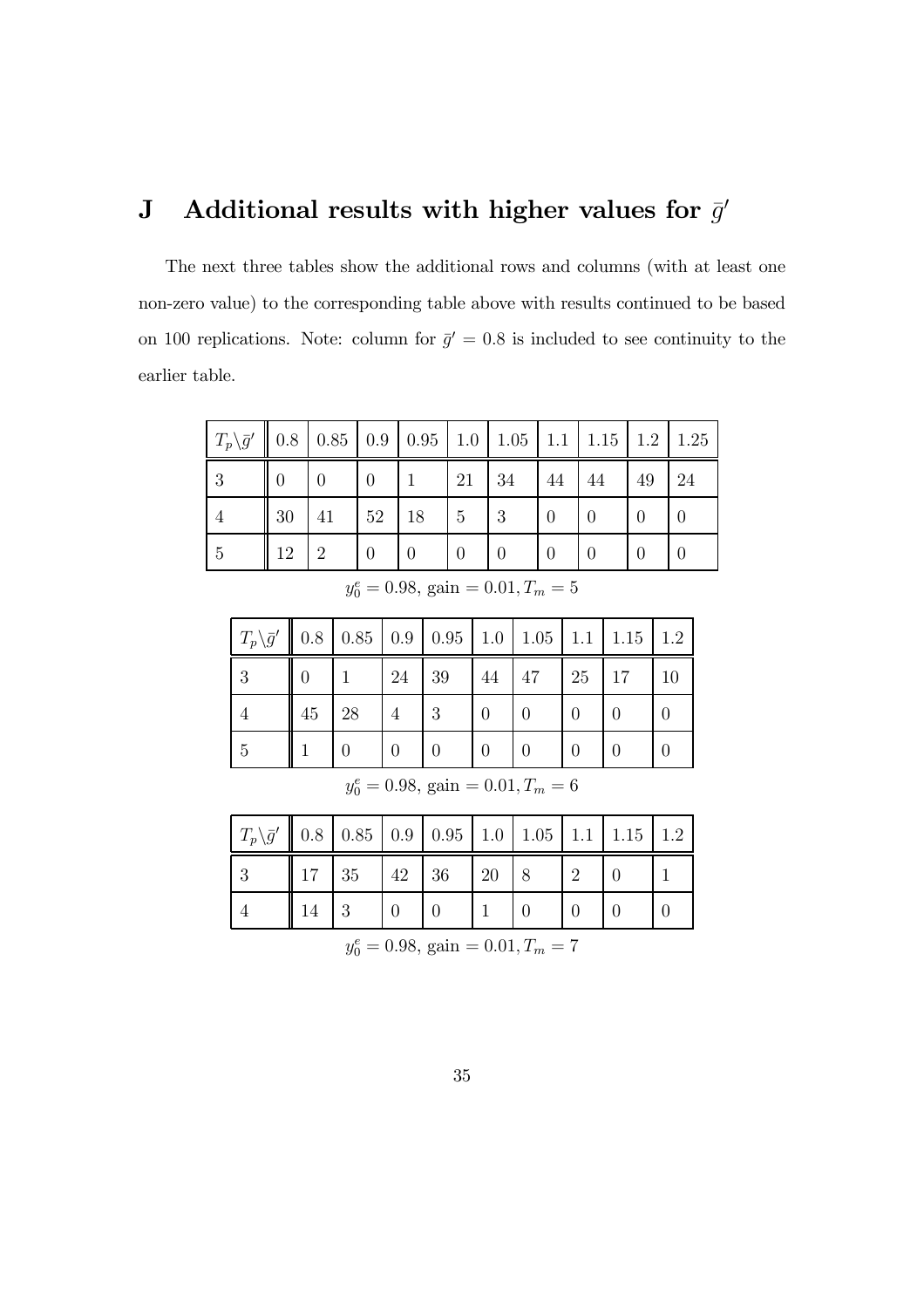# K Numerical Computation of Size of the Domain of Attraction

In this model it is possible to compute an approximation of the area of the domain of attraction (DOA). The figure below which is like Figure 3 shows the DOA in the basic NK model as the area which is inside the global stable manifold (blue curve). The global stable manifold (GSM) can be numerically computed by solving two boundary value problems for the E-stability differential equation as the unstable steady state is a saddle point. The unstable steady state is the end point for the two curves that form the GSM. The numerical solutions of these curves can be obtained by solving the end-point problems where the trajectory approaches the unstable steady state from South-East or North-West direction as  $\tau \rightarrow \infty.$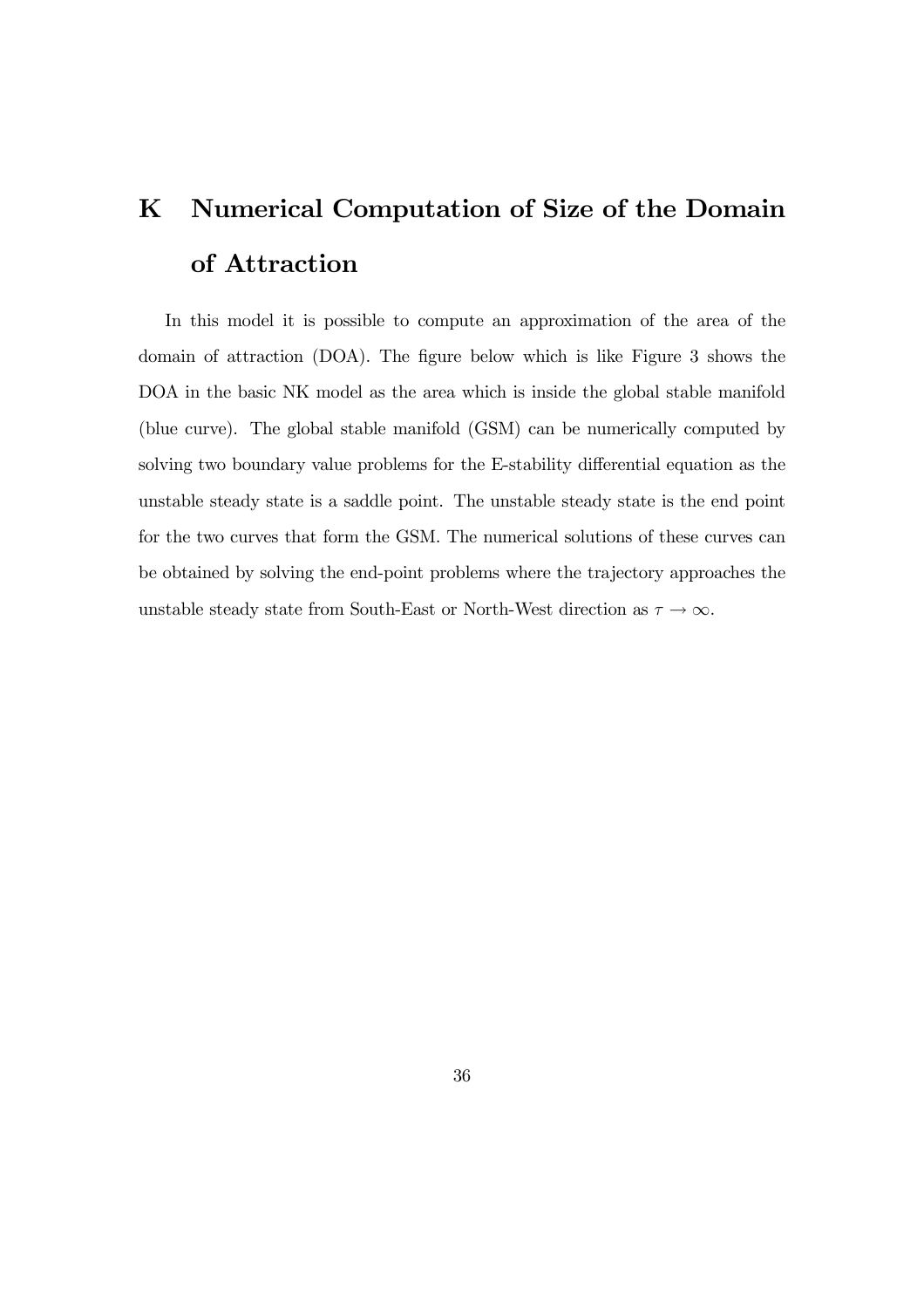

Figure A.1: Numerical computation of the area of domain of attraction.

To compute the area of the DOA, the GSM is divided into three segments which are determined using the intersections of the vertical straight lines with GSM as follows. Segment I is the "top" curve between the intersections of GSM with AA and CC. Segment II is the "bottom" curve between the intersections of GSM with BB and CC. Segment III is the "bottom" curve between the intersections of GSM with AA and BB.

Using standard formula for determining the area below a curve in parametric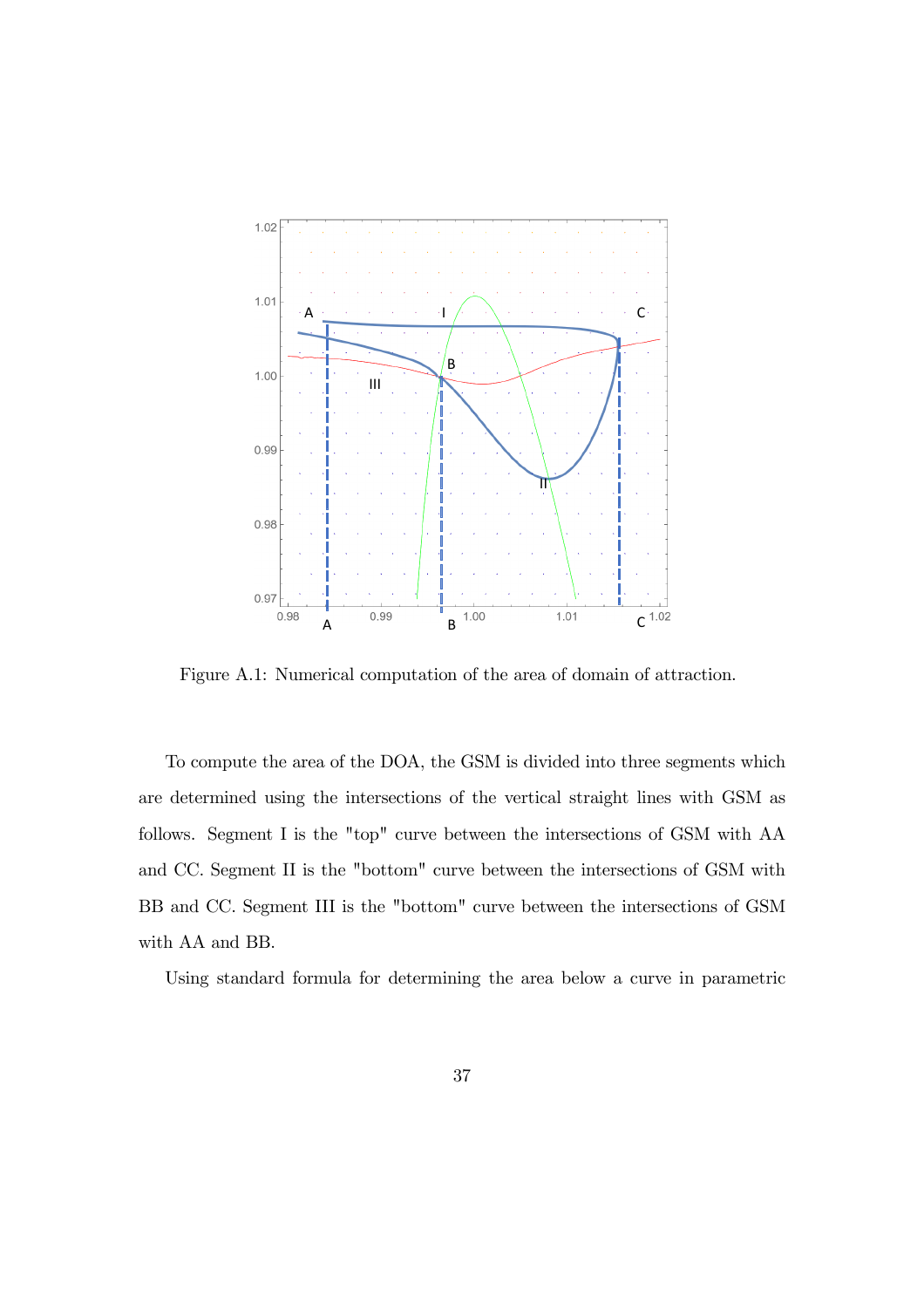form, one computes the line integral of each curve

$$
\int_{\tau_1}^{\tau_2} y^e(\tau) F_\pi(\pi^e(\tau), y^e(\tau)) d\tau
$$

when bounds for the independent variable  $\tau$  are implicitly obtained from the relevant intersection points. Denote these integrals by  $Num(i)$ , where  $i = I$ , II and III. It is seen from the Figure that an approximation for the area of the domain of attraction is then given by

$$
Num(I) - Num(II) - Num(III).
$$

When applying the formula, the numerical integration is made difficult by the fact that each curve is given implicitly by the solution to a differential equation and the solution is obtained from solving end-point problems for the E-stability differential equation. Some of the values for  $\tau_1$  and  $\tau_2$  in the integral must be obtained by trial and error method.

#### References, Appendices.

Keen, B., and Y. Wang (2007): What Is a Realistic Value for Price Adjustment Costs in New Keynesian Models?, Applied Economics Letters, 11, 789-793.

Kehoe, P. J., and V. Midrigan (2015): Prices Are Sticky After All, Journal of Monetary Economics, 75, 35-53.

Nakamura, E., and J. Steinsson (2008): Five Facts About Prices: a Re-evaluation of Menu Cost Models, Quarterly Journal of Economics, 123, 1415-1464.